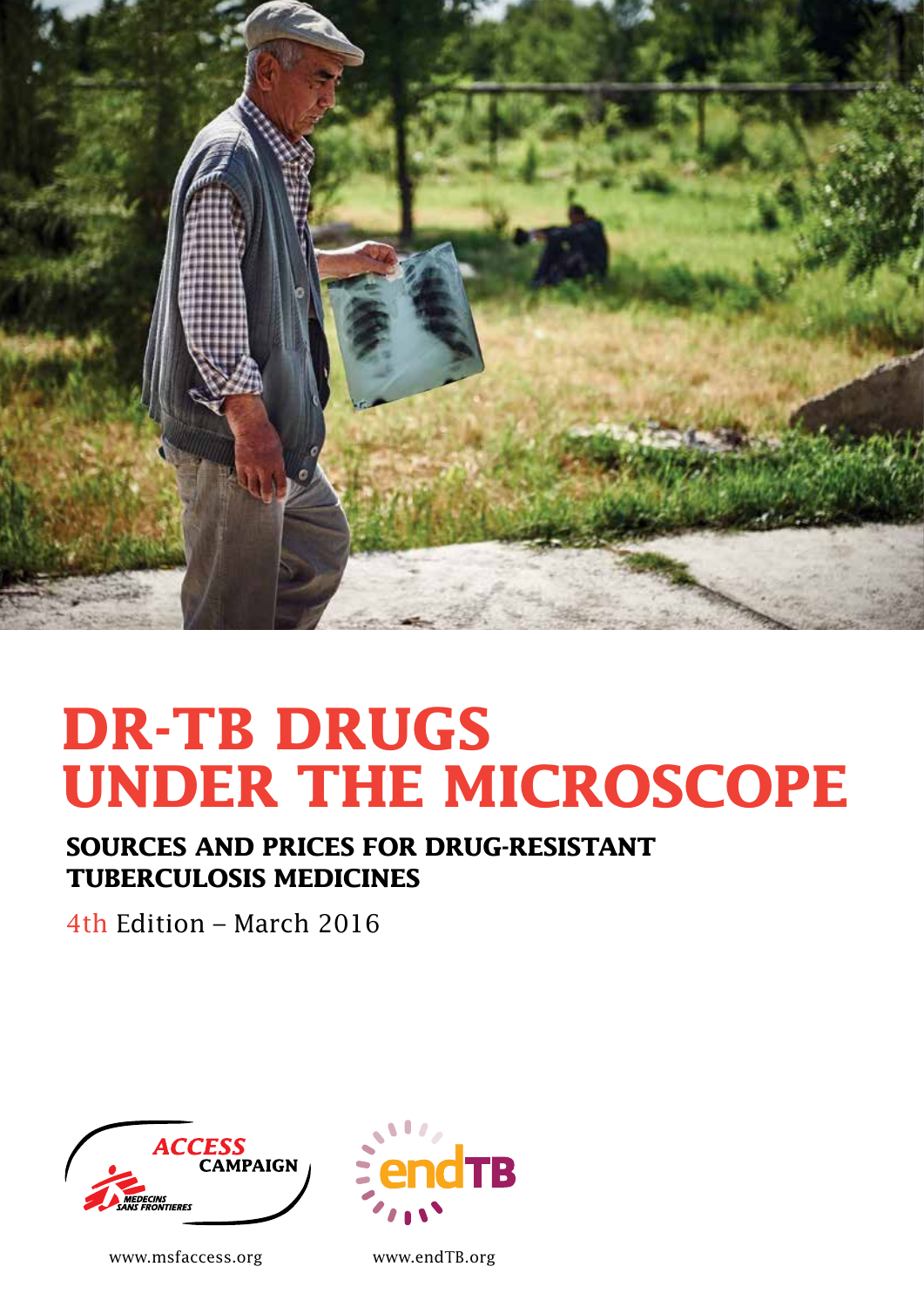## **THE MSF ACCESS CAMPAIGN**

In 1999, on the heels of Médecins Sans Frontières (MSF) being awarded the Nobel Peace Prize – and largely in response to the inequalities surrounding access to HIV/AIDS treatment between rich and poor countries – MSF launched the Access Campaign. Its sole purpose has been to push for access to, and the development of, life-saving and life-prolonging medicines, diagnostics and vaccines for patients in MSF programmes and beyond.

MSF has been involved in tuberculosis (TB) care for 30 years, often working alongside national health authorities to treat patients in a wide variety of settings, including chronic conflict zones, urban slums, prisons, refugee camps and rural areas. MSF's first programmes to treat multidrug-resistant TB opened in 1999, and the organisation is now one of the largest NGO treatment providers for drug-resistant TB. In 2014, the organisation treated over 23,000 patients with TB, including 1,800 patients with drug-resistant TB.

## **LATEST RESOURCES FROM MSF ON TB**

## **Out of Step (2015): TB policies in 24 countries**

Out of Step presents the results of a survey of 24 countries conducted by Stop TB Partnership and MSF, tracking the latest TB policies, guidelines and tools across five areas. The results of this survey provide a snapshot of the world's readiness to defeat the TB epidemic.

www.msfaccess.org/content/report-out-step-2015-tb-policies-24-countries

## **Ready, set, slow down**

The first new TB drugs in decades have received conditional regulatory approval, but remain largely out of the reach of patients. MSF looks at accessibility of five key drugs: bedaquiline, delamanid, imipenem/cilastatin, clofazimine and linezolid.

www.msfaccess.org/content/ready-set-slow-down

## **Out Of Step (2014): Deadly implementation gaps in the TB response**

Based on a survey of eight high TB burden countries, MSF's research reveals that efforts to control the epidemic are dangerously out of step with international recommendations and proven best practices, leaving drug-resistant forms of TB to spread unabated.

www.msfaccess.org/content/out-step-deadly-implementation-gaps-tb-response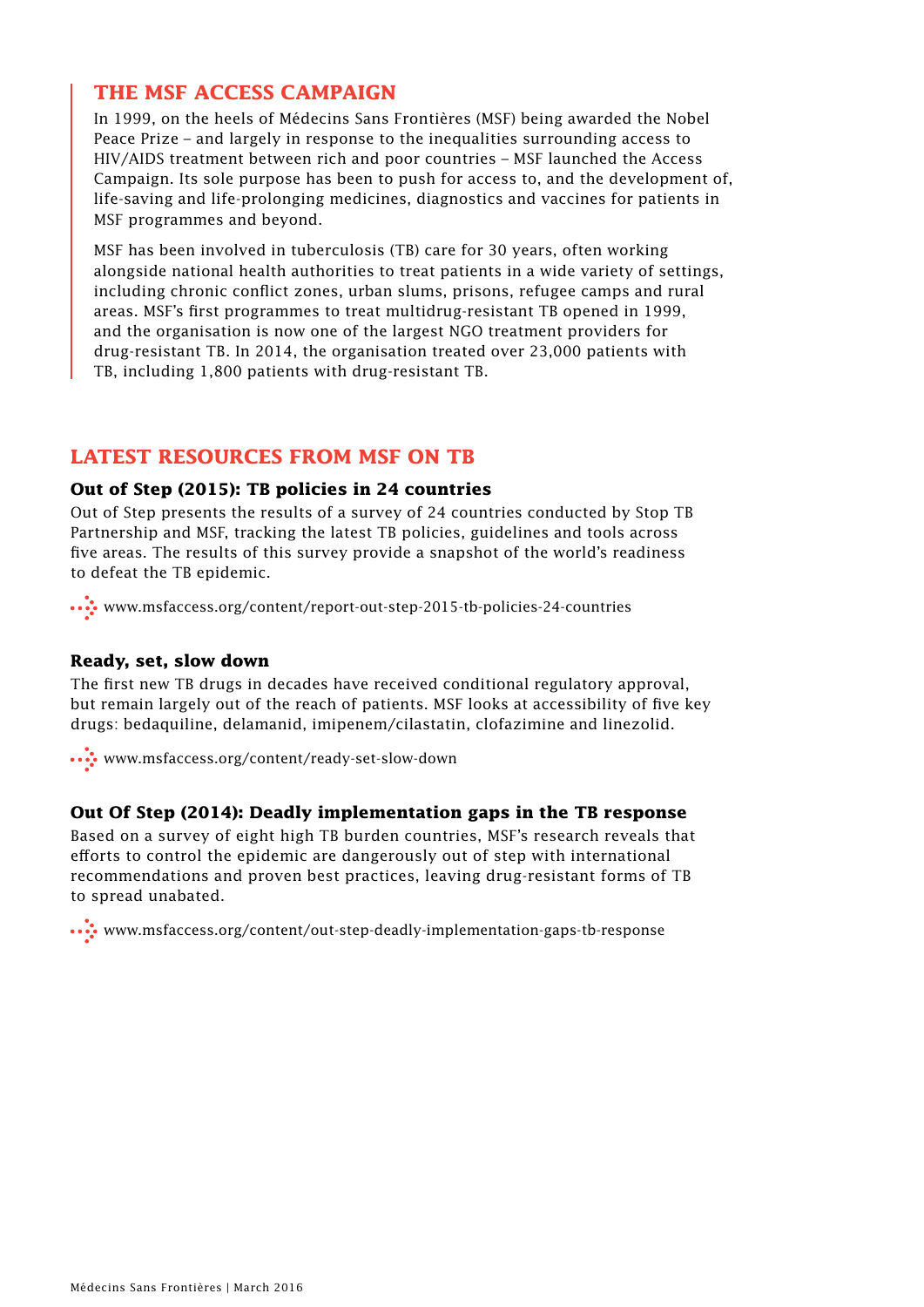# **WE TABLE OF CONTENTS**

## **DR-TB DRUGS UNDER THE MICROSCOPE**

## **SUMMARY ANALYSIS**

| 4th Edition - March 2016 | DR-TB DRUGS UNDER THE MICROSCOPE<br>Sources and prices for drug-resistant tuberculosis medicines |  |
|--------------------------|--------------------------------------------------------------------------------------------------|--|
|                          | <b>SUMMARY ANALYSIS</b>                                                                          |  |
|                          | Introduction                                                                                     |  |
| $\mathbf{3}$             | DR-TB drug and regimen pricing trends                                                            |  |
| 6                        | Barriers to access for key DR-TB drugs                                                           |  |
| 9                        | The road to better treatment and new regimens                                                    |  |
| 12                       | Policy recommendations                                                                           |  |
| 13                       | Methodology                                                                                      |  |
| <b>DRUG PROFILES</b>     |                                                                                                  |  |
|                          | <b>GROUP TWO: INJECTABLES</b>                                                                    |  |
| 14                       | Amikacin                                                                                         |  |
| 16                       | Kanamycin                                                                                        |  |
| 18                       | Capreomycin                                                                                      |  |
|                          | <b>GROUP THREE: FLUOROQUINOLONES</b>                                                             |  |
| 20                       | Moxifloxacin                                                                                     |  |
| 22                       | Levofloxacin                                                                                     |  |
|                          | <b>GROUP FOUR: ORAL BACTERIOSTATIC SECOND-LINE AGENTS</b>                                        |  |
| 24                       | Ethionamide                                                                                      |  |
| 25                       | Prothionamide                                                                                    |  |
| 26                       | Cycloserine                                                                                      |  |
| 28                       | Terizidone                                                                                       |  |
| 30                       | PAS and PAS-sodium                                                                               |  |
|                          | <b>GROUP FIVE: AGENTS WITH UNCLEAR EFFICACY</b>                                                  |  |
| 32                       | Clofazimine                                                                                      |  |
| 34                       | Linezolid                                                                                        |  |
| <b>NEW DRUGS:</b>        |                                                                                                  |  |
| 36                       | Bedaquiline                                                                                      |  |
| 38                       | Delamanid                                                                                        |  |
| <b>ANNEXES</b>           |                                                                                                  |  |
| 40                       | Annex 1: Summary table of all prices                                                             |  |
| 41                       | Annex 2: Conditions of offer, as quoted by companies                                             |  |
| 42                       | Annex 3: Company contacts                                                                        |  |
| 43                       | References                                                                                       |  |
| 46                       | Abbreviations                                                                                    |  |
| 47                       | Glossary                                                                                         |  |

## **DRUG PROFILES**

## **GROUP TWO: INJECTABLES**

| 14 | Amikacin    |
|----|-------------|
| 16 | Kanamycin   |
| 18 | Capreomycin |

## **GROUP THREE: FLUOROQUINOLONES**

| 20 | Moxifloxacin |
|----|--------------|
| フフ | Levofloxacin |

## **GROUP FOUR: ORAL BACTERIOSTATIC SECOND-LINE AGENTS**

|  | Prothionamide |
|--|---------------|
|  |               |

- **26** Cycloserine
- **28** Terizidone
- **30** PAS and PAS-sodium

## **GROUP FIVE: AGENTS WITH UNCLEAR EFFICACY**

| スフ | Clofazimine |
|----|-------------|
| 34 | Linezolid   |

## **NEW DRUGS:**

| 36 | Bedaquiline |
|----|-------------|
| 38 | Delamanid   |

## **ANNEXES**

| 40 | Annex 1: Summary table of all prices                 |
|----|------------------------------------------------------|
| 41 | Annex 2: Conditions of offer, as quoted by companies |
| 42 | Annex 3: Company contacts                            |
| 43 | References                                           |
| 46 | Abbreviations                                        |
|    | Glossary                                             |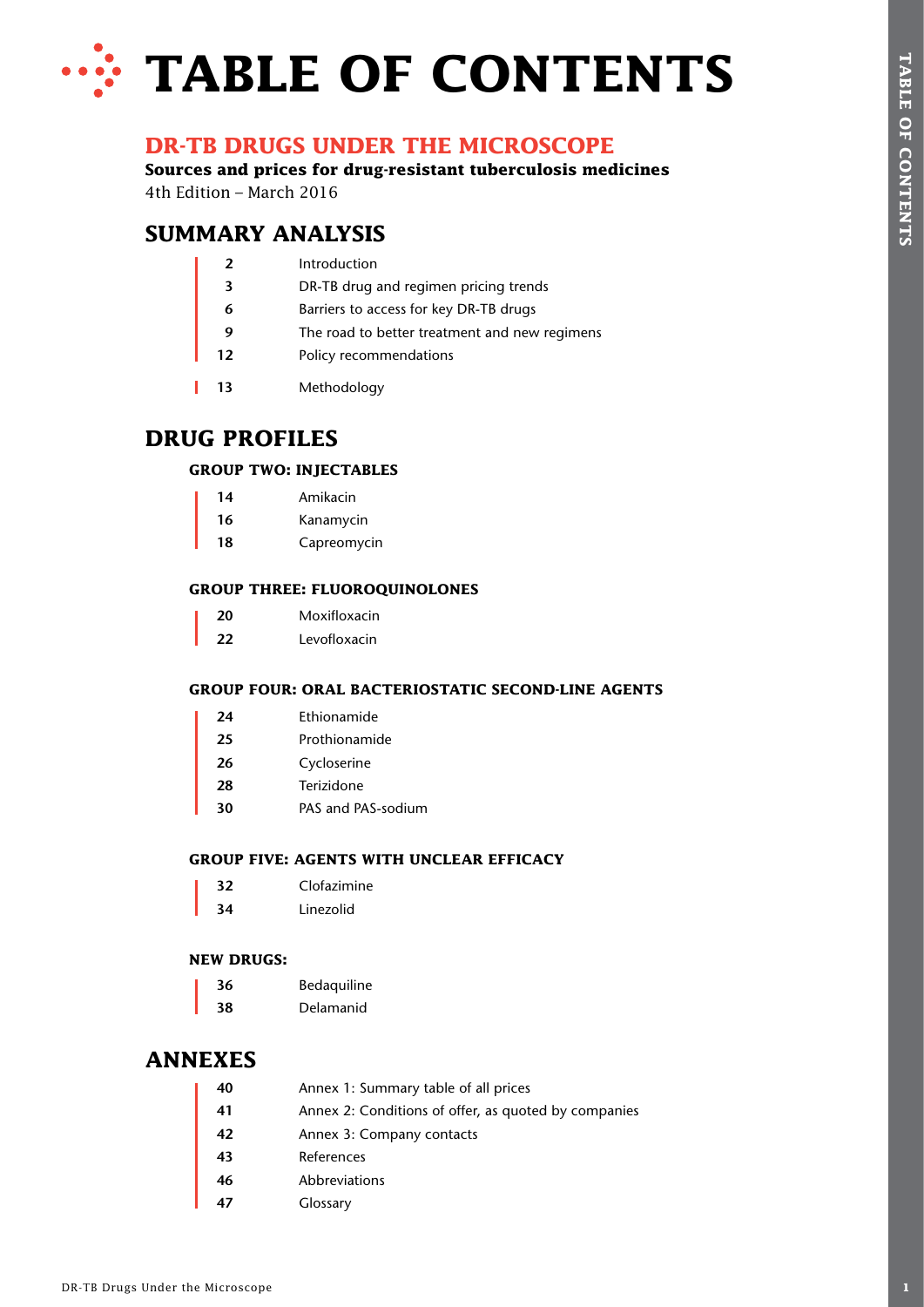

This report – now in its fourth edition – analyses the barriers and factors affecting access to treatment regimens for drug-resistant tuberculosis (DR-TB), including new and repurposed drugs. We provide detailed pricing profiles of key DR-TB drugs, using manufacturer responses to standardised questionnaires and the Global TB Drug Facility website.

**20** METHE STRAME THE STRAME THE STRAME THE STRAME THE STRAME THE STRAME THE STRAME THE STRAME THE STRAME THE STRAME THE STRAME THE STRAME THE STRAME THE STRAME THE STRAME THE STRAME THE STRAME THE STRAME THE STRAME THE ST Access to successful DR-TB treatment remains low. World Health Organization (WHO) reports that only half of notified MDR-TB patients were successfully treated and cured in 2014, using routine treatment.<sup>1</sup> Encouragingly, early results from MSF and other implementers' operational research in treating extensively drugresistant (XDR) TB using the new drugs, bedaquiline and delamanid, in combination with promising repurposed drugs, indicate that much higher cure rates can be achieved than with existing regimens (culture conversion rates between 75% and 97% are seen<sup>2</sup>, compared to 26% with existing regimens<sup>1</sup>). However, a few years after these two new drugs – bedaquiline and delamanid, the first new drugs in nearly half a century – were conditionally approved to treat TB, barely two percent of those who could benefit from these treatments have access to them.<sup>2</sup> WHO also reports on a deadly and persistent diagnostic gap: among estimated DR-TB cases, only about a quarter of people were diagnosed in 2014.<sup>1</sup>

TB is now the leading infectious disease killer worldwide and there is a critical need for more effective and more affordable DR-TB treatment regimens. Despite individual drug price decreases, overall regimen prices remain a barrier to sufficient treatment scale up. The price for DR-TB regimens that can be obtained from the Stop TB Partnership Global Drug Facility (GDF), range from US\$1,023<sup>a</sup> – \$4,646<sup>b</sup> for the lowest-priced regimens, as of February 2016. The full price of preferred DR-TB regimens range from about  $$1,800^{\circ}$  to  $$4,600^{\circ}$ . There are

additional barriers to accessing DR-TB drugs beyond their prices, including a lack of registration in many countries, not being included on national Essential Medicine Lists (EML) and a lack of appropriate country-level guidance for programmatic use.<sup>3</sup> Even when it is possible to procure the needed drugs, they may not be indicated for TB use (e.g. linezolid and clofazimine), which contributes to a reluctance on the part of national TB programmes to incorporate the drugs into national protocols that would enable wider access.

## **STOP PRESS**

This report went to print just before the Stop TB Partnership Global Drug Facility was due to update its prices for DR-TB drugs by 1 April 2016, once the yearly manufacturer consultation was finalised. For the most up-todate information on GDF prices for DR-TB drugs, please consult the Global Drug Facility, www. stoptb.org/gdf/drugsupply/ drugs\_available.asp

To increase the chance of a cure for people with DR-TB, the deadly gaps in diagnosis and access to effective, affordable, tolerable treatment options must be closed.

A smarter DR-TB medicines market can help. This requires having enough quality-assured suppliers to meet demand and to foster pricelowering competition. WHO and experts can contribute to smarter

DR-TB markets by streamlining the number of second-line drug options recommended, in line with medical outcomes, so that the market isn't unnecessarily split. Data from ongoing and pending clinical trials should help inform decisions to cull certain drugs that have onerous side effects while offering little benefit to patients, and should help with fast-tracking other new and repurposed drugs that can improve patient outcomes. GDF could better consolidate demand if there were fewer second-line drug options. WHO and experts should also work with manufacturers to better forecast demand of streamlined drug options.

With more countries relying upon domestic funds to purchase TB and DR-TB medicines, the Global Fund to Fight AIDS, Tuberculosis and Malaria (GFATM) should implement clear transition strategies to ensure countries can secure the purchase of quality-assured first- and secondline TB medicines, even after they graduate from support. The GDF should explore ways to evolve its business model in order to bid in national public tenders for countries that purchase outside of the GDF. For countries purchasing outside of the GDF, the importance of continuing to procure and use quality-assured drugs is vital. By publishing pricing data in this report, we hope to contribute to countries' ability to negotiate the lowest procurement price possible for quality-assured DR-TB drugs. Countries that are able to obtain affordable, sustainable access to needed DR-TB drugs have a better chance of reducing the growing number of DR-TB cases.

a. Regimen of 8 months with amikacin, ethionamide, cycloserine, levofloxacin and 16 months of ethionamide, cycloserine, levofloxacin.

b. Regimen of 12 months capreomycin, prothionamide, cycloserine, moxifloxacin, PAS and 12 months prothionamide, cycloserine, moxifloxacin, PAS.

c. Regimen of 8 months capreomycin and 24 months of cycloserine, ethionamide, moxifloxacin and pyrazinamide.

d. Regimen of 8 months capreomycin and 24 months of PAS, ethionamide, moxifloxacin and pyrazinamide.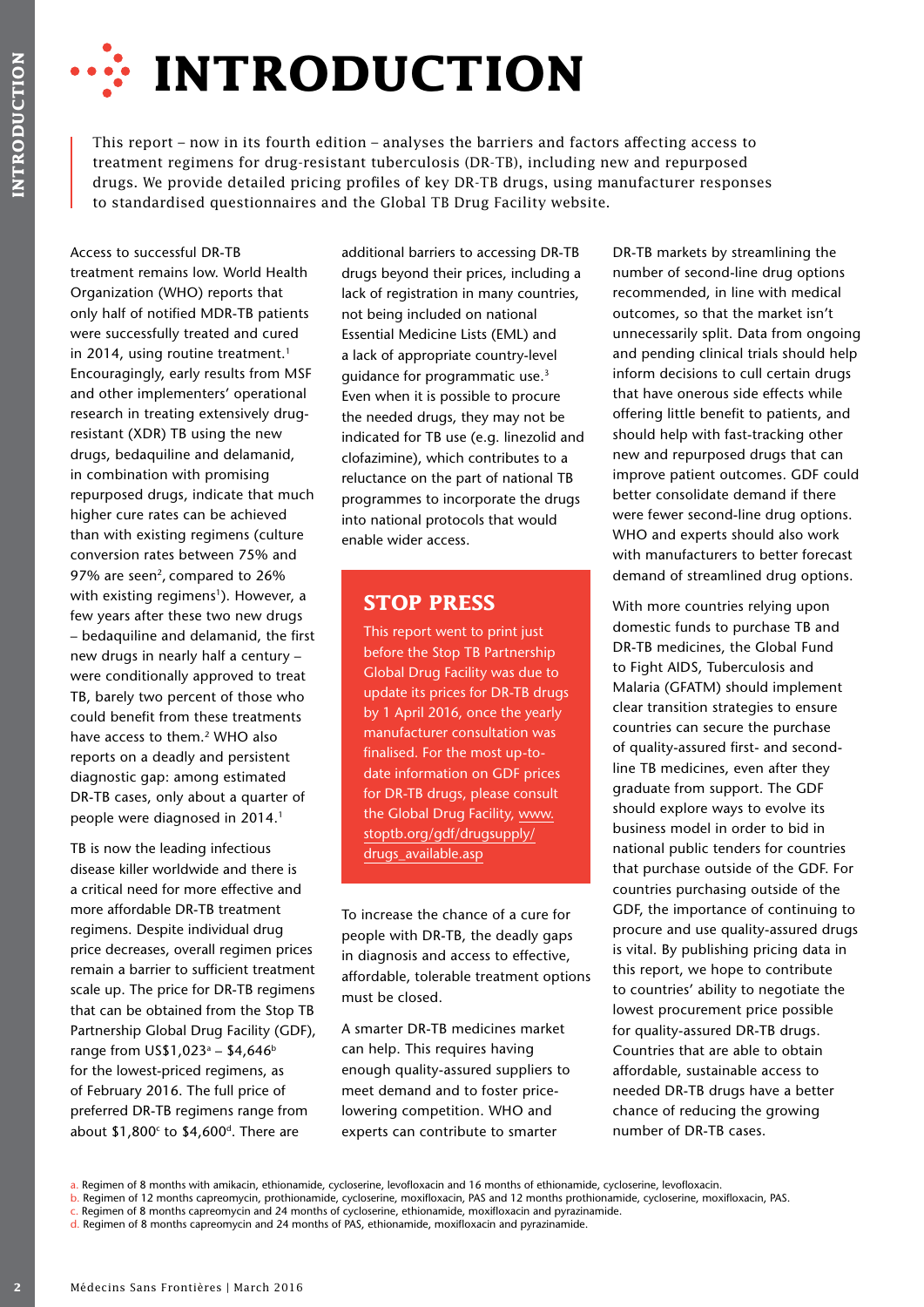# **WE DR-TB DRUG AND REGIMEN PRICING TRENDS**

## **CURRENT PRICES: IMPROVEMENTS, BUT CHALLENGES PERSIST**

Recent reductions in the prices of most DR-TB drugs have brought preferred regimen prices down to a range of about \$1,800-\$4,600 per treatment course (without any Group 5 or new drugs included) (see Table 1). This is a marked improvement compared to our first *Under the Microscope* report in 2011, when drugs procured through the Green Light Committee (GLC)/ GDF cost between \$4,400 and almost \$9,000 per patient for a standard 18- 24 month treatment course.<sup>4</sup> However, at up to \$4,600 per treatment course, DR-TB treatment regimens are still unaffordable, limiting countries' abilities to respond to the growing spread of drug resistance.

A key factor in DR-TB drug price decreases is the joint GFATM-GDF Expert Review Panel mechanism, which since 2009 has been successfully attracting new manufacturers of quality-assured DR-TB medicines to the market. Competition from generic manufacturers of quality-assured finished products has reduced prices for linezolid, capreomycin, and levofloxacin (See Table 2). Additional drivers of price reductions of DR-TB drugs over the past three years vary. For example, higher order volumes helped reduce the lowest global price of DR-TB drug linezolid. In the case of cycloserine, while the number of manufacturers of the finished product remains the same, there

are now more manufacturers of the active pharmaceutical ingredients (API), contributing to the drug's lower price.

Notable exceptions to the trend of decreasing drug prices are clofazimine, amikacin, prothionamide and ethionamide, whose prices have remained steady, and kanamycin and PAS-sodium, whose prices have increased since 2013. Additionally, some countries – especially middleincome countries – that purchase outside of the GFATM-GDF mechanism may still lack the competitive markets of multiple manufacturers needed to access similarly low prices. (See Box: Spotlight on linezolid in South Africa.)

## **TABLE 1: 2015 PRICES FOR DR-TB DRUG REGIMENS**\*

|                             | <b>Regimen dose</b>            | Lowest unit price<br>for a quality-assured<br>source (US\$) | Lowest cost for<br>regimen (US\$) | <b>Highest unit price</b><br>for a quality-assured<br>source (US\$) | <b>Highest cost for</b><br>regimen (US\$) |
|-----------------------------|--------------------------------|-------------------------------------------------------------|-----------------------------------|---------------------------------------------------------------------|-------------------------------------------|
| Capreomycin 1q vial         | 1 pill a day for<br>8 months   | 3.80                                                        | 912.00                            | 8.00                                                                | 1920.00                                   |
| Cycloserine 250mg capsule   | 3 pills a day for<br>24 months | 0.19                                                        | 403.92                            | 0.60                                                                | 1296.00                                   |
| Ethionamide 250mg tablet    | 3 pills a day for<br>24 months | 0.06                                                        | 133.92                            | 0.10                                                                | 211.68                                    |
| Moxifloxacin 40mg tablet    | 1 pill a day for<br>24 months  | 0.44                                                        | 314.64                            | 0.66                                                                | 475.20                                    |
| Pyrazinamide 400mg tablet** | 4 pills a day for<br>24 months | 0.02                                                        | 55.58                             | 0.02                                                                | 67.68                                     |
| <b>Total cost</b>           |                                |                                                             | 1820.06                           |                                                                     | 3970.56                                   |

By replacing cycloserine with PAS, the price changes to…

| PAS 4g sachet/<br>PAS-sodium 60% w/w<br>granules 9.2g sachet | 2 sachets a day<br>for 24 months | 1.31 | 1919.52 | 1.69 | 1919.52 |
|--------------------------------------------------------------|----------------------------------|------|---------|------|---------|
| <b>Total cost</b>                                            |                                  |      | 3335.66 |      | 4595.08 |

\* Prices sourced from MSF questionnaire sent to manufacturers, September 2015, and from the April 2015 GDF catalogue for TB drugs. \*\* Price obtained from GDF catalogue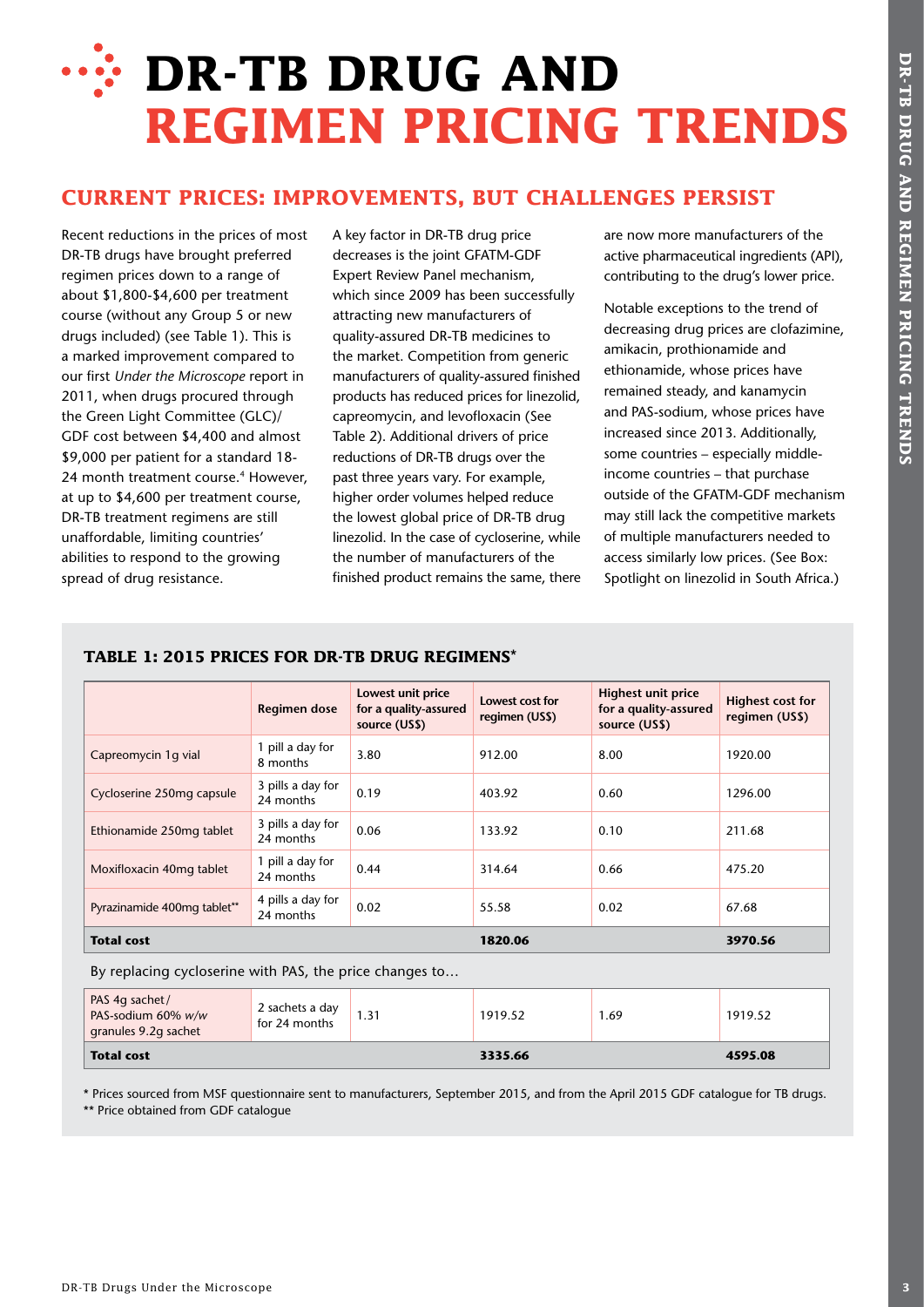## **TABLE 2: KEY DR-TB DRUGS PRICE TRENDS**

| <b>Drug</b>  | <b>Presentation</b>       | Change in # of manufacturers from 2013                                                                                                                                                                                        | Change in lowest identified<br>price from 2013 to 2015 |
|--------------|---------------------------|-------------------------------------------------------------------------------------------------------------------------------------------------------------------------------------------------------------------------------|--------------------------------------------------------|
| Capreomycin  | 1q powder vial            | $\triangle$ number of finished product manufacturers by 3<br>(5 manufacturers in 2015)                                                                                                                                        | $\blacktriangledown$ by 24%                            |
| Linezolid    | 600mg tablet              | $\triangle$ number of finished product manufacturers by 1<br>(3 manufacturers in 2015. In January 2016, this figure<br>went back to 2, awaiting the final assessment of the<br>WHO Prequalification Programme for one source) | $\blacktriangledown$ by 22%                            |
| Levofloxacin | 250mg tablet              | No change in number of finished product<br>manufacturers (5 manufacturers in 2015)*                                                                                                                                           | $\blacktriangledown$ by 16%                            |
| Levofloxacin | 500mg tablet              | No change in number of finished product<br>manufacturers (5 manufacturers in 2015) <sup>*</sup>                                                                                                                               | $\blacktriangledown$ by 25%                            |
| Cycloserine  | 250 <sub>mg</sub> capsule | ▲ number of API sources by 2 (3 sources for<br>cycloserine API in 2015)                                                                                                                                                       | $\blacktriangledown$ by 52%                            |

\* The cause(s) of price drops for levofloxacin are unknown, but it is possible that these result from an increased demand for the drugs, either for a TB indication or for other uses.

## **SPOTLIGHT ON ACCESS TO LINEZOLID IN SOUTH AFRICA**

Multiple studies have shown that inclusion of linezolid in the treatment of XDR-TB, including for people coinfected with HIV, improves culture conversion rates and treatment outcomes.5,6 However in South Africa, high prices charged by a duopoly of suppliers have restricted access, keeping linezolid out of reach of many XDR-TB patients.

In late 2014, at the urging of patients, clinicians, and civil society organisations, South Africa's regulatory body, the Medicines

Control Council (MCC), registered pharmaceutical company Hetero's generic linezolid. The Hetero product is marketed in South Africa through an arrangement with Sanofi. Pharmaceutical company Pfizer's linezolid product had previously held a monopoly on the market. However, this limited competition has not resulted in significant price reductions. As of November 2015, in the private market, Pfizer was selling a 600mg daily tablet of linezolid for about



**NOW CURED OF XDR-TB, SIYABULELA QWAKA, 30, WAS AN EARLY RECIPIENT OF A STRENGTHENED TREATMENT REGIMEN CONTAINING LINEZOLID, THROUGH AN MSF-SUPPORTED PILOT PROGRAMME IN KHAYELITSHA, SOUTH AFRICA.**

\$62 (ZAR855) per pill, while Hetero's product cost about \$47 (ZAR655) per pill.<sup>7</sup> Public sector prices offered by the two suppliers are discounted, but remain too high to have been accepted by national tenders. Further competition is needed to bring prices down.

In South Africa, it is significantly less expensive for MSF to import Hetero's linezolid through our own supply channels, at a price of \$7.90 per pill (ZAR109), than to source linezolid at the Sanofi and Pfizer prices offered to South African provinces, which cost 46% to 96% more, respectively.<sup>7</sup> South Africa receives support from the Global Fund to Fight AIDS, Tuberculosis and Malaria, has one of the largest TB burdens in the world, and has a high demand for linezolid<sup>8</sup>; the South African government should be offered prices comparable to the GDF, where linezolid costs between \$5.35 and \$5.48 per pill.

Note: All rand to dollar conversions calculated © MSF Note: All rand to dollar connect November 2015<br>at November 2015 rates.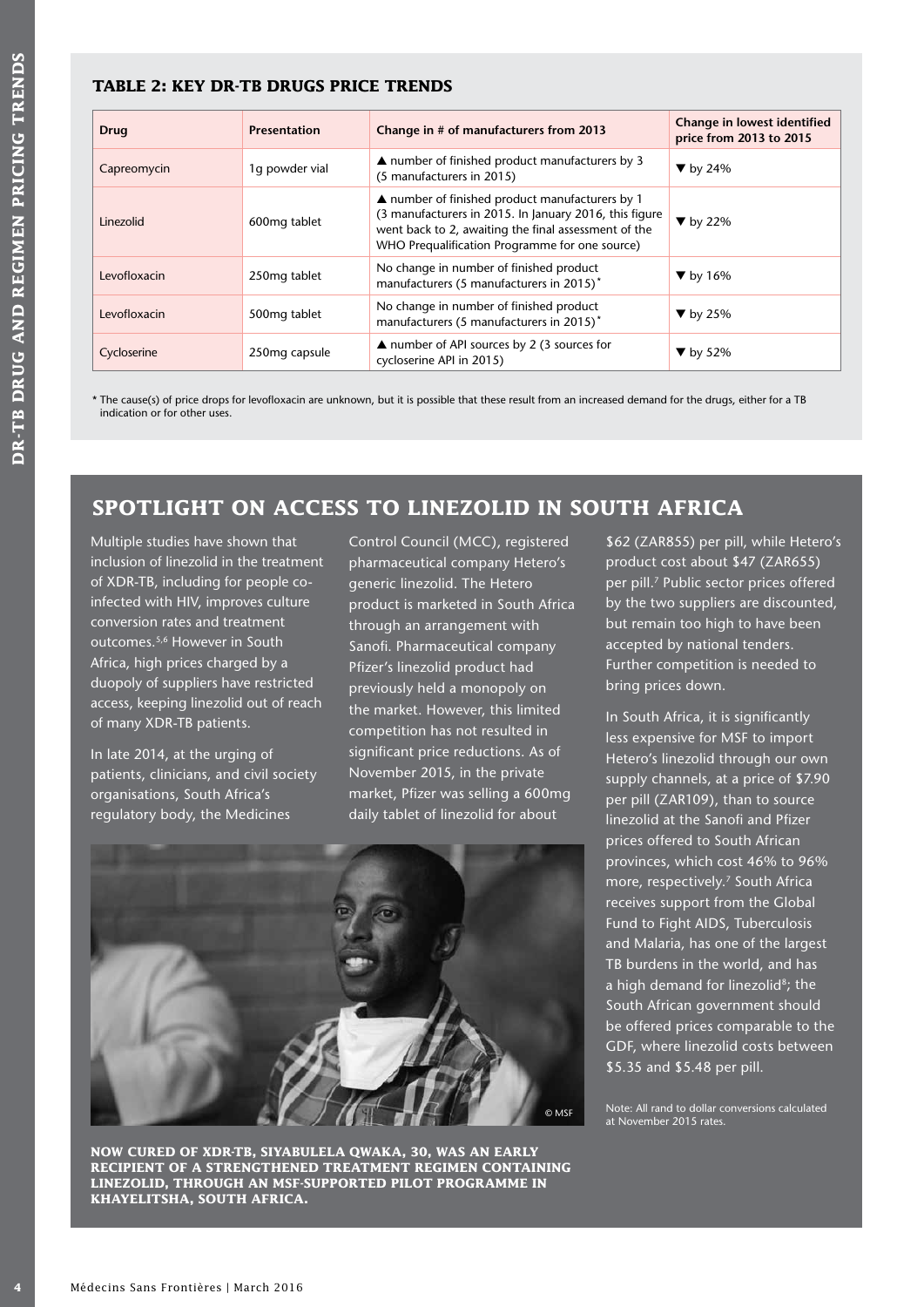## **TARGET PRICES: OPPORTUNITIES FOR DRAMATIC FUTURE PRICE DECREASES**

**TABLES FOR DRAMATIC FUTURE PRICES IS CONSEQUENCES AND SURFACES FOR DRAMATIC CONSEQUENCES FOR DRAMATIC FUTURE PRICES FOR DRAMATIC CONSEQUENCES AND SURFACES IN THE CONSEQUENCE IS CONSEQUENCE TRENDS TO A CONSEQUENCE IS CONS** MSF believes that the total price for a full treatment course should be no more than \$500. However, DR-TB regimen costs remain high and variable despite the fact that prices could potentially be universally much lower if they were based on production costs plus profit margins. A recent study developed target price ranges for DR-TB drugs based on estimated costs of active pharmaceutical ingredients (API), excipients, formulation, packaging, and a reasonable profit margin (a 'cost-plus' model).<sup>9</sup> The study notes that treatment courses such as the one used in the nine-month STREAM regimen, also known as the 'Bangladesh regimen' (see Glossary) (see Box: Clinical trials landscape), are currently priced between just over \$800 to more than \$1,800 per treatment course, but could be priced as low as \$100- \$400 per treatment course based on a 'cost-plus' model (see Table 3). For the individual drugs clofazimine, linezolid, bedaquiline, delamanid, and moxifloxacin, the estimated 'target' prices per patient per month (pppm) that could be achievable with robust generic competition are listed below, along with the current price available from GDF.

To move closer to these targets we need better drug forecasting at country level. WHO and GDF could play a leading role in promoting harmonised approaches across actors – including

the Global Fund and other non-governmental organisations who provide TB care – in providing technical support at country level to develop forecasts for DR-TB medicines. Other price-decreasing measures could include promoting more competition for linezolid suppliers, encouraging new generic manufacturers for clofazimine, and measures to encourage generic production of delamanid and bedaquiline, whether via voluntary licences negotiated by the Medicines Patent Pool or through the use of public health safeguards by governments seeking to foster production or access to low-cost generic versions.

In February 2016, Otsuka and the GDF announced a price of \$1,700 per treatment course, available to Global Fund-eligible countries through the GDF.<sup>31</sup> Given that delamanid is just one drug that needs to be combined with multiple other drugs to form a DR-TB regimen, this price is prohibitively expensive for most highburden MDR-TB countries and not all high burden countries are eligible for this price. In addition to the high price, the registration of delamanid remains an issue; without broad registration and an affordable price by the company, it will be difficult for countries to scale up treatment of DR-TB and ensure the people who need this drug can receive it.



**JAYNA, WHO IS 28 AND A MOTHER OF THREE, IS BEING TREATED FOR XDR-TB IN THE RUSSIAN FEDERATION. FIRST DIAGNOSED WITH TB IN 2008, JAYNA HAS HAD SEVERAL RELAPSES SINCE. THIS TIME, HER TREATMENT INCLUDES BEDAQUILINE, AND AFTER JUST ONE WEEK, SHE STARTED TO FEEL BETTER. SHE IS TOLERATING THE TREATMENT WELL AND IS EXPERIENCING NO SIDE EFFECTS.** 

## **TABLE 3: TARGET VS. CURRENT PRICES FOR KEY DR-TB DRUGS**

|                                         | Clofazimine | Linezolid  | <b>Bedaguiline</b> | Delamanid | <b>Moxifloxacin</b> |
|-----------------------------------------|-------------|------------|--------------------|-----------|---------------------|
| Target price range<br>(pppm US\$)*      | 6.20-16.40  | 4.90-12.80 | 8.80-16.40         | 3.50-8.60 | 3.50-9.40           |
| Current lowest GDF<br>price (pppm US\$) | 66          | 161        | 150                | 283.33    |                     |

\* Price per patient per month. Source: Gotham D et al. Target generic prices for novel treatments for drug-resistant tuberculosis. 15th European AIDS Conference, Barcelona, abstract PS2/4, October 2015.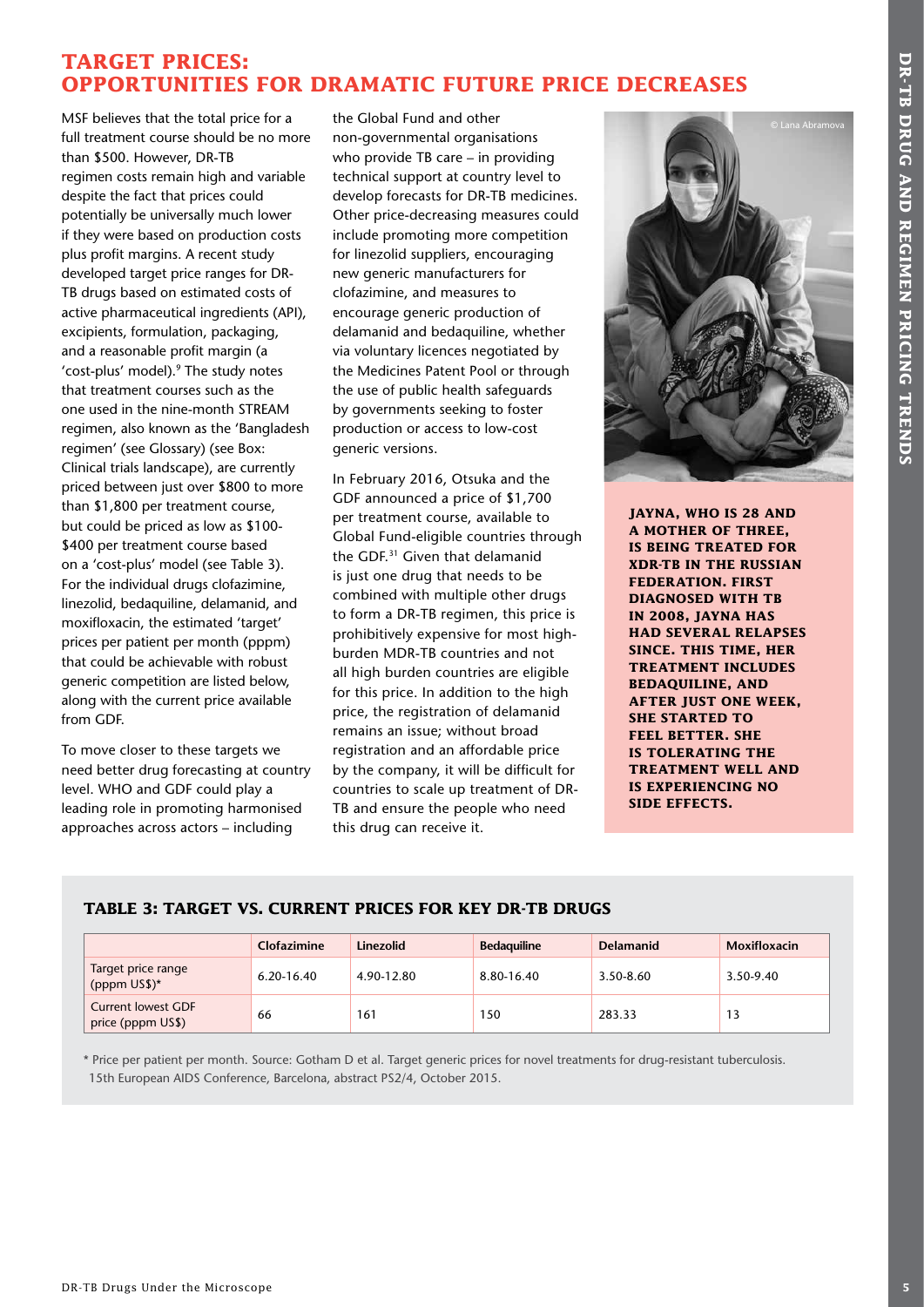# **BARRIERS TO ACCESS FOR KEY DR-TB DRUGS**

In addition to price barriers, several other factors impede access to new TB drugs and repurposed drugs developed for other indications that have been proven, or are thought to be, effective against TB. Barriers include a lack of clinical data, a lack of registration in countries, and a lack of a TB indication.

## **NEW DR-TB DRUGS**

## **LONG-AWAITED CLINICAL TRIAL RESULTS**

Bedaquiline (marketed by Janssen) and delamanid (marketed by Otsuka) were conditionally approved in 2012 and 2014 respectively based on their phase IIb clinical data, but completion and publication of phase III data are still critically important. Delamanid's phase III clinical trial completed enrolment in November 2013, with results expected in 2017. Bedaquiline's phase III clinical trial, which expands on the existing

STREAM trial<sup>10</sup> looking at the efficacy of shorter treatment regimens, has yet to commence.

Also of great importance are the results of a long-awaited drug-drug interaction study (AIDS Clinical Trials Group's A5343 trial), to examine possible effects of the two new drugs on the heart (QT prolongation, see Glossary for additional details), which has not started despite being planned since 2014.<sup>11</sup> To compensate for the lack of manufacturer-initiated, regimen-based clinical research, a number of trials run by NGOs, including MSF, and other non-profit product development partnerships are underway or planned to test new DR-TB regimens containing bedaquiline or delamanid<sup>12</sup> (see Box: MDR-TB Clinical Trial Landscape).

## **MSF OPERATIONAL EXPERIENCE**

**EXAMPLE 19 MEXAMPLE SANS FRONT CONSERVAT CONSERVAT THE CONSERVAT CONSERVAT THE SCALE SCALE SCALE SCALE SCALE SCALE SCALE SCALE SCALE SCALE SCALE SCALE SCALE SCALE SCALE SCALE SCALE SCALE SCALE SCALE SCALE SCALE AND CONSER** MSF reports positive clinical patient outcomes with bedaquiline-containing regimens and repurposed drugs in Armenia and Chechnya, Russian Federation, where we are supporting some of the largest cohorts of XDR-TB patients receiving bedaquiline in the world. Between April 2013 and March 2015, 60 patients received bedaquiline from MSF in Armenia. In the cohort of 38 patients who started before July 2014, 24 (80%) displayed sputum culture conversion at six months; in Chechnya, 27 out of 36 (75%) MSF patients who have completed six months of treatment are culture negative. Serious adverse events were reported in four patients in the Armenian cohort, one attributed to bedaquiline QT effects without clinical consequences for the patient, who completed bedaquiline treatment. Similarly successful culture conversion rates were reported for non-MSF compassionate use cohorts in France and South Africa (97% and 77%, respectively).13 Additional information from the cohort in South Africa demonstrated similar safety and efficacy even when bedaquiline was given in combination with antiretroviral therapy (ART) to TB/HIV co-infected people (59.3% of the cohort were TB/HIV co-infected), another sign that bedaquiline has the potential to transform DR-TB treatment in the coming years.14



 *I don't know why I got tuberculosis, people here in the mountains don't get tuberculosis. I could hardly tolerate the treatment. I was nauseous, I vomited and couldn't eat. I survived by miracle, I thought I was going to die. But after eight months the new drugs appeared and Dr Animesh said: 'You should take these drugs, you won't die'. He's a good doctor. Thanks to all of them I recovered.* 

**SAPIKHAT, 53, TALKS ABOUT HER TREATMENT FOR XDR-TB, WHICH INCLUDED BEDAQUILINE. SHE LIVES WITH HER HUSBAND, A TEACHER, AND THEIR THREE CHILDREN IN A REMOTE MOUNTAIN VILLAGE IN CHECHNYA. SAPIKHAT PREVIOUSLY ENDURED MULTIPLE HOSPITALISATIONS AND LUNG SURGERY TO TREAT HER TB; SHE NOW RECEIVES AMBULATORY CARE.**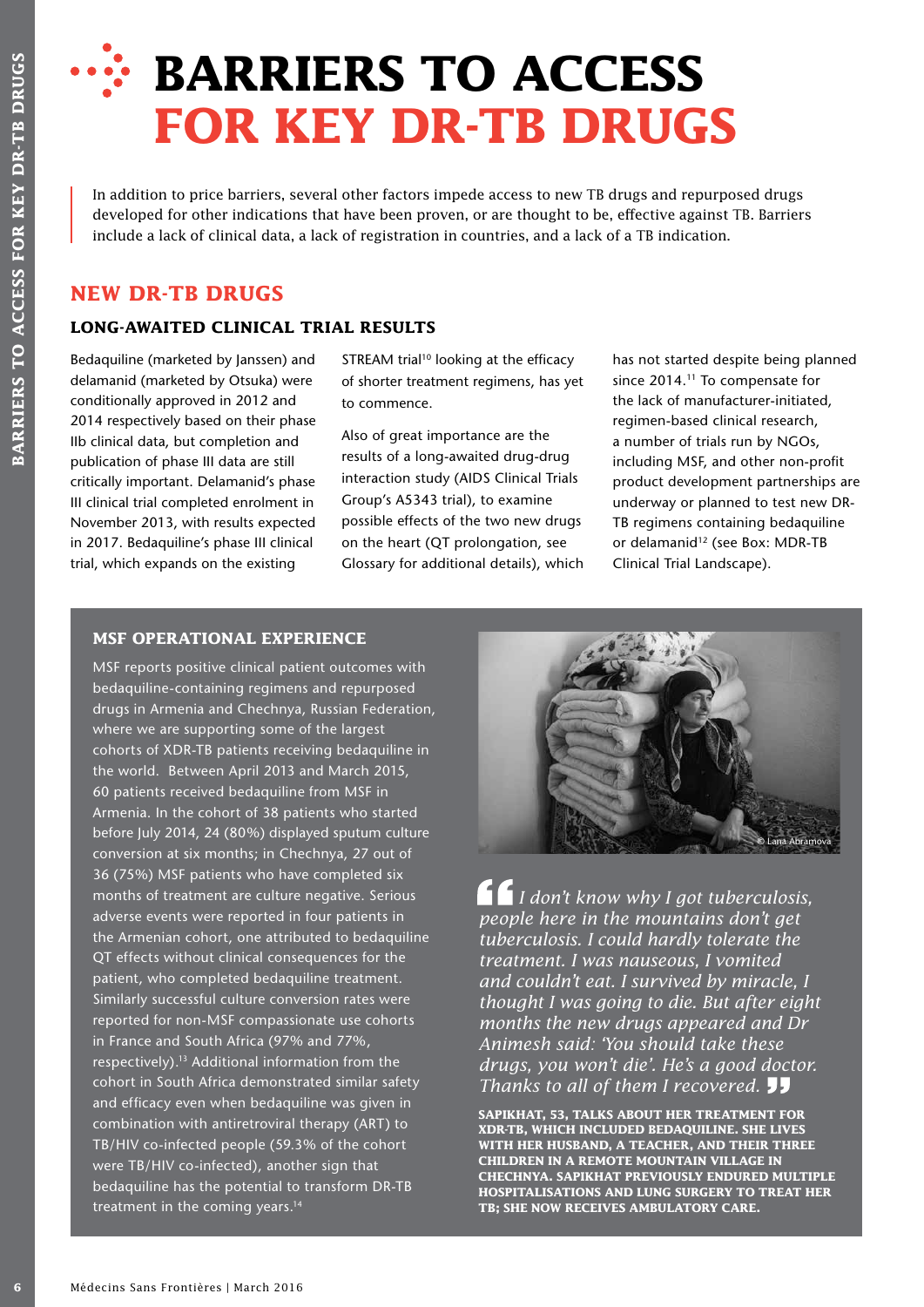## **SLOW SCALE UP OF ROUTINE AND COMPASSIONATE USE OF NEW DRUGS**

Outside of clinical trials, approximately 700 patients have accessed bedaquiline through compassionate use and about 2,300 have received bedaquiline as part of routine use as of January 2016. Only about 180 patients have received delamanid outside clinical trials.15

It is critical that new drugs be incorporated into routine, programmatic DR-TB treatment protocols. There is clear guidance from WHO regarding how to incorporate bedaquiline and delamanid into the routine management of patients with DR-TB. For this to become a reality, there are some important barriers that need to be addressed: the drugs need to be registered in country, with countries allowing import waivers in the meantime; countries need to update their treatment guidelines to reflect the WHO recommendations; adequate pharmacovigilance systems need to be introduced; and the accompanying drugs needed to form a regimen with the new drugs need to

be affordable and available in country. These are not insurmountable hurdles and a number of countries are taking strides to ensure that patients have the opportunity to access the new drugs, particularly bedaquiline.

South Africa has committed to treating 3,000 DR-TB patients per year with regimens including bedaquiline;16 however, this target was not met in 2015, with just 1,009 patients starting treatment with bedaquiline during the year, as of November 2015. This is in part due to a delayed transition between Janssen's national compassionate use programme, which ended in December 2014, and standard procurement by provinces. Free access to bedaquiline through compassionate use ended before provinces had managed to adequately plan for the cost of bedaquiline in annual budgets,<sup>17</sup> leading to several months' delay in starting new patients on treatment. As more facilities in South Africa gain experience initiating

DR-TB patients on bedaquilinecontaining regimens, the 3,000-patient target should be achievable in 2016, with even more ambitious numbers feasible in the future.

**SLOW SCALE UP OF ROUTTRIE AND COMPASSIONATE USE OF NEW DRUGS<br>
The Statistical Approximation control and a method in the Statistical Approximation control and the Microscope Control and the Microscope Control and Approxima** Bedaquiline has been granted conditional or full marketing authorisation by the National Medicine Regulatory Agency (NMRA) in nine of the 27 high MDR-TB burden countries. and submission is pending in nine others. In the case of delamanid, Otsuka has received conditional approval or full marketing authorisation in Japan, South Korea, and in Europe by the European Medicines Agency, but delamanid is not registered in any high burden countries, including four countries considered to have a high burden of MDR-TB where Otsuka carried out clinical trials with the drug. To date, it has not been possible for countries to plan for widespread programmatic use of delamanid due to a lack of registration and the lack of a system to procure the drug for use.

## **DRUG DONATION PROGRAMMES FOR BEDAQUILINE AND DELAMANID**

Janssen and Otsuka have announced drug donation programmes for bedaquiline and delamanid, respectively. In December 2014, USAID and Janssen Therapeutics announced a donation programme for bedaquiline, with the official agreement signed in March 2015. The terms of this agreement specify that 30,000 treatment courses will be donated over a four-year period to more than 100 Global Fund to Fight AIDS, Tuberculosis and Malaria (GFATM)-eligible low- and middle-income countries through Stop TB Partnership's Global Drug Facility (GDF).18 In October 2015, USAID announced Georgia as the first recipient of donated bedaquiline.<sup>19</sup>

Not all countries are eligible for these donations, however. For example, South Africa is ineligible, and there appears to be a quota on the number of treatments to be supplied to Commonwealth of Independent States (CIS) countries through the drug donation programme.

In April 2015, Otsuka announced its "FighTBack Initiative" to provide donations of delamanid to 20% of diagnosed MDR-TB patients by 2020.20 Despite requests for additional details about the programme, little information is publicly available eleven months later. Based on the joint announcement with GDF at the end of February 2016<sup>31</sup>, it remains unclear how Otsuka will implement this donation.

MSF advocates for fair commercial terms for medicines and avoids medical products donations wherever possible. However, faced with a lack of an alternative source of delamanid for patients in our TB treatment programmes, MSF exceptionally accepted a donation of 400 treatments of delamanid from Otsuka. MSF maintains that medical product donation programmes are not a solution to access challenges and present a number of complications for sustainable access to essential medicines.<sup>21</sup>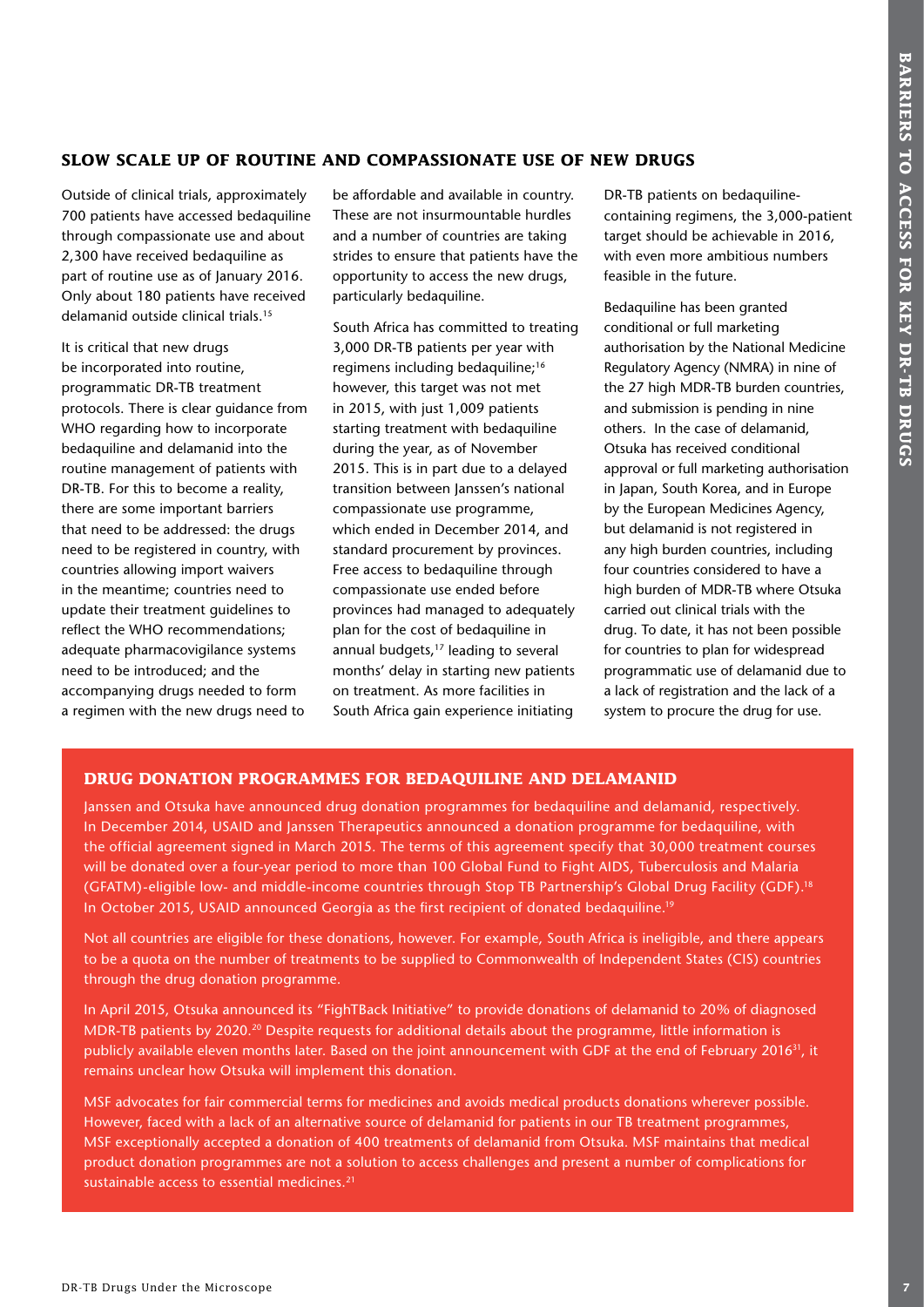## **DRAWBACKS OF MEDICAL PRODUCTS DONATION PROGRAMMES**

There are a number of reasons why donations fail to ensure sustainable access to medical products, which is widely acknowledged by medicines purchasers like MSF, international organisations like WHO, and in academic literature. Below are some of the key points of concern regarding drug donations:

- **Unsustainability**: Continued donations are entirely dependent on the choices of the donor.
- *...***. Insufficient scale: In general,** donations can only meet a fraction of a country's disease burden.
- **Indication restrictions:** Drug indications may be overly narrow, preventing countries from using drugs in ways that meet public health objectives.
- **<sup>1</sup>. Inadequate consultation with recipient countries:** Donations may not meet the public health needs of recipients.
- *...***...** Country eligibility concerns: Potential recipients may be

excluded from programmes for reasons that are irrelevant to public health needs.

- $\cdot \cdot$  Burdensome requirements **for recipients:** Programmes may impose added logistical and operational burdens to strained health systems with onerous requirements concerning pharmacovigilance, monitoring, evaluation, etc.
- **<sup>•</sup>••• Time delays:** Lengthy donation negotiations may prolong the period in which patients cannot access the medicine.
- *...***...** Costs incurred by recipient **countries:** Recipients often must bear the costs of sorting, storing, distributing, and potentially destroying expired donated medicines, ironically making ostensibly free drugs quite costly.
- **...** Anti-competitive impacts **on drug markets:** Generic manufacturers may be dissuaded from entering a recipient country,

preventing competitive generic markets from emerging.

- *...***': Temporary 'solution':** Donations may temporarily reduce public pressure around the underlying access problems, making it harder to expand access to the drug in the future. Additionally, donations are usually time-limited, so they are inherently not durable solutions.
- **<sup>1</sup>. Potential distortion of rational use:** Donated, but less effective, medicines may be used over more effective medicines.
- *...***; Market priming: Donor recipients** may be pressured to purchase a drug from the donor once the donation has ended.
- $\cdot\cdot\cdot$  Disincentivising future **biomedical R&D:** Other firms may be disincentivised from engaging in future research and development to create improved medicines for lack of a viable commercial market.

## **REPURPOSED DR-TB DRUGS**

Group 5 drugs (clofazimine, linezolid, imipenem/cilastatin) show promise in treating DR-TB but still lack DR-TB indications and conclusive clinical data, which leads to problems registering, procuring, importing, and dispensing these drugs for off-label use.13

#### **MDR-TB INDICATED DRUGS ON THE WHO ESSENTIAL MEDICINES LIST**

In April 2015, WHO released the 19th edition of its Essential Medicines List (EML). For the first time, this EML includes MDR-TB indications for bedaquiline, delamanid, and linezolid, which should spur governments to update their national EMLs.<sup>13</sup> A thorough literature review allowed experts to justify the addition of linezolid to the WHO EML with a TB indication, despite the lack of registered indication for this particular disease. Although clofazimine is still

not listed on the WHO EML as a TB medicine, it is included in the WHO Prequalification Programme's invitation to manufacturers of API and Finished Pharmaceutical Products in reference to second-line anti-tuberculosis medicines.22 This should be understood by generic manufacturers as an incentive to develop clofazimine products, and to pursue WHO prequalification or registration by a stringent regulatory authority (SRA), as required by the GFATM.

#### **INDICATION AND REGISTRATION CHALLENGES**

Another major access problem is the severely limited national registration of repurposed DR-TB drugs. For example, while linezolid may be registered in some countries for other antibiotic-resistant Grampositive bacterial infections, it cannot be registered with a TB indication

in any country due to the lack of official indication. Clofazimine is not registered anywhere with a TB indication $23$ , although it may be registered by 2020 in the US, following the US Food and Drug Administration's review of an orphan drug filing and specific clinical trials by Novartis. Without a registered TB indication, countries may be reluctant to incorporate Group 5 drugs into national TB management guidelines, and may even face challenges purchasing the drug for DR-TB use. Both of these medicines should be registered with TB indications as soon as possible, with a particular emphasis on registration in high MDR-TB burden countries. In the interim, countries should consider granting import waivers for these medicines that are still unregistered nationally, whenever manufacturers obtain either WHO Prequalification Programme approval or registration by a stringent regulatory authority (SRA).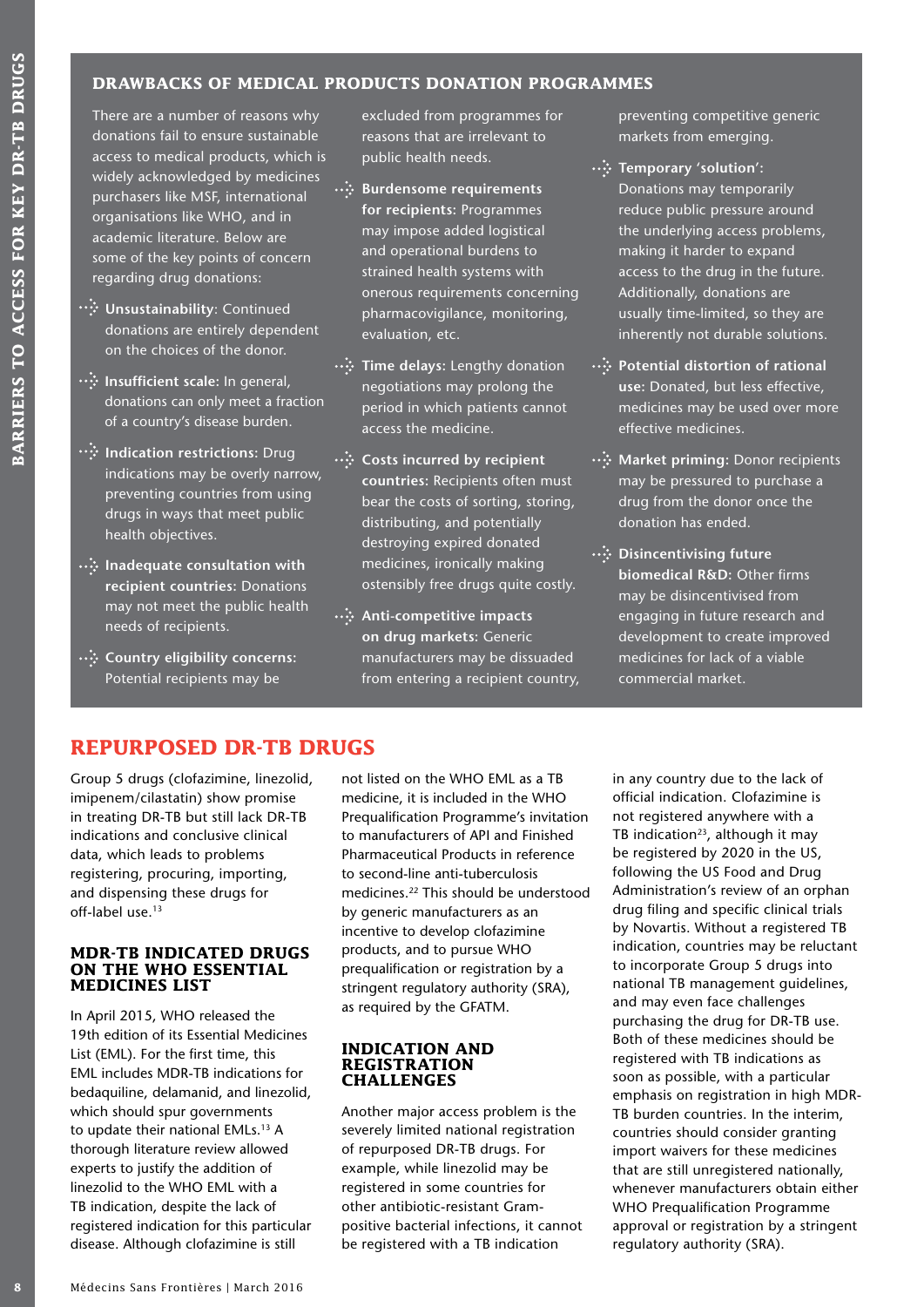# **FORE THE ROAD TO BETTER TREATMENT AND NEW REGIMENS**

Treatment of DR-TB is on the cusp of change, with multiple new drug trials planned or underway (see Box: MDR-TB Clinical Trial Landscape). Given the opportunity for improvement, WHO should further improve regimens by streamlining recommended treatment options, moving away from using injectable agents and drugs with poor side effect profiles (such as PAS, ethionamide and cycloserine), and proactively working with

manufacturers to ensure sufficient supply for clofazimine, linezolid and other promising drugs.

There are numerous potential regimens to treat DR-TB using drugs from four groups (Groups 2–5). While some level of customisation is needed to ensure that the patient receives the best regimen for their resistance pattern, too much variation leads to fragmentation of an already small market.<sup>e</sup>

For example, Group 4 contains drugs from the same class, prothionamide and ethionamide, which are both thioamides $24$ and for which there is very little evidence to support the use of one over the other. This same issue occurs with Group 4 drugs cycloserine and terizidone which are also in the same class of antibiotic. Both drugs are recommended in the WHO guidance but there is a note that terizidone has limited programme and effectiveness data compared to cycloserine.

## **MDR-TB CLINICAL TRIAL LANDSCAPE**

A number of clinical trials are planned or underway to assess combinations of repurposed and new TB drugs for optimal treatment regimens.12 These include:

- **DREATMENT AND NEW REGIMENS**<br> **DRATMENT AND NEW REGIMENS**<br> **PROPERTY AND MEVICAL TRANSPARENT AND SERVER TRANSPARENT AND SERVER AND SERVER AND SERVER CONSUMING THE MICROSCOPE CONSULTANT AND SAFE OF THE MICRO CONSULTANT AND : STREAM I Trial:** This is a USAIDfunded, Union-sponsored and Medical Research Council UK-implemented randomised clinical trial looking at a ninemonth combination of existing TB drugs for the treatment of MDR-TB.25 The study regimen is ethambutol, pyrazinamide, moxifloxacin and clofazimine throughout, supplemented by kanamycin, prothionamide and high-dose isoniazid in the first four months. Participating patients are randomised to the STREAM regimen or the optimised background MDR-TB regimen. The trial includes patients co-infected with HIV. Trial countries include Ethiopia, Mongolia, Vietnam and South Africa<sup>25</sup> and the results may be ready by 2018.
- **... STREAM II Trial:** This phase III trial compares six-month and nine-month bedaquiline-containing regimens against the WHO recommended and STREAM I regimens. The six month regimen adds bedaquiline to the STREAM I regimen and the nine

month regimen replaces kanamycin with bedaquiline to give an all-oral regimen for MDR-TB. Enrolment is expected to begin in March 2016.

- **NEXT Trial:** This phase III trial is currently enrolling participants in South Africa to evaluate a new treatment regimen for patients with MDR-TB through an open-label, randomised, controlled trial of a sixto nine-month injection-free regimen containing bedaquiline, linezolid, levofloxacin, ethionamide/high dose isoniazid, and pyrazinamide.
- **∴** NiX TB Trial: This phase III open-label study assessing the safety and efficacy of bedaquiline given only with other new drugs (pretomanid and linezolid) to patients with XDR-TB or treatment intolerant/non-responsive MDR-TB, including patients co-infected with HIV, is recruiting participants in South Africa.
- **•• GATB NC-005 Trial:** This phase II open-label partially randomised trial to evaluate the efficacy, safety and tolerability of combinations of bedaquiline, pretomanid and pyrazinamide during eight weeks of treatment in adults with newly diagnosed drug-sensitive TB (DS-TB), or bedaquiline, moxifloxacin, pretomanid and pyrazinamide for MDR-TB recruited participants, in

South Africa, Tanzania and Uganda. Recruitment has been completed.26

- **:: STAND Trial:** A phase III study to assess the efficacy, safety and tolerability of a six-month combination of moxifloxacin, pretomanid and pyrazinamide in subjects with MDR-TB. Also has a DS-TB arm with the same regimen, but for a shorter duration. Recruitment is currently suspended.<sup>27</sup>
- **TB-PRACTECAL Trial:** MSF is sponsoring this phase II-III trial, which intends to evaluate the safety and efficacy of short treatment regimens containing bedaquiline and pretomanid in combination with existing and repurposed TB drugs for adults with MDR-TB, in partnership with the London School of Hygiene and Tropical Medicine and other leading international research organisations. Recruitment is planned for spring 2016, beginning in Uzbekistan.28
- **•• •• endTB Trial:** MSF is collaborating with Partners in Health (PIH) and Interactive Research & Development (IRD) as part of the 'endTB project', which will evaluate five experimental regimens containing bedaquiline and/or delamanid by enrolling 750 participants in five countries.<sup>29</sup>

e. This fragmentation may be further exacerbated by duplicative options. In these cases, if the clinical evidence for these drugs is similar, there may be a positive market impact on recommending only one drug, thereby consolidating the market and allowing economies of scale that may help to reduce prices.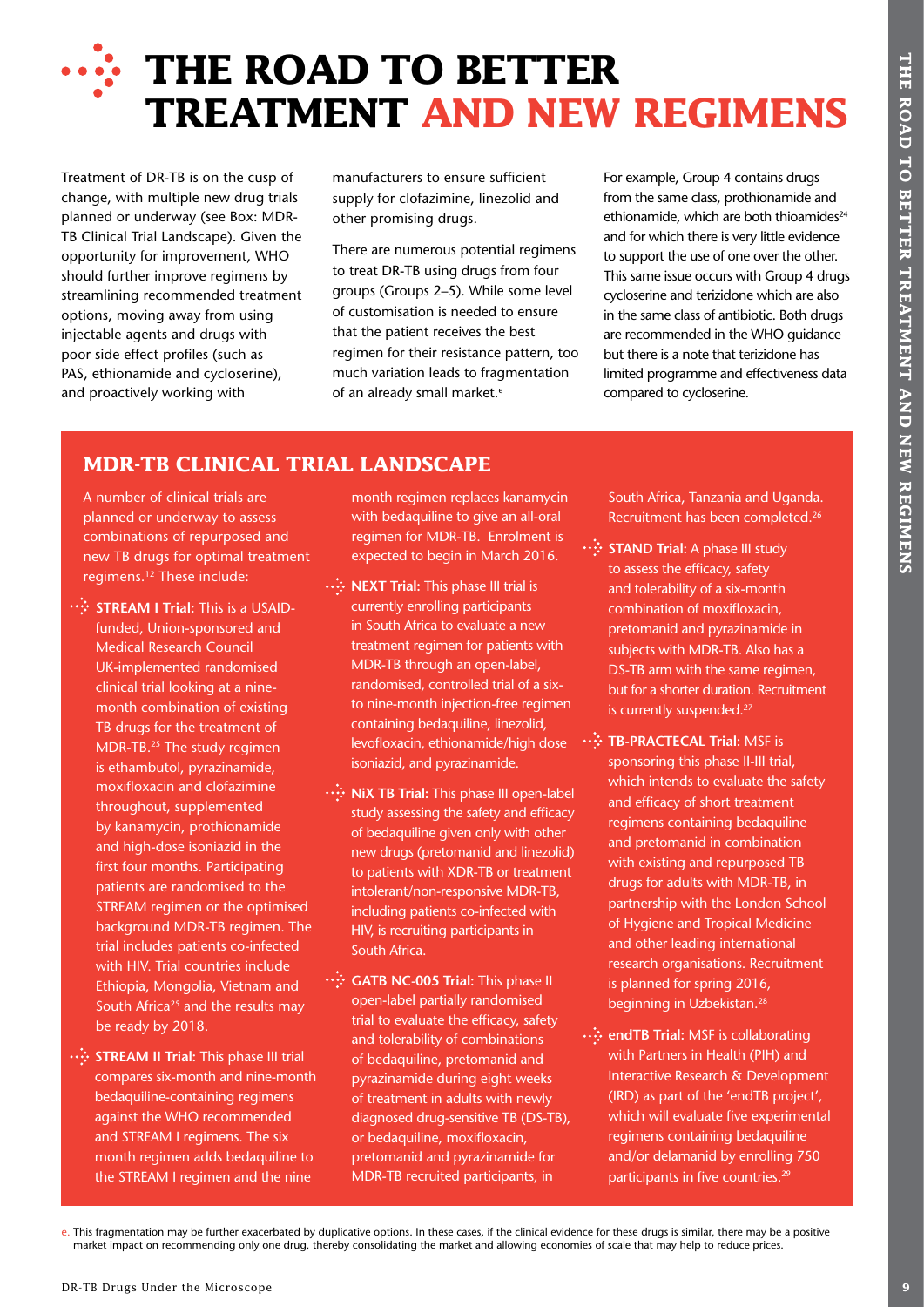## **3P PROJECT**

Today, finally, there is a relatively robust late-stage TB drug pipeline with several drugs showing promising results. Nevertheless, the TB research and development (R&D) pipeline's potential to deliver therapeutic solutions for TB and DR-TB remains insecure. The challenges of TB drug and regimen development persist, in large part, due to the way that drugs are financed and incentivised.

Relying on monopoly-based rewards to spur innovation discourages information sharing, promotes inefficient duplication and leaves us

with unaffordable single drug end products. For TB this means that the early pipeline is weak and large companies are withdrawing from TB R&D due to a perceived lack of a market. This is why MSF and partners propose the 3P (Push-Pull-Pool) Project, to deliver affordable, effective new TB treatment regimens faster.<sup>30</sup> The 3P Project uses an open collaborative approach to drug development, and novel approaches to financing and coordinating R&D through three key features: 1. The project *pushes* upfront funding to finance R&D activities (i.e. through grants); 2. The project *pulls* or

incentivises R&D through the promise of financial rewards if certain objectives are met (i.e. through prizes); and 3. The project *pools* resulting intellectual property (IP) to ensure open collaborative research and fair licensing for competitive production and affordability of the final products. Changing the model by which TB drugs are promoted and paid for can result in major public health gains with more efficiently and affordably developed treatment regimens of new drugs, which can be used in combination and without deadly delays. Learn more about the 3P Project at: www.msfaccess.org/3P

**10** Medicines I are the state of the state of the state of the state of the state of the state of the state of the state of the specific term of the specific specific term of DR-TB remains ineccure. The challenges of TB d *I was told that if I followed treatment, I would get cured. So I tried to follow treatment, I took medicines, I had intravenous fluids. I followed treatment strictly. But the medicines produced side effects, all my bones ached because of these pills, I had an allergy.* 

**MOVSAR, 49, FROM NOVYE ATAGI, CHECHNYA, DESCRIBES HIS STRUGGLES WITH MDR-TB TREATMENT. DESPITE BEING TREATED FOR TB IN 2010 AND MDR-TB IN 2011, MOVSAR WAS DIAGNOSED WITH XDR-TB IN 2014. HE WAS ONE OF MSF'S FIRST PATIENTS TO BE TREATED WITH BEDAQUILINE. DESPITE BEING DIABETIC, MOVSAR TOLERATES THE NEW TREATMENT WELL AND HAS IMPROVED CONSIDERABLY.** 

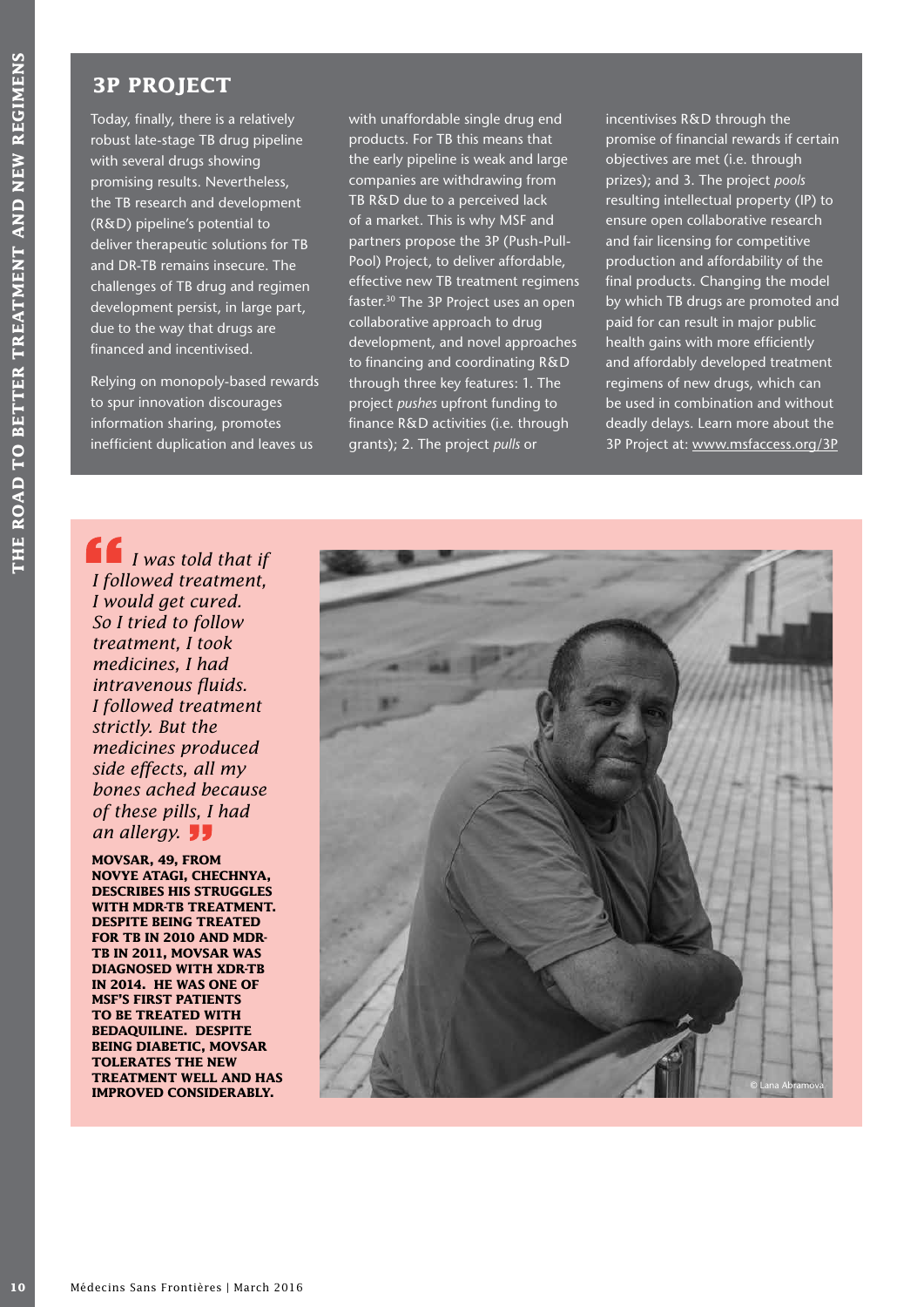## **TABLE 4: ACCESS STATUS AND RECOMMENDATIONS FOR KEY DR-TB DRUGS**

|                          | <b>Bedaquiline</b>                                                                                                                                                                                                                                                                                                                                                                                                                                                                                                                                                                                                                            | Delamanid                                                                                                                                                                                                                                                                                                                                                                                                                                                                                                                                                                                                                                                                                                                                                                               | Clofazimine                                                                                                                                                                                                                                                                                                                                                                                                                                                                                                                                                                                      | Linezolid                                                                                                                                                                                                                                                                                                                                                                                                                                                                                                                                                                                                                                                                                                                                                                                                                                                                                                                                                                                                       |
|--------------------------|-----------------------------------------------------------------------------------------------------------------------------------------------------------------------------------------------------------------------------------------------------------------------------------------------------------------------------------------------------------------------------------------------------------------------------------------------------------------------------------------------------------------------------------------------------------------------------------------------------------------------------------------------|-----------------------------------------------------------------------------------------------------------------------------------------------------------------------------------------------------------------------------------------------------------------------------------------------------------------------------------------------------------------------------------------------------------------------------------------------------------------------------------------------------------------------------------------------------------------------------------------------------------------------------------------------------------------------------------------------------------------------------------------------------------------------------------------|--------------------------------------------------------------------------------------------------------------------------------------------------------------------------------------------------------------------------------------------------------------------------------------------------------------------------------------------------------------------------------------------------------------------------------------------------------------------------------------------------------------------------------------------------------------------------------------------------|-----------------------------------------------------------------------------------------------------------------------------------------------------------------------------------------------------------------------------------------------------------------------------------------------------------------------------------------------------------------------------------------------------------------------------------------------------------------------------------------------------------------------------------------------------------------------------------------------------------------------------------------------------------------------------------------------------------------------------------------------------------------------------------------------------------------------------------------------------------------------------------------------------------------------------------------------------------------------------------------------------------------|
| <b>WHO EML</b>           | Yes for DR-TB                                                                                                                                                                                                                                                                                                                                                                                                                                                                                                                                                                                                                                 | Yes for DR-TB                                                                                                                                                                                                                                                                                                                                                                                                                                                                                                                                                                                                                                                                                                                                                                           | Yes, but for leprosy<br>(WHO has been<br>in discussion with<br>Novartis since 2008<br>to address indication)                                                                                                                                                                                                                                                                                                                                                                                                                                                                                     | Yes for DR-TB                                                                                                                                                                                                                                                                                                                                                                                                                                                                                                                                                                                                                                                                                                                                                                                                                                                                                                                                                                                                   |
| Registration             | • Conditional approval<br>• Restricted use<br>pre-XDR/XDR<br>• Registered in 9,<br>pending in 9, of 27<br>high burden countries                                                                                                                                                                                                                                                                                                                                                                                                                                                                                                               | • Conditional approval<br>• Broader recommendation<br>than Bdq (includes<br>MDR-TB with an increased<br>risk of poor outcome)<br>• Reg. in Japan, Europe,<br>S. Korea                                                                                                                                                                                                                                                                                                                                                                                                                                                                                                                                                                                                                   | Not registered for TB<br>in any country                                                                                                                                                                                                                                                                                                                                                                                                                                                                                                                                                          | Not registered for TB in<br>any country                                                                                                                                                                                                                                                                                                                                                                                                                                                                                                                                                                                                                                                                                                                                                                                                                                                                                                                                                                         |
| Indication               | DR-TB                                                                                                                                                                                                                                                                                                                                                                                                                                                                                                                                                                                                                                         | DR-TB                                                                                                                                                                                                                                                                                                                                                                                                                                                                                                                                                                                                                                                                                                                                                                                   | Indication limited<br>to leprosy                                                                                                                                                                                                                                                                                                                                                                                                                                                                                                                                                                 | No TB indication                                                                                                                                                                                                                                                                                                                                                                                                                                                                                                                                                                                                                                                                                                                                                                                                                                                                                                                                                                                                |
| Lowest<br>global price   | \$150 per patient, per<br>month (pppm)                                                                                                                                                                                                                                                                                                                                                                                                                                                                                                                                                                                                        | \$283.33 pppm                                                                                                                                                                                                                                                                                                                                                                                                                                                                                                                                                                                                                                                                                                                                                                           | \$66 (procured on a<br>named-patient basis<br>only) 100mg pppm                                                                                                                                                                                                                                                                                                                                                                                                                                                                                                                                   | \$161 pppm                                                                                                                                                                                                                                                                                                                                                                                                                                                                                                                                                                                                                                                                                                                                                                                                                                                                                                                                                                                                      |
| <b>Access conditions</b> | • Donation programme<br>launched April 2015<br>through USAID/GDF<br>for 30,000 treatment<br>courses over 4 years<br>for all GFATM-eligible<br>countries. Quota for<br>CIS countries<br>• Access in Russia and<br>select CIS countries via<br>Pharmstandard (ex.<br>at \$1,351/treatment<br>course, Feb 2016 for an<br>order in Uzbekistan)<br>• IP barriers until 2029<br>that limit generic<br>competition or<br>development of FDCs<br>• Not clear if Janssen will<br>engage in bilateral or<br><b>Medicines Patent</b><br>Pool-led voluntary<br>licence negotiations                                                                       | • International donation<br>programme (FighTBack)<br>announced in April 2015<br>to give access to 20%<br>of all diagnosed and<br>treated MDR-TB patients<br>by 2020; details remain<br>unclear;<br>• Access to Global Fund-<br>eligible countries at one<br>single public price<br>• Patent barriers<br>(compound and<br>secondary patents) in<br>place until 2031 that limit<br>generic competition or<br>development of FDCs<br>· Slow discussions with<br>generic companies<br>for potential voluntary<br>licence                                                                                                                                                                                                                                                                    | • Single producer<br>of quality-assured<br>clofazimine<br>• In April 2014,<br>US FDA agreed<br>to review a filing<br>under orphan drug<br>designation by<br>Novartis for phase II<br>clinical trial of Cfz;<br>could possibly<br>lead to registration<br>with TB indication<br>by 2020                                                                                                                                                                                                                                                                                                           | • Secondary patents could<br>preclude importation of low-cost<br>generics until 2021 in some<br>countries, although likely that<br>generic producers will challenge<br>or ignore the secondary patents                                                                                                                                                                                                                                                                                                                                                                                                                                                                                                                                                                                                                                                                                                                                                                                                          |
| Recommendations          | • Proactive plan to move<br>from donation to<br>sustainable, affordable<br>price ASAP, especially<br>for MICs<br>• A lower, single price<br>offered to all LICs and<br><b>MICs</b><br>• Reduction of IP<br>barriers through use of<br>TRIPS flexibilities or a<br>voluntary licence that<br>is negotiated through<br>the MPP<br>· High-burden TB<br>countries' NMRAs must<br>prioritise registration<br>· Janssen must prioritise<br>high-burden country<br>registration<br>• Rapidly commence<br>trials looking at<br>combining Bdq with<br>other new drugs and in<br>shorter regimens<br>• Rapidly start phase III<br>and paediatric trials | • Otsuka to clarify future<br>donation plan(s) in<br>the framework of the<br>FighTBack initiative<br>• Otsuka to publish an<br>access plan for non-<br>Global Fund eligible<br>countries (e.g. Russian<br>Federation) and those<br>transitioning out from<br>Global Fund support (e.g.<br>Georgia)<br>• Reduction of IP barriers<br>through use of TRIPS<br>flexibilities or a voluntary<br>licence that is negotiated<br>through the MPP<br>• Otsuka rapidly pursues<br>registration in high-<br>burden TB countries and<br>clinical trial countries;<br>until then Dlm should<br>be widely accessible<br>through compassionate<br>use or other early access<br>programmes<br>• Rapidly commence trials<br>looking at combining Dlm<br>with other new drugs and<br>in shorter regimens | • Novartis should<br>continue pursuing a<br>TB indication for Cfz<br>(current outcomes<br>expected 2020)<br>• A better price offered<br>to countries<br>• Tech transfer for<br>API production to<br>allow sustained<br>availability; prioritise<br>reformulation to a<br>presentation more<br>suited to hot and<br>humid environments,<br>and allowing dosing<br>adaptation<br>• Current and<br>future generic<br>manufacturers<br>of active<br>pharmaceutical<br>ingredients and<br>finished product<br>of Cfz should<br>pursue WHO<br>prequalification<br>• Inclusion on the<br>WHO EML for TB | • Pfizer, Hetero register Lzd in<br>all high-burden TB countries as<br>a priority<br>• Quality-assured suppliers offer<br>prices on par with GDF prices to all<br>high-burden countries that procure<br>linezolid outside of GDF channels<br>• Macleods pursue the assessment<br>of its linezolid with WHO PQ<br>• Countries update their national<br>EML with Lzd for TB based on the<br>April 2015 WHO EML update<br>• Manufacturers pursue a TB<br>indication for this drug using the<br>literature review gathered by the<br>WHO EML expert committee<br>• New generics companies (US FDA<br>tentatively approved) register Lzd<br>in high burden TB countries<br>• Civil society and GDF push for<br>more competitors to improve<br>affordability and price transparency<br>• A better price offered to countries<br>• Use TRIPS flexibilities to remove<br>secondary patents in countries<br>where treatment scale up is<br>needed and where secondary<br>patents may interfere with entry<br>of generics |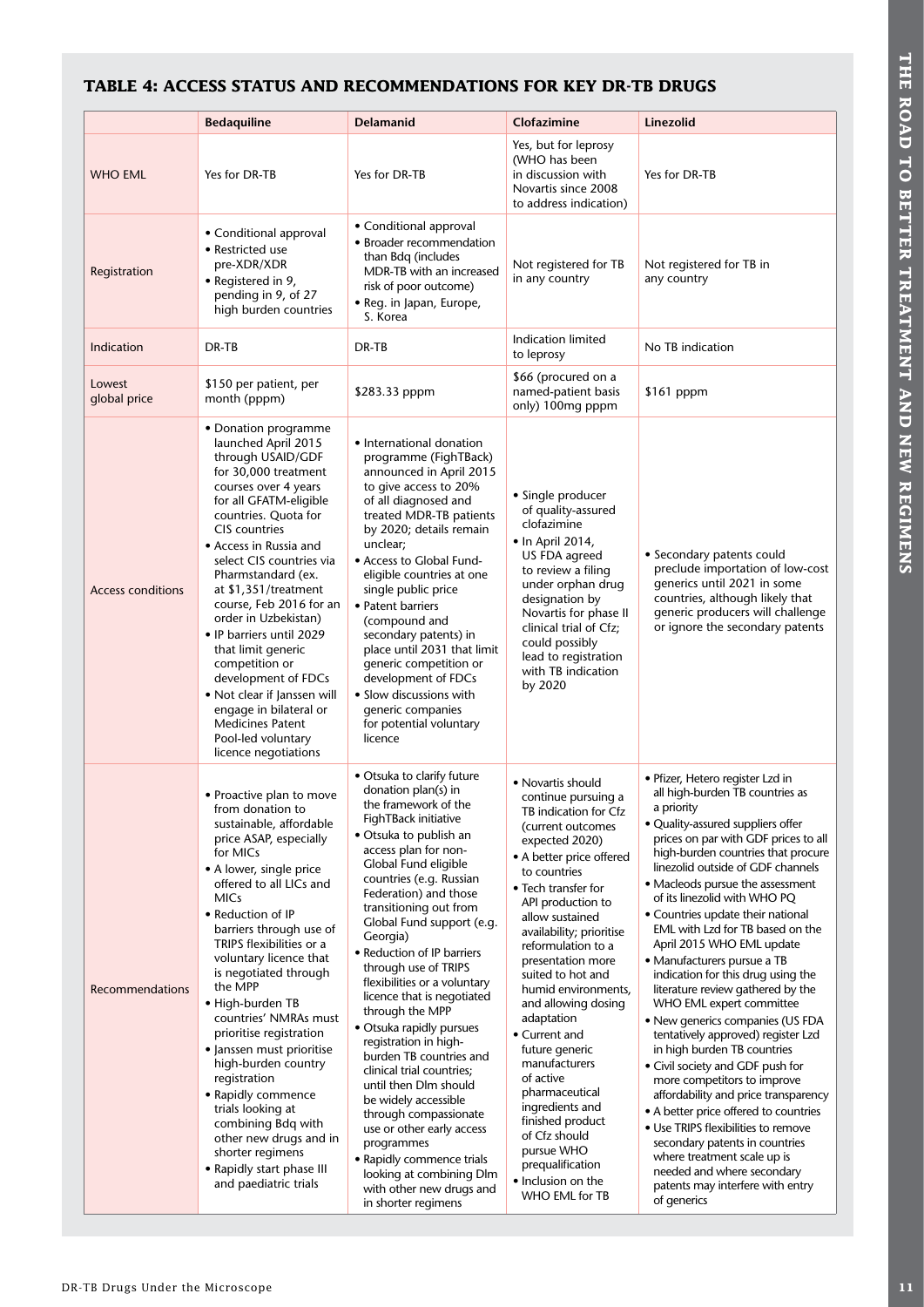

People affected by TB and their treatment providers need affordable access to medicines in the most effective, safe, and tolerable regimens possible. Drug pricing, indication, registration, inclusion in the EML and national treatment guidelines, clinical data gaps, and insufficient R&D persist as barriers to improved and more affordable treatment of this centuries-old, but curable, infectious disease that kills 1.5 million people per year. Governments, donors, drug companies and health actors should be working to solve these challenges for sufficient TB and DR-TB treatment scale up.

## **AFFECTED COUNTRY GOVERNMENTS SHOULD:**

- ••• Scale-up optimal TB and DR-TB treatment, including use of Group 5 medicines, per WHO recommendations;
- Register Group 5 TB medicines (linezolid, clofazimine, imipenem/cilastatin) and new drugs bedaquiline and delamanid, and in the meantime allow import waivers for these medicines;
- · Update national treatment quidelines and national EML to match the latest WHO recommendations;
- $\therefore$  Ensure adequate planning and funding so that all diagnosed drugresistant patients (MDR- and XDR-TB) are started on treatment with DR-TB medicines that are compliant with WHO quality standards;
- $\cdots$ : Set-up adequate regulations for compassionate use or expanded access programmes for new pre-registered drugs; and
- **12** Example affected by TB and the effective, safe, and tolerable in endination and materal guide proper per year. Government these challenges for sufficien pool per year. Government threse challenges for sufficien  $\frac{1$  $\therefore$  Exercise full use of public health flexibilities enshrined in international intellectual property rules for pharmaceuticals, as well as other measures available to promote competition and improve access and affordability for key DR-TB medicines.

## **THE GLOBAL FUND TO FIGHT AIDS, TUBERCULOSIS AND MALARIA SHOULD:**

- $\therefore$  Encourage countries to upgrade national guidelines to meet WHO recommendations; and
- $\cdots$ : Allow countries to carry on procuring quality-assured TB medicines at the lowest possible price once they transition out from GFATM support.

## **THE GLOBAL DRUG FACILITY SHOULD:**

- Push for alternative quality-assured supplier(s) for clofazimine (2015-2016);
- Promote more competition for linezolid suppliers;
- •• Promote best practices on drug forecasting at country level, in order to provide manufacturers with clearer volumes to be ordered with the objective of driving down prices of DR-TB medicines; and
- ... Explore options allowing GDF bidding to national public tenders.

## **WORLD HEALTH ORGANIZATION SHOULD:**

- •• Pursue data collection which could lead to the addition of clofazimine to the WHO EML list (Q1 2017);
- Promote fast track registrations of Group 5 medicines for TB (e.g. WHO PQ collaborative registration for prequalified medicines but also for those registered by SRAs); and
- ••• Provide guidance on whether Group 4 drugs can be streamlined, such as recommending only one drug from each class where there are currently two drugs in the same class. (e.g prothionamide/ ethionamide, terizidone/cycloserine).

## **DONORS SHOULD:**

- •• Support countries' upgrading of national TB programmes' guidelines and national EML to meet WHO recommendations; and
- $\therefore$  Ensure that DR-TB drugs procured with donor funding are compliant with WHO quality standards.

## **PHARMACEUTICAL COMPANIES SHOULD:**

- Submit for registration Group 5 TB medicines (linezolid, clofazimine, imipenem/cilastatin) and new drugs bedaquiline and delamanid in all high-burden countries;
- •• Pfizer and Sanofi should immediately offer more affordable prices for linezolid in South Africa;
- $\therefore$  TB Alliance should develop a compassionate use program for pretomanid;
- ••• Offer affordable, sustainable commercial prices, not limited to countries' income tiers, and where applicable, negotiate non-exclusive, broad voluntary licences with the Medicines Patent Pool. Problematic donation programmes are not a sustainable answer to access to drugs; and
- $\cdots$ : Refer to Table 4 for additional drug-specific recommendations.

## **CIVIL SOCIETY SHOULD:**

- · : Ensure countries are procuring quality-assured medications for DR-TB programmes; and
- ••• Pressure governments to upgrade national policies, including ensuring that treatment guidelines and EML are in line with WHO recommendations.

## **ALL STAKEHOLDERS SHOULD:**

••• Support the 3P Project, an alternative model of TB drug development that promotes more efficient, more effective and more affordable TB treatment regimens.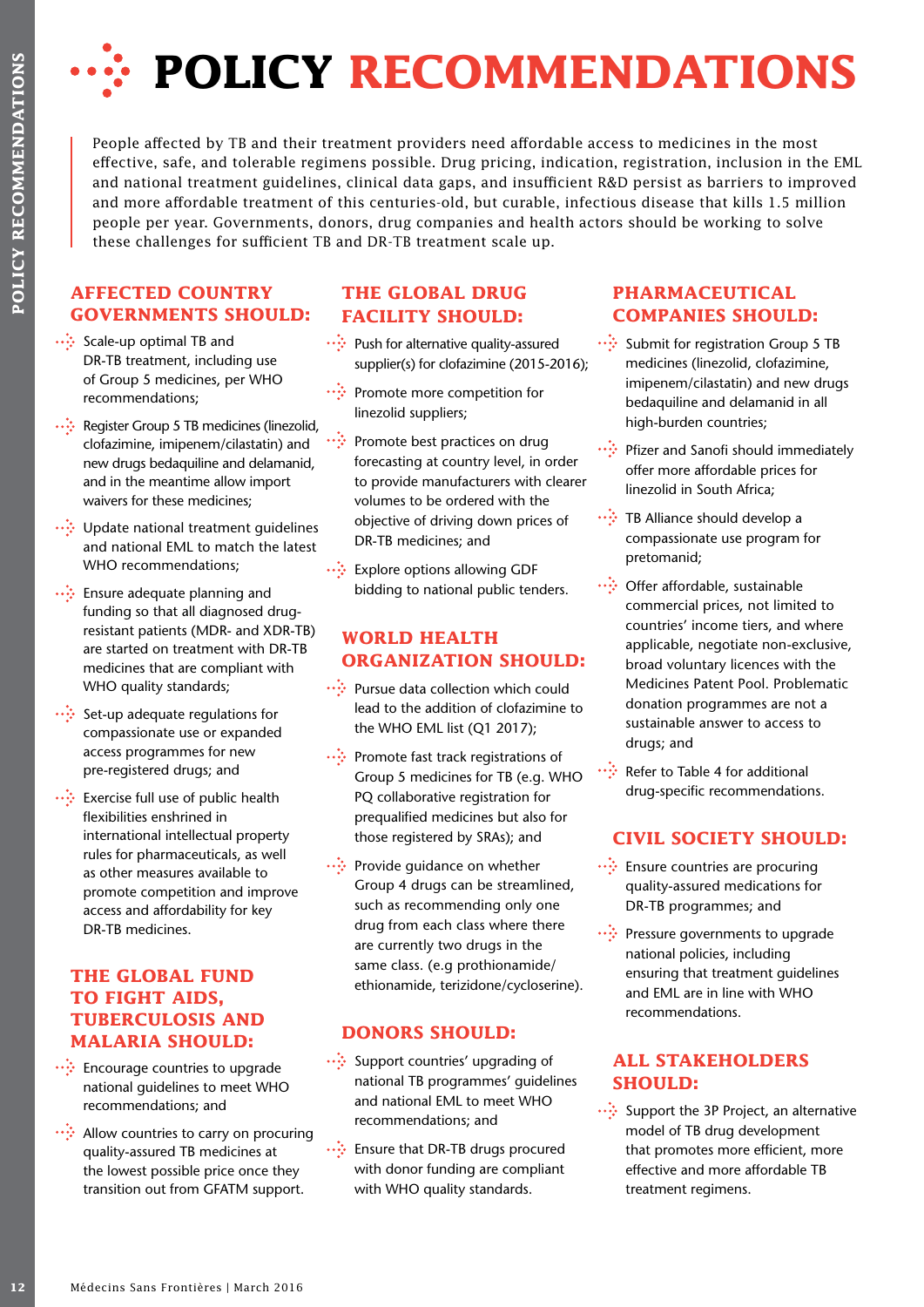# **WETHODOLOGY**

This report looks at the sources and prices of anti-tuberculosis medicines classified in World Health Organization's (WHO) Groups 2 (injectable agents), 3 (fluoroquinolones), 4 (oral bacteriostatic second-line agents), and 5 (agents with unclear efficacy) TB medicines, and new medicines for which an interim policy guidance was recently granted by WHO, such as bedaquiline and delamanid.

## **DATA COLLECTION**

Questionnaires were sent to companies listed on the Global Fund List of Tuberculosis pharmaceutical products,<sup>i</sup> producing at least one anti-tuberculosis product either listed on the WHO List of Prequalified Medicinal Products or approved by a stringent regulatory authority (SRA) or temporarily approved by the Expert Review Panel (ERP) of the Global Fund. The data were collected up to September 2015.

## **PRICE INFORMATION**

Prices are listed where manufacturers agreed to share information.

A number of manufacturers, including:

- Bayer, Glenmark, Ipca did not wish to contribute to the publication;
- Hisun, Lupin, Meiji, Microlabs, Mylan, Novartis, Pfizer, Panpharma, Reimser-Fatol, Otsuka and Teva did not have prices available or did not agree to publish prices;
- no response was received from Medochemie; and
- no contact for Biocom was available.

Prices are given in US dollars (US\$), rounded up to the nearest third decimal point, and correspond to the lowest unit price (i.e. the price of one tablet, capsule or vial). When prices that varied according to packaging (e.g. blisters or bottle) were received from a manufacturer for the same formulation, the lowest price was selected. Prices listed are 'ex-works' except for prices provided by Apotex (CIF, Toronto, Canada) - see Annex 2

for details, and the Glossary for an explanation of incoterms.

The prices listed in this publication are the ones provided by the manufacturers. The prices paid by the purchaser might be higher because of add-ons (such as import taxes and distribution mark-ups), or may be lower after negotiations or as a result of effective procurement procedures.

Prices offered by the Stop TB Partnership Global Drug Facility (GDF) pooled procurement mechanism are also 'ex-works' and correspond to the lowest and highest prices referenced per medicine on GDF website.<sup>ii</sup> Note that prices in the GDF price catalogue can fluctuate during the year if, for example, a long-term agreement with different suppliers comes to an end. In addition, this year a range of prices is provided per medicine without specific figures per manufacturer.

## **QUALITY INFORMATION**

Products that are either listed on the WHO List of Prequalified Medicinal Products or approved by a stringent regulatory authority are listed in the price tables as **'approved'**. Products that are undergoing review by either WHO Prequalification, by a stringent regulatory authority, or that have been reviewed and listed by the ERP of the Global Fund, are listed in the price tables as **'under evaluation'**. Products that have not yet been submitted to WHO Prequalification or to a stringent regulatory authority have not been included.

Submissions to WHO Prequalification are confidential and all companies mentioned that have a dossier accepted for review have given MSF the permission to disclose this information. As the information on the WHO List of Prequalified Medicinal Products is updated regularly, the list should be consulted for up-to-date information.iii

Products procured by GDF comply with the GDF's Quality Assurance policy.iv This deems eligible for GDF procurement all products that are included on the WHO List of Prequalified Medicinal Products, that are approved by a stringent regulatory authority, or that are approved by the joint GDF/Global Fund Expert Review Panel (ERP).

The ERP is an independent technical body whose purpose is to review the potential quality risk of using medicines which are not yet WHOprequalified or authorised by a stringent regulatory authority, and give advice to the Global Fund and the Global Drug Facility whether time-limited procurement of such products can be authorised. The list of ERP reviewed products for tuberculosis can be consulted on The Global Fund website.<sup>v</sup>

## **STOP PRESS**

This report went to print just before the Stop TB Partnership Global Drug Facility was due to update its prices for DR-TB drugs by 1 April 2016, once the yearly manufacturer consultation was finalised. For the most up-todate information on GDF prices for DR-TB drugs, please consult the Global Drug Facility, www. stoptb.org/gdf/drugsupply/ drugs\_available.asp

- ii. http://www.stoptb.org/gdf/drugsupply/drugs\_available.asp
- iii. http://apps.who.int/prequal/
- iv. http://www.stoptb.org/gdf/drugsupply/quality\_sourcing\_process.asp
- v. http://www.theglobalfund.org/en/procurement/quality/pharmaceutical/#A\_B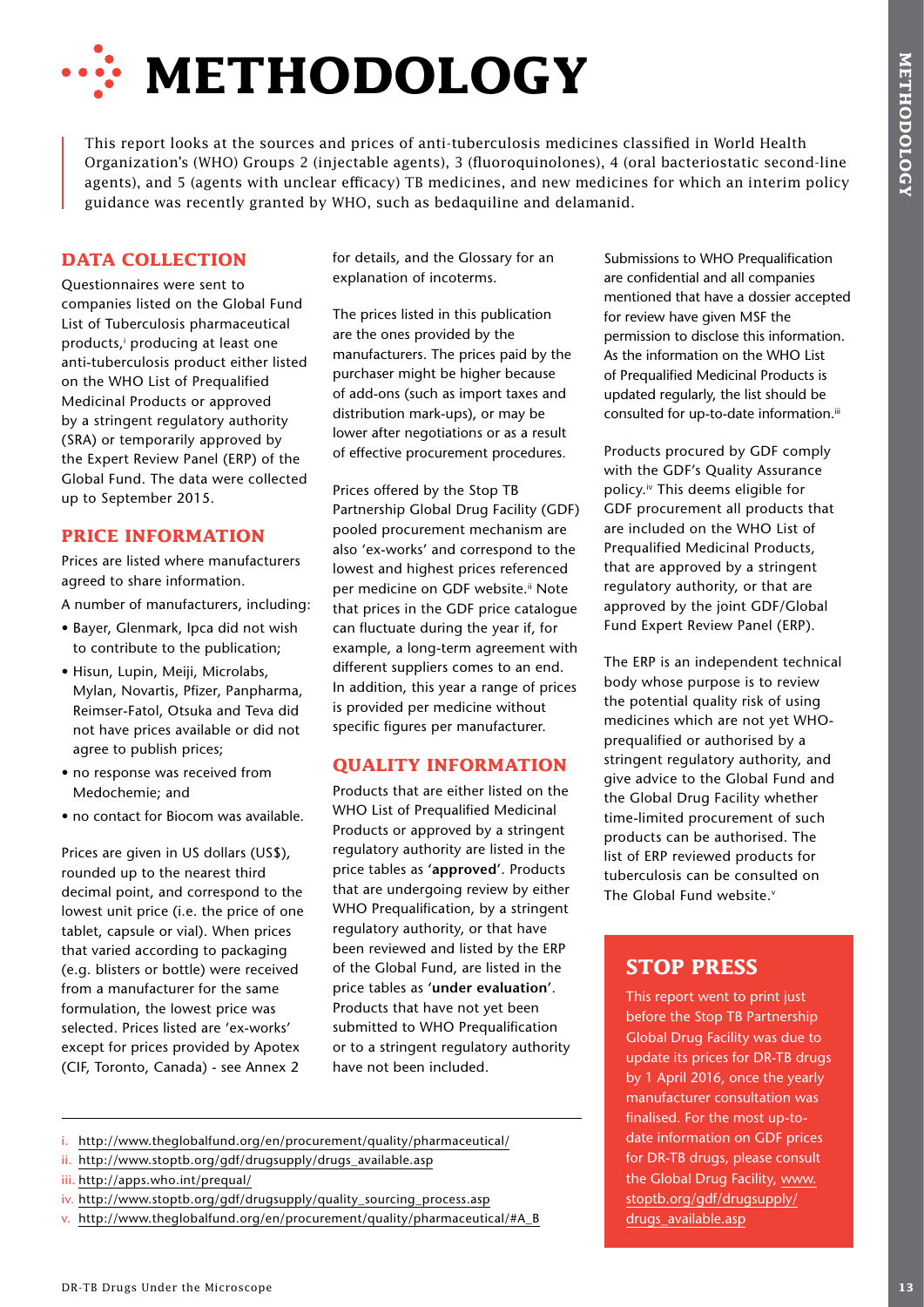

## **GENERAL INFORMATION**

- Therapeutic Class: Aminoglycoside antibiotic.
- ATC Code: 101GB06.<sup>36</sup>
- Included in the WHO Guidelines as a Group 2 injectable agent.<sup>37</sup>
- Included in the 19th edition of the WHO Model List of Essential Medicines<sup>23</sup> and in the 5th edition of the WHO Model List of Essential Medicines for Children.38
- Presentations available: solution for injection – 500mg/2ml; 100mg/2ml. As powder for injection – 100mg, 500mg & 1g.
- First approved by US FDA: The date of the original New Drug Application (NDA) is not publicly available on the US FDA website. The first Abbreviated New Drug Application (ANDA) was approved on 22 January 1981.39
- Approved indication in the US: Amikacin is indicated for the short-term treatment of serious infections due to susceptible strains of Gram-negative bacteria, including bacterial septicaemia (including neonatal sepsis), serious infections of the respiratory tract, bones and joints, central nervous system (including meningitis) and skin and soft tissue; intra-abdominal infections (including peritonitis); burns and post-operative infections (including post-vascular surgery).40

## **PRICE (IN US\$) AND QUALITY INFORMATION**

## **Price of the lowest unit (i.e. the price of one tablet, capsule or vial)**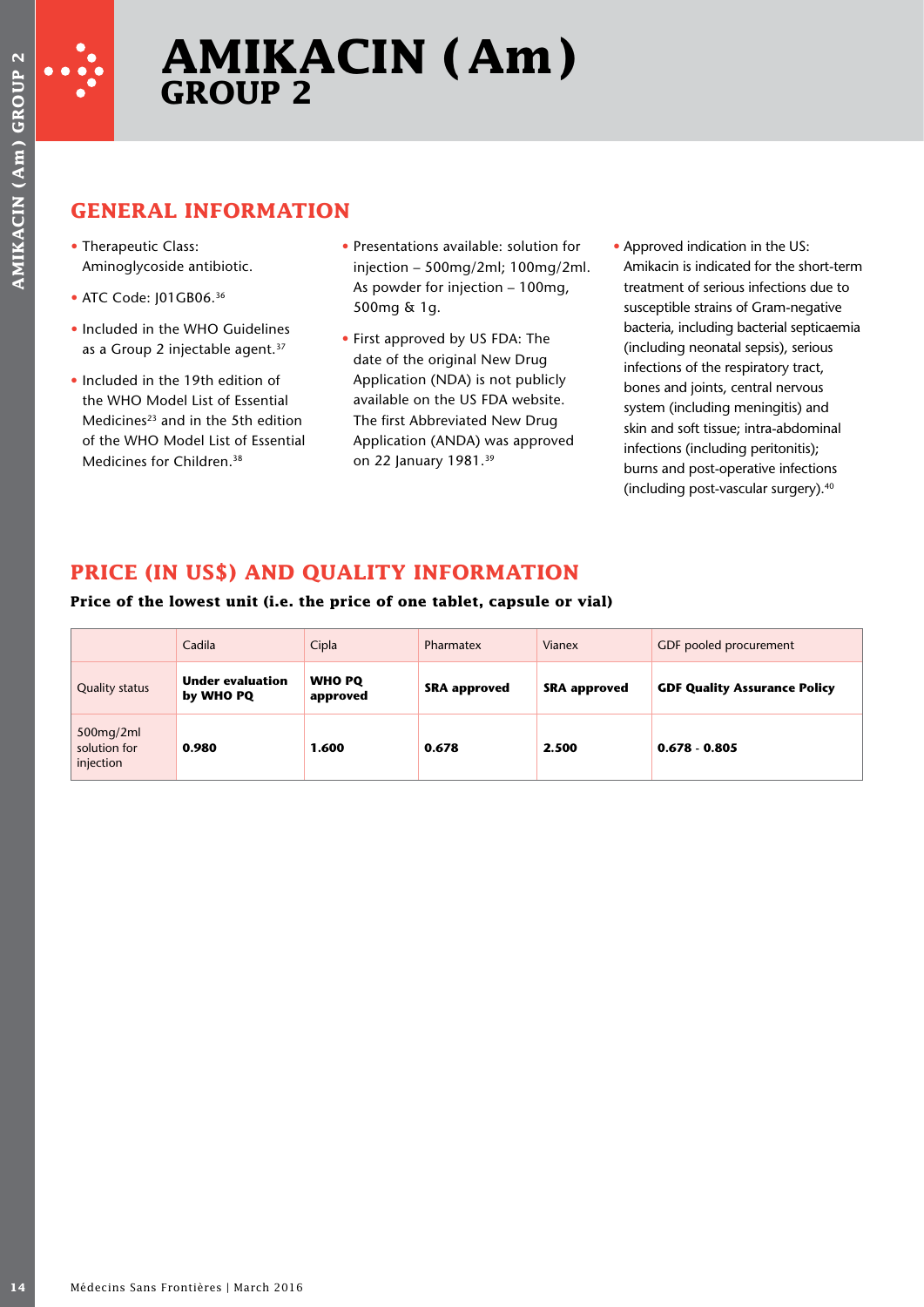## **SPOTLIGHT ON ACCESS ISSUES**

There is little clinical difference between kanamycin and amikacin. As they have similar side effect profiles and show high levels of cross-resistance, factors including price, availability and adaptability of formulations will influence national TB programmes or treatment providers when selecting these drugs.

Capreomycin should be used if aminoglycosides are contra-indicated or poorly tolerated; may be effective in cases showing resistance to amikacin and kanamycin.

## **Number of quality sources**

There are several stringent regulatory authority-approved sources of amikacin. In 2011, a generic source of amikacin (Cipla) was prequalified by WHO for the first time. An additional three products are currently undergoing WHO prequalification, including a 1g/vial and a 500mg/vial.

## **Suitability for use in developing country settings**

Amikacin, like other aminoglycosides and capreomycin, cannot be administered orally and is usually given intramuscularly (IM) but can be given intravenously (IV). This imposes burdens both on patients and treatment programmes, as qualified staff need to administer the product.

Amikacin is available in both powder and liquid formulations; the latter is more adaptable to resource-limited settings as reconstitution is not required.

#### **Paediatrics**

Amikacin is licensed for use in neonates, infants and children.

There is a smaller dosage (100mg/2ml) available which allows for more accurate dosing in children. This formulation is not part of the portfolio of any

manufacturer contacted for the publication. There is at least one stringent regulatory authorityapproved source available (e.g. Bristol-Myers Squibb) but it is not available through the GDF.

## **HIV co-infection**

**SPOTLIGHT ON ACCESS ISSUES**<br>
Thus is that initial of the microscope term is a proposed with the fluctuation of the microscope of the microscope term is the microscope of the microscope of the microscope of the microscope No antiretroviral interaction studies have been performed, but based on pharmacokinetic profiles, the potential for drug interactions are low. However, there is potential for additive toxicities, in particular with antiretrovirals which may cause renal toxicity, such as tenofovir. Further studies are required to confirm this.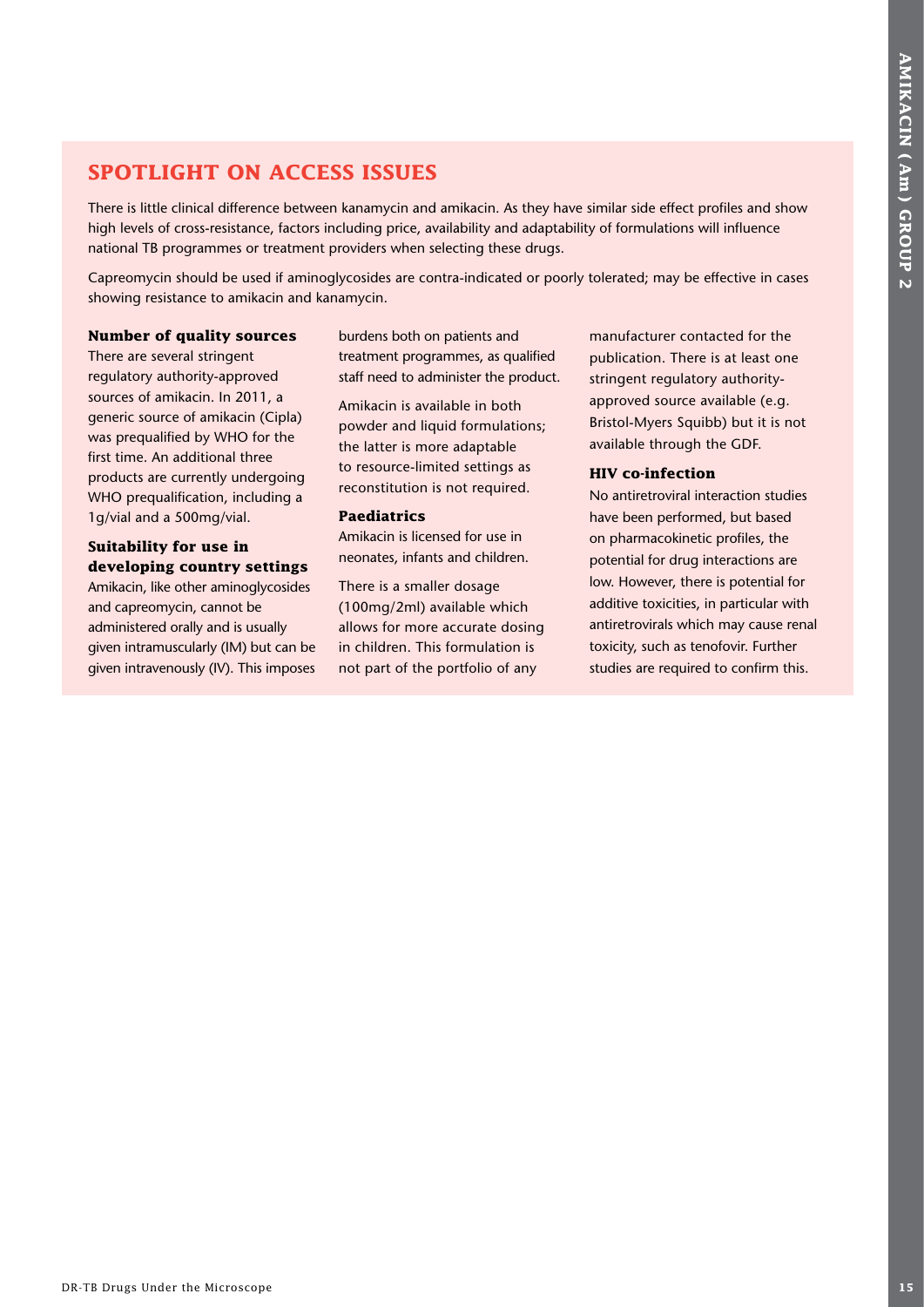

## **GENERAL INFORMATION**

- Therapeutic Class: Aminoglycoside antibiotic.
- ATC Code: J01GB04.<sup>36</sup>
- Included in the WHO Guidelines as a Group 2 injectable agent.<sup>37</sup>
- Included in the 19th edition of the WHO Model List of Essential Medicines 23 and in the 5th edition of the WHO Model List of Essential Medicines for Children.38
- Presentations available: solution for injection – 1g/4ml. As powder for injection – 1g/vial.
- First approved by US FDA: The date of the original New Drug Application (NDA) is not publicly available on the US FDA website. The first Abbreviated New Drug Application (ANDA) was approved on 13 February 1973. The only currently registered product in the US was approved on 17 November 2002.
- Approved indication in the US: Kanamycin is indicated in the short-term treatment of serious infections caused by susceptible strains of micro-organisms.<sup>41</sup>

## **PRICE (IN US\$) AND QUALITY INFORMATION**

## **Price of the lowest unit (i.e. the price of one tablet, capsule or vial)**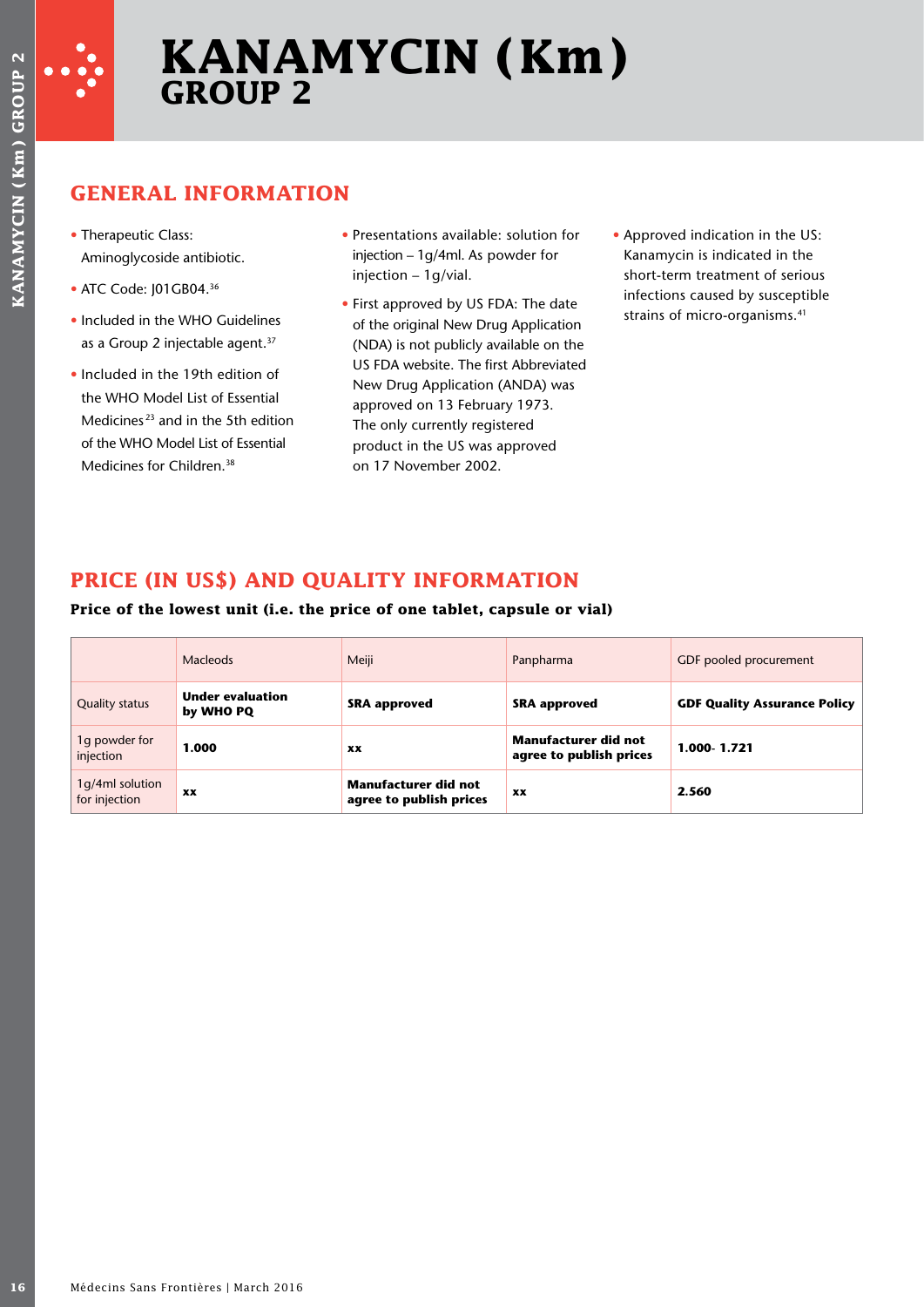## **SPOTLIGHT ON ACCESS ISSUES**

There is little clinical difference between kanamycin and amikacin. As they have similar side effect profiles and show high levels of cross-resistance, factors including price, availability and adaptability of formulations will influence national TB programmes or treatment providers when selecting these drugs.

Capreomycin may be effective in cases showing resistance to kanamycin.

#### **Number of quality sources**

In the past, kanamycin formulations from several different manufacturers were registered in the US. However, as Fresenius Kabi has discontinued production, only two kanamycin sources are currently approved by a stringent regulatory authority: Meiji (in Japan) and Panpharma (approved in Latvia and Lithuania). Panpharma and Meiji did not agree to having their prices published. Meiji noted that all supply goes through GDF.

No sources of kanamycin are WHO-prequalified, although one manufacturer (Macleods) disclosed that they have submitted a dossier for WHO prequalification for the 1g/vial and 500mg/vial formulations which are currently under review. A price was available in September 2015 from Macleods only for the 1g/vial. Two additional sources for 1g/vial and three additional sources of 500mg/vial are undergoing WHO prequalification.<sup>33</sup>

The supply of kanamycin remains vulnerable, with only two sources (Panpharma and Meiji) available for TB procurement, both of which have experienced production limitations. Panpharma resolved issues with active pharmaceutical ingredient (API) production which had resulted in an interruption of supply to several national TB programmes in 2010, although production only resumed in late 2011. Meiji was identified by

GDF as an alternative source in 2010; however their limited production capacity means availability of kanamycin is insufficient to cover global needs. Further challenges in the production of the active ingredient occurred in 2015 requiring extra manufacturing steps to ensure the sterility of the API, leading to delays in supply and a 21% increase in the price of the finished product.

Additional manufacturers exist in China, India, in countries from the former Soviet Union, and in other countries, but it is unknown whether they comply with WHO quality standards.

## **Active Pharmaceutical Ingredient**

Issues with the production of the API remain a barrier in increasing the number of quality-assured sources for the finished product.

**SPOTLIGHT ON ACCESS ISSUES**<br>
These is the client of the microscope is not measured in other words in the microscope is a microscope of the Microscope China (and the Microscope China (and the Microscope China (and the Mic Kanamycin API is manufactured by a specialised process of fermentation. There are few manufacturers globally who have the capacity to produce quality-assured API through this fermentation process, and the complexity is further increased as the API should be sterile. The quality assurance of the API is a key factor and is often what prevents companies from securing approval of the finished product through WHO Prequalification or a stringent regulatory authority.

## **Suitability for use in developing country settings**

Kanamycin, like other aminoglycosides and capreomycin, cannot be administered orally and is usually given intramuscularly (IM) but can be given intravenously (IV). This imposes burdens both on patients and treatment programmes, as qualified staff need to administer the product.

Kanamycin is available in both powder and liquid formulations; the latter is more adaptable to resource-limited settings as reconstitution is not required.

#### **Paediatrics**

The safety and efficacy of kanamycin in children has not been established.

While dosages are published in several guidelines 42,43, there is need for further research (in pharmacokinetics, pharmacodynamics and safety data) into the use of this drug in younger populations, in particular in children aged under five years.

#### **HIV co-infection**

No antiretroviral interaction studies have been performed, but based on pharmacokinetic profiles, the potential for drug interactions are low.

However, there is potential for additive toxicities, in particular with antiretrovirals which may cause renal toxicity, such as tenofovir. Further studies are required to confirm this.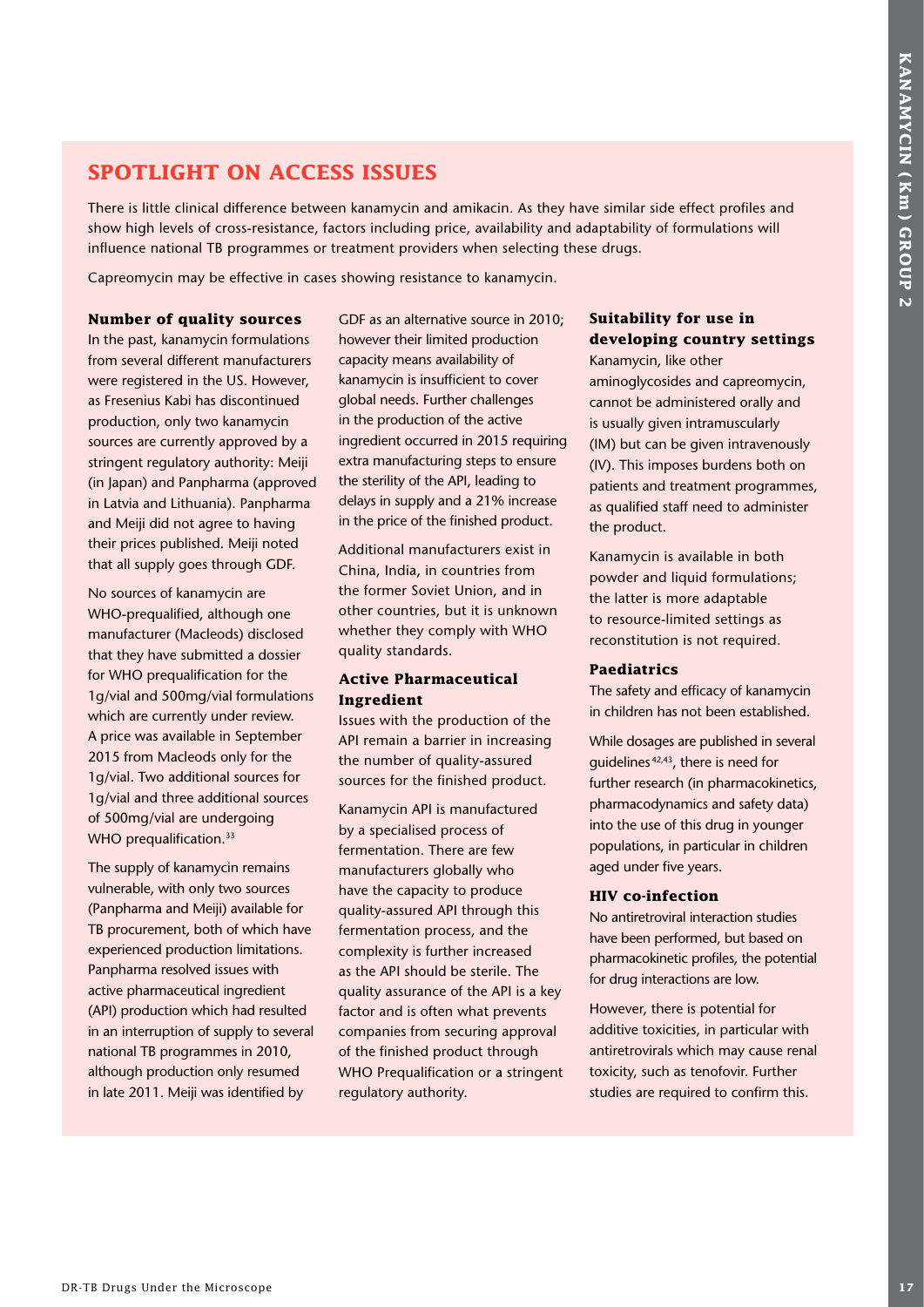

# **CAPREOMYCIN (Cm) GROUP 2**

## **GENERAL INFORMATION**

- Therapeutic Class: Polypeptide antibiotic.
- ATC Code: J04AB30.36
- Included in the WHO Guidelines as a Group 2 injectable agent.<sup>37</sup>
- Included in the 19th edition of the WHO Model List of Essential Medicines<sup>23</sup> and in the 5th edition of the WHO Model List of Essential Medicines for Children.<sup>38</sup>
- Presentations available: 1g powder for injection.
- First approved by US FDA: 2 June 1971.43
- Approved indication in the US: Capreomycin is to be used concomitantly with other appropriate anti-tuberculosis agents; it is indicated for use in pulmonary infections caused by

## **PRICE (IN US\$) AND QUALITY INFORMATION**

## **Price of the lowest unit (i.e. the price of one tablet, capsule or vial)**

| toxicity or the presence of resistant<br>US: Capreomycin is to be used<br>• Included in the 19th edition of<br>tubercle bacilli. <sup>43</sup><br>concomitantly with other<br>the WHO Model List of Essential<br>appropriate anti-tuberculosis<br>Medicines <sup>23</sup> and in the 5th edition<br>agents; it is indicated for use in<br>of the WHO Model List of Essential<br>Medicines for Children. <sup>38</sup><br>pulmonary infections caused by<br>PRICE (IN US\$) AND QUALITY INFORMATION<br>Price of the lowest unit (i.e. the price of one tablet, capsule or vial)<br>Macleods<br>Akorn<br>Hisun<br>Vianex<br>GDF pooled procurement<br>Aspen<br><b>Under evaluation</b><br><b>WHO PQ</b><br>by WHO PQ<br><b>WHO PQ</b><br><b>GDF Quality</b><br><b>Quality status</b><br><b>SRA approved</b><br><b>SRA</b> approved<br><b>Assurance Policy</b><br>approved<br>(ERP approved<br>approved<br>until 31/10/2016)<br>Manufacturer<br>1g powder for<br>did not agree<br>8.100<br>8.000<br>4.150<br>6.000<br>3.800 - 4.700<br>to publish<br>prices | • Therapeutic Class:<br>Polypeptide antibiotic.<br>• ATC Code: J04AB30.36 | • Included in the WHO Guidelines<br>as a Group 2 injectable agent. <sup>37</sup> | • Presentations available:<br>1g powder for injection.<br>• First approved by US FDA:<br>2 June 1971.43<br>• Approved indication in the |  | capreomycin-susceptible strains of<br>M. tuberculosis when the primary<br>agents (isoniazid, rifampicin,<br>ethambutol, aminosalicylic acid, and<br>streptomycin) have been ineffective,<br>or cannot be used because of |
|----------------------------------------------------------------------------------------------------------------------------------------------------------------------------------------------------------------------------------------------------------------------------------------------------------------------------------------------------------------------------------------------------------------------------------------------------------------------------------------------------------------------------------------------------------------------------------------------------------------------------------------------------------------------------------------------------------------------------------------------------------------------------------------------------------------------------------------------------------------------------------------------------------------------------------------------------------------------------------------------------------------------------------------------------------|---------------------------------------------------------------------------|----------------------------------------------------------------------------------|-----------------------------------------------------------------------------------------------------------------------------------------|--|--------------------------------------------------------------------------------------------------------------------------------------------------------------------------------------------------------------------------|
|                                                                                                                                                                                                                                                                                                                                                                                                                                                                                                                                                                                                                                                                                                                                                                                                                                                                                                                                                                                                                                                          |                                                                           |                                                                                  |                                                                                                                                         |  |                                                                                                                                                                                                                          |
| injection                                                                                                                                                                                                                                                                                                                                                                                                                                                                                                                                                                                                                                                                                                                                                                                                                                                                                                                                                                                                                                                |                                                                           |                                                                                  |                                                                                                                                         |  |                                                                                                                                                                                                                          |
|                                                                                                                                                                                                                                                                                                                                                                                                                                                                                                                                                                                                                                                                                                                                                                                                                                                                                                                                                                                                                                                          |                                                                           |                                                                                  |                                                                                                                                         |  |                                                                                                                                                                                                                          |
|                                                                                                                                                                                                                                                                                                                                                                                                                                                                                                                                                                                                                                                                                                                                                                                                                                                                                                                                                                                                                                                          |                                                                           |                                                                                  |                                                                                                                                         |  |                                                                                                                                                                                                                          |
|                                                                                                                                                                                                                                                                                                                                                                                                                                                                                                                                                                                                                                                                                                                                                                                                                                                                                                                                                                                                                                                          |                                                                           |                                                                                  |                                                                                                                                         |  |                                                                                                                                                                                                                          |
|                                                                                                                                                                                                                                                                                                                                                                                                                                                                                                                                                                                                                                                                                                                                                                                                                                                                                                                                                                                                                                                          |                                                                           |                                                                                  |                                                                                                                                         |  |                                                                                                                                                                                                                          |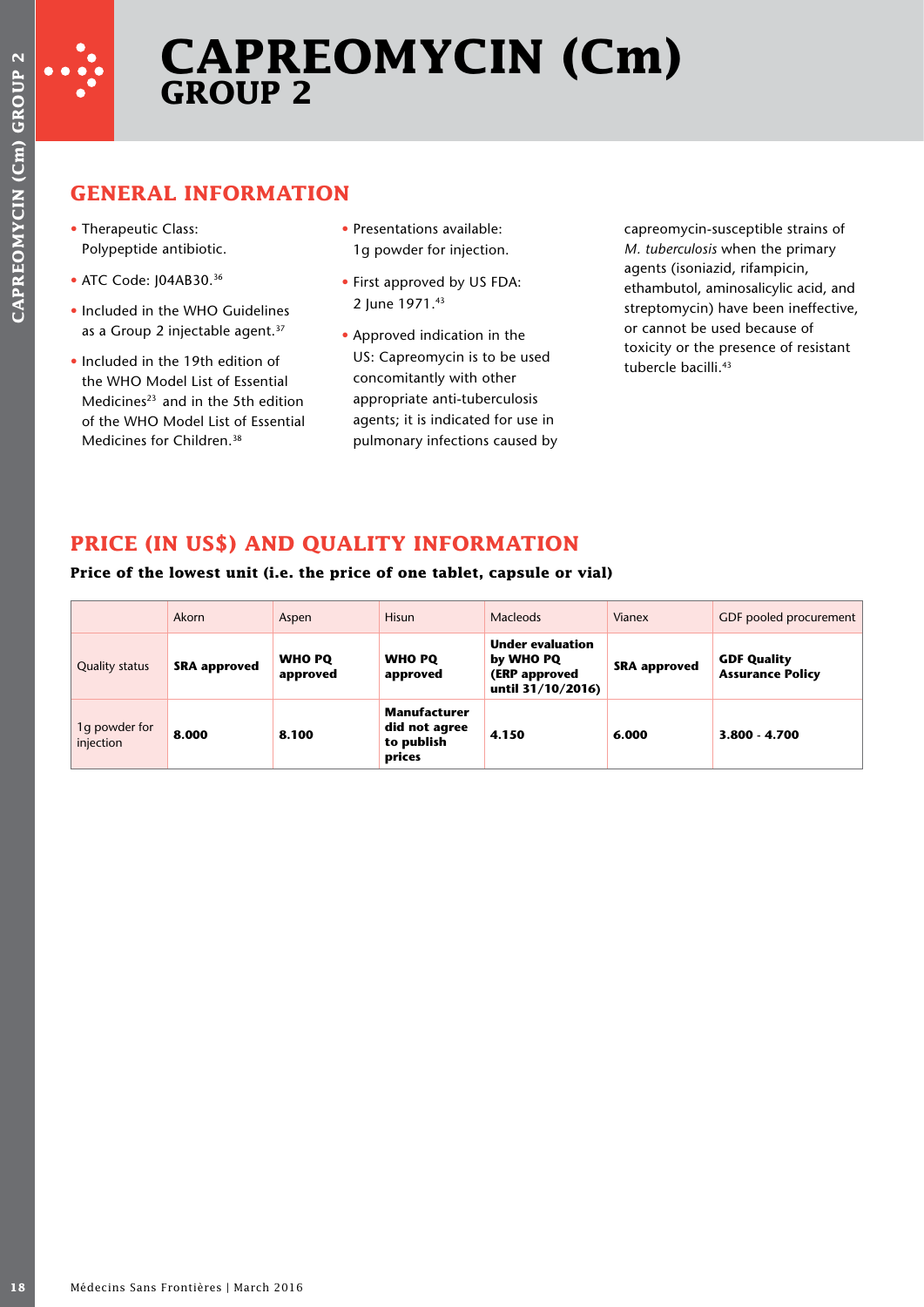## **SPOTLIGHT ON ACCESS ISSUES**

Capreomycin shows moderate cross-resistance to amikacin and kanamycin and can be used when there is resistance to either one of these drugs.

With PAS and linezolid, capreomycin remains one of the three medicines which weigh heavily in the overall cost of a DR-TB regimen.

#### **Number of quality sources**

**SPOTLIGHT ON ACCESS ISSUES**<br>
CARRENTS THE CONSULTER CONTENT ON THE CONSULTER CONSULTER CONSULTER CONSULTER CONSULTER CONSULTER CONSULTER CONSULTER CONSULTER CONSULTER CONSULTER CONSULTER CONSULTER CONSULTER CONSULTER CON There are currently five qualityassured sources available: Akorn, who bought Eli Lilly's US licence; Vianex, a manufacturer based in Greece, received stringent regulatory authority approval in Spain in 2011; Hisun, a China-based manufacturer, received WHO prequalification in 2014; Macleod's, which received ERP approval in 2014; and Aspen, which received WHO prequalification in December 2015.

With five quality-assured sources now available for TB procurement, the supply of capreomycin has improved and the price has decreased by nearly a quarter (24%) since 2013. Two further companies have submitted a dossier for WHO prequalification.

#### **Evolution in price**

For a number of years, Eli Lilly subsidised the price of capreomycin for GLC-approved programmes, charging US\$1.02 per vial until a set volume had been ordered, and \$4.00 per vial thereafter. The price at which countries can procure capreomycin increased considerably since Eli Lilly stopped production and transferred technology to other companies (Aspen, Hisun, and SIA International).

GDF currently procures capreomycin at \$3.80 to \$4.70 per vial. Even with new quality-assured sources having entered the market, the price of capreomycin remains higher than the Eli Lilly-subsidised product, despite a price decrease of 24% since 2013.

## **Suitability for use in developing country settings**

Capreomycin, similar to amikacin and kanamycin from the aminoglycosides class, cannot be administered orally and is usually given intramuscularly (IM), but can also be given intravenously (IV). This imposes burdens both on patients and treatment programmes, as qualified staff need to administer the product.

#### **Paediatrics**

The safety and efficacy of capreomycin in children has not been established.

While dosages are published in several guidelines, there is need for further research (pharmacokinetics, pharmacodynamics, safety data) into the use of this drug in younger populations, in particular in children aged under five years.

## **HIV co-infection**

No antiretroviral interaction studies have been performed, but based on pharmacokinetic profiles, the potential for drug interactions is low.

However, there is potential for additive toxicities, in particular with antiretrovirals which may cause renal toxicity such as tenofovir. Further studies are required to confirm this.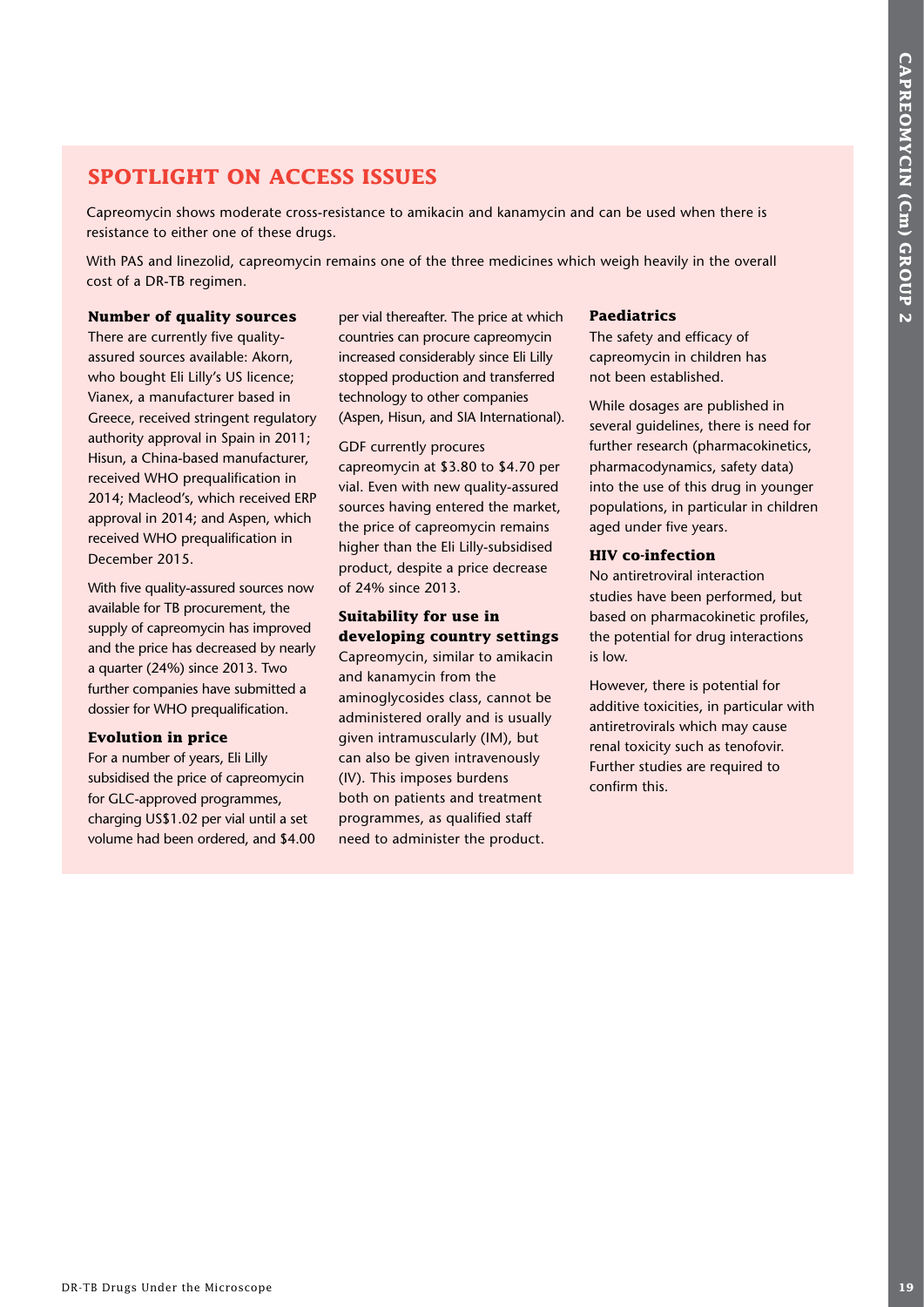

# **MOXIFLOXACIN (Mfx) GROUP 3**

## **GENERAL INFORMATION**

- Therapeutic Class: Fluoroquinolone.
- ATC Code: I01MA14.<sup>36</sup>
- Included in the WHO Guidelines as a Group 3 Fluoroquinolone.<sup>37</sup>
- Mentioned as an alternative to levofloxacin for tuberculosis in the 19th edition of the WHO Model List of
- Essential Medicines.23 Not included in the 5th edition of the WHO Model List of Essential Medicines for Children.<sup>38</sup>
- Presentations available: 400mg tablet.
- First approved by US FDA: 12 October 1999.45
- Approved indication in the US: Moxifloxacin was initially approved for the indications of bacterial sinusitis and community-acquired pneumonia. This was further expanded to include acute bacterial exacerbation of chronic bronchitis, uncomplicated and complicated skin and skin structure infection, and complicated intra-abdominal infections.46

## **PRICE (IN US\$) AND QUALITY INFORMATION**

## **Price of the lowest unit (i.e. the price of one tablet, capsule or vial)**

|                        | <b>GENERAL INFORMATION</b>                                                                                        |                                         |                                                                                                                                                   |                                                                          |                                  |                                                                                                                                  |
|------------------------|-------------------------------------------------------------------------------------------------------------------|-----------------------------------------|---------------------------------------------------------------------------------------------------------------------------------------------------|--------------------------------------------------------------------------|----------------------------------|----------------------------------------------------------------------------------------------------------------------------------|
| • ATC Code: J01MA14.36 | • Therapeutic Class: Fluoroquinolone.                                                                             |                                         | Essential Medicines. <sup>23</sup> Not included in<br>the 5th edition of the WHO Model List<br>of Essential Medicines for Children. <sup>38</sup> |                                                                          | • Approved indication in the US: | Moxifloxacin was initially approved for<br>the indications of bacterial sinusitis and                                            |
|                        | • Included in the WHO Guidelines<br>as a Group 3 Fluoroquinolone. <sup>37</sup>                                   |                                         | • Presentations available: 400mg tablet.<br>• First approved by US FDA:                                                                           |                                                                          |                                  | community-acquired pneumonia. This<br>was further expanded to include acute<br>bacterial exacerbation of chronic bronchiti       |
|                        | • Mentioned as an alternative to<br>levofloxacin for tuberculosis in the<br>19th edition of the WHO Model List of |                                         | 12 October 1999.45                                                                                                                                |                                                                          |                                  | uncomplicated and complicated skin and<br>skin structure infection, and complicated<br>intra-abdominal infections. <sup>46</sup> |
|                        |                                                                                                                   | PRICE (IN US\$) AND QUALITY INFORMATION |                                                                                                                                                   | Price of the lowest unit (i.e. the price of one tablet, capsule or vial) |                                  |                                                                                                                                  |
|                        | Cipla                                                                                                             | Hetero                                  | <b>Macleods</b>                                                                                                                                   | <b>Microlabs</b>                                                         | Sunpharma                        | GDF pooled<br>procurement                                                                                                        |
| <b>Quality status</b>  | <b>WHO PQ</b><br>approved                                                                                         | <b>SRA approved</b>                     | <b>WHO PQ</b><br>approved                                                                                                                         | <b>Under</b><br>evaluation by<br><b>WHO PQ</b>                           | <b>WHO PQ</b><br>approved        | <b>GDF Quality</b><br><b>Assurance Policy</b>                                                                                    |
|                        |                                                                                                                   | 0.660                                   | 0.580                                                                                                                                             | <b>Manufacturer</b><br>did not agree to                                  | 0.510                            | 0.437-0.540                                                                                                                      |
| 400mg tablet           | 0.600                                                                                                             |                                         |                                                                                                                                                   | publish prices                                                           |                                  |                                                                                                                                  |
|                        |                                                                                                                   |                                         |                                                                                                                                                   |                                                                          |                                  |                                                                                                                                  |
|                        |                                                                                                                   |                                         |                                                                                                                                                   |                                                                          |                                  |                                                                                                                                  |
|                        |                                                                                                                   |                                         |                                                                                                                                                   |                                                                          |                                  |                                                                                                                                  |
|                        |                                                                                                                   |                                         |                                                                                                                                                   |                                                                          |                                  |                                                                                                                                  |
|                        |                                                                                                                   |                                         |                                                                                                                                                   |                                                                          |                                  |                                                                                                                                  |
|                        |                                                                                                                   |                                         |                                                                                                                                                   |                                                                          |                                  |                                                                                                                                  |
|                        |                                                                                                                   |                                         |                                                                                                                                                   |                                                                          |                                  |                                                                                                                                  |
|                        |                                                                                                                   |                                         |                                                                                                                                                   |                                                                          |                                  |                                                                                                                                  |
|                        |                                                                                                                   |                                         |                                                                                                                                                   |                                                                          |                                  |                                                                                                                                  |
|                        |                                                                                                                   |                                         |                                                                                                                                                   |                                                                          |                                  |                                                                                                                                  |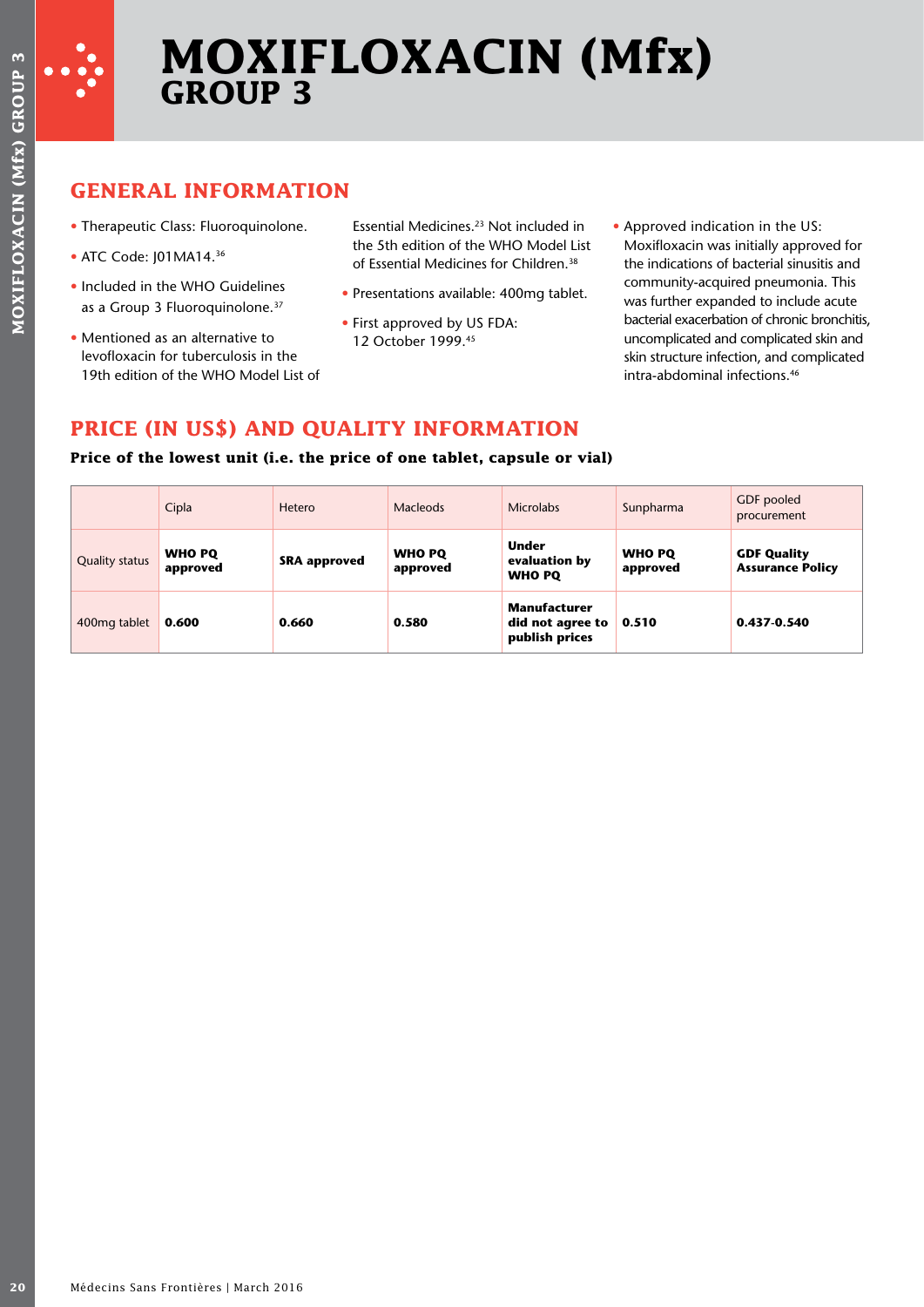## **SPOTLIGHT ON ACCESS ISSUES**

Moxifloxacin use is increasing due to the key role that fluoroquinolones play in the treatment of drug-resistant forms of tuberculosis.

Based on 2011 WHO DR-TB programmatic guidelines, the use of later generation fluoroquinolones, such as moxifloxacin and levofloxacin, are preferred to ofloxacin (inferior performance and higher risk of resistance). There is, however, potential for cross-resistance between the later generation fluoroquinolones.

## **Number of quality sources**

Bayer was the only quality-assured source of moxifloxacin available for many years. In November 2010, Cipla's product became the first generic moxifloxacin to be prequalified by WHO, and in 2013 two more sources (Macleods and Sun Pharmaceuticals) were prequalified. One additional source (Hetero) is SRA approved. Currently seven manufacturers are under evaluation by WHO PQ.

With additional quality-assured sources entering the market, access to moxifloxacin appears to be relatively secure for the time being. Prices, which in the past represented a barrier to access, are continuously decreasing; since 2013, the lowest price on the market has decreased by 27%.

## **Approved indication**

While moxifloxacin has been shown to be effective against *M. tuberculosis* and has been included in many treatment guidelines for DR-TB, it has not yet received an approved TB indication by any stringent regulatory authority.

## **Patents**

In India, the Markush and compound patent applications were not eligible for product patents under the 1970 Patent Act, and the crystal monohydrate form was rejected after a pre-grant opposition was filed by Ranbaxy Laboratories. As a result, the drug has been in generic production in India for several years and is registered by a number of generic manufacturers

with the Indian Central Drugs Standard Control Organisation, a number of whom have filed and obtained WHO pre-qualification and/or US FDA approval.

**SPOTLEGHT ON ACCESS ISSUES**<br>
Note osset use traceutes sin to be the microscope properties of the microscope of the microscope in the microscope of the microscope in the microscope and the microscope and the microscope an The basic Markush and compound patents which covered the moxifloxacin molecule have started to expire around the world, and generic companies have worked around the secondary patents on the crystal monohydrate form<sup>47</sup> and the process of preparing an oral tablet formulation.<sup>48</sup> As a result, generics are now available in the US (launched in February 2014)<sup>49</sup>. Canada and South Africa. Generic versions have now been registered in South Africa and are supplied for DR-TB treatment through the national TB programme as part of the government tender awarded in 2011. Generic versions are also marketed in the Russian Federation.

## **Paediatrics**

The safety and efficacy of moxifloxacin in children has not been established.

While dosages are published in several guidelines 42,43, there is an urgent need for further research (pharmacokinetics, pharmacodynamics, safety data) into the use of this drug in younger populations, in particular in children aged under five years. Existing studies show substantially lower serum concentrations in children compared to adults at the currently recommended doses, probably due to faster elimination.<sup>50</sup>

As there is no paediatric formulation available, paediatric doses are

obtained by manipulating adult formulations to achieve target doses. This requires a certain level of training, supervision and resources, which may not be available in many resource-limited settings where DR-TB is prevalent.

## **HIV co-infection**

No antiretroviral interaction studies have been performed, but based on the metabolism rate of moxifloxacin, levels of the drug may be reduced by the use of ritonavir and increased by atazanavir. Further research is needed to assess this.

Protease inhibitors and efavirenz may prolong QT interval, so caution is advised in concomitant use with moxifloxacin, with electrocardiogram monitoring recommended.

Oral absorption of fluoroquinolones is reduced by buffered drugs, so doses should be separated from didanosine-buffered tablets.

## **Special caution**

Moxifloxacin can affect cardiac conduction (QT prolongation). QT prolongation can infrequently result in a serious (rarely fatal) fast/irregular heartbeat, known as torsades de point. This is an important consideration, as several new (such as bedaquiline and delamanid) and repurposed TB drugs (clofazimine) have a similar risk, and it is unclear if this will be an additive effect. This is an effect seen in this class of drugs, but is most pronounced with moxifloxacin.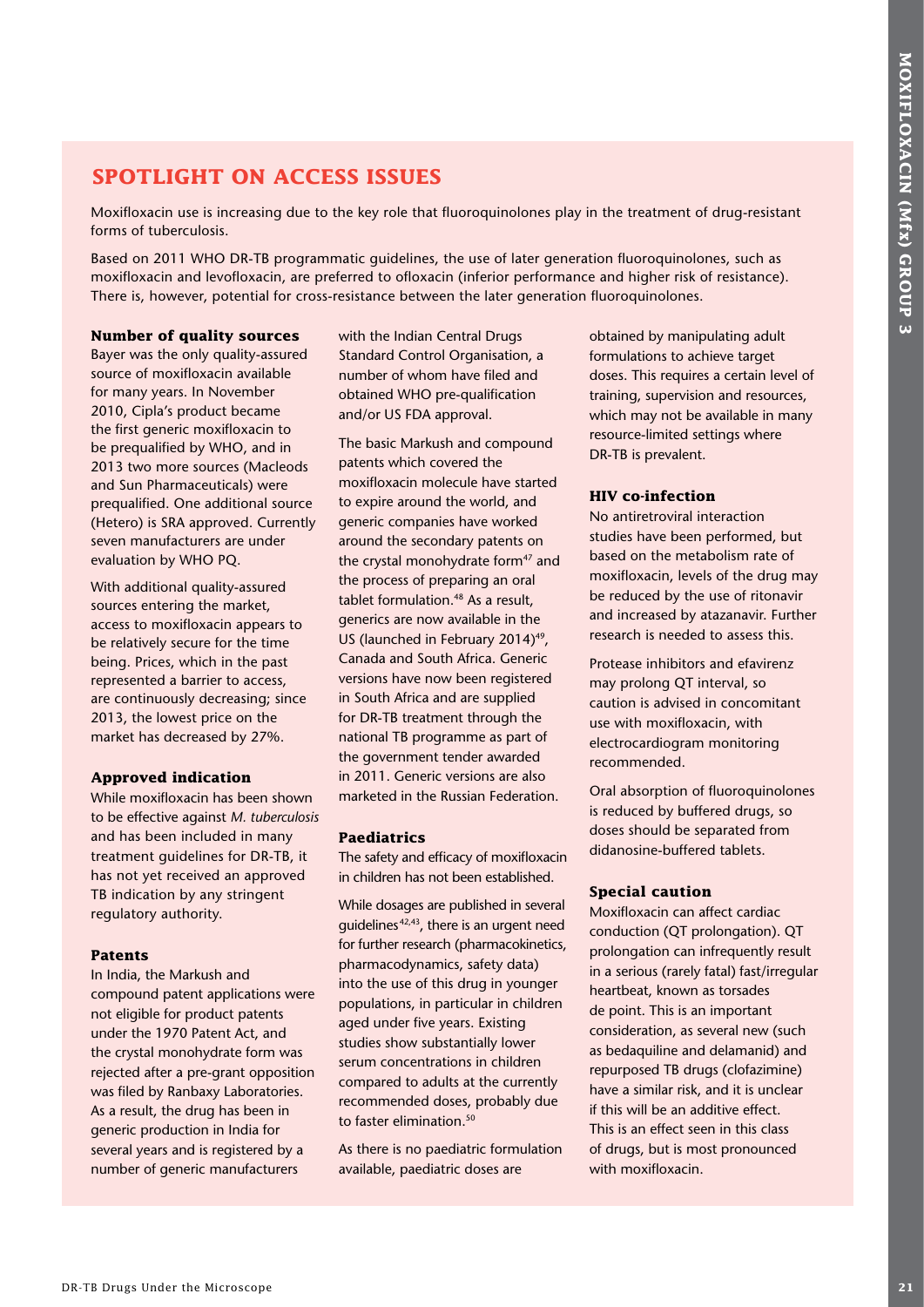

# **LEVOFLOXACIN (Lfx) GROUP 3**

## **GENERAL INFORMATION**

- Therapeutic Class: Fluoroquinolone.
- ATC Code: I01MA12.<sup>36</sup>
- Included in the WHO Guidelines as a Group 3 Fluoroquinolone.<sup>37</sup>
- Included in the 19th edition of the WHO Model List of Essential Medicines $23$  and in the 5th edition of the WHO Model List of Essential Medicines for Children.38 Levofloxacin is considered a better alternative

to ofloxacin, based on availability and programme considerations.

- Presentations available: 250mg, 500mg and 750mg tablets; 25mg/ml oral solution.
- First approved by US FDA: 20 December 1996. The paediatric formulation (25mg/ml oral solution) was approved on 21 October 2004.<sup>51</sup>
- Approved indication in the US: Levofloxacin was initially approved for

the indications of acute maxillary sinusitis, acute bacterial exacerbations of chronic bronchitis, communityacquired pneumonia, uncomplicated skin and skin structure infections, complicated urinary tract infections (UTI), and acute pyelonephritis. This was further expanded to include uncomplicated UTI, chronic bacterial prostatitis, and treatment of inhalational anthrax (post-exposure).<sup>51</sup>

## **PRICE (IN US\$) AND QUALITY INFORMATION**

## **Price of the lowest unit (i.e. the price of one tablet, capsule or vial)**

|                             | Apotex                    | Cipla                     | Hetero              | Labatec             | <b>Macleods</b>           | <b>Microlabs</b>          | GDF pooled<br>procurement                     |
|-----------------------------|---------------------------|---------------------------|---------------------|---------------------|---------------------------|---------------------------|-----------------------------------------------|
| Quality<br>status           | <b>WHO PO</b><br>approved | <b>WHO PO</b><br>approved | <b>SRA</b> approved | <b>SRA approved</b> | <b>WHO PQ</b><br>approved | <b>WHO PO</b><br>approved | <b>GDF Quality</b><br><b>Assurance Policy</b> |
| 250 <sub>mg</sub><br>tablet | $0.090*$                  | 0.061                     | 0.059               | 1.538               | 0.043                     | 0.057                     | 0.033-0.055                                   |
| 500 <sub>mg</sub><br>tablet | $0.130*$                  | 0.110                     | 0.105               | 2.315               | 0.078                     | 0.092                     | 0.059-0.097                                   |
| 750 <sub>mg</sub><br>tablet | $0.150*$                  | XX                        | 0.240               | <b>XX</b>           | 0.128                     | <b>XX</b>                 | 0.100                                         |

\* Inconterm CIF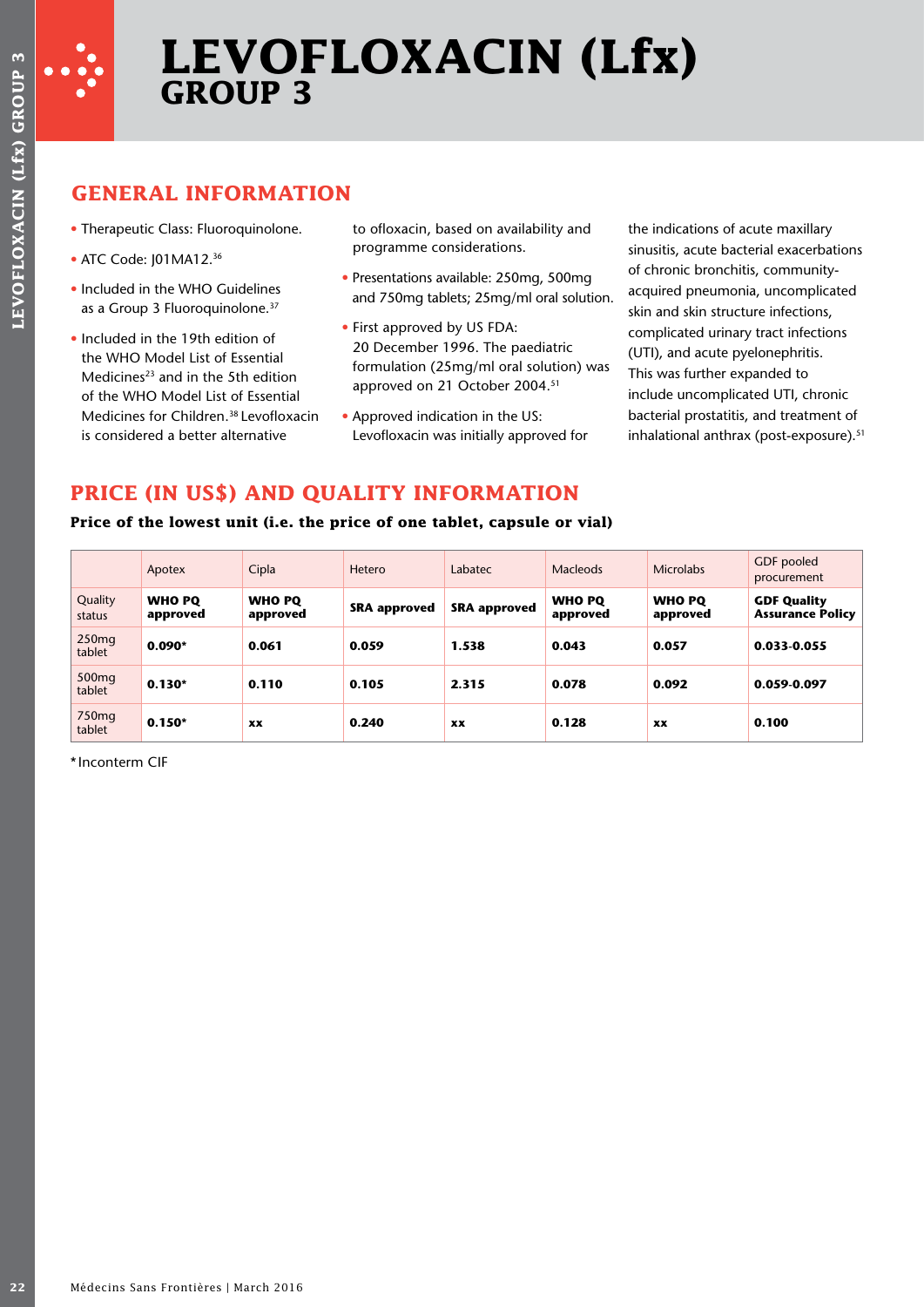## **SPOTLIGHT ON ACCESS ISSUES**

There is potential for cross-resistance between the later generation fluoroquinolones. Based on 2011 WHO DR-TB programmatic guidelines, the use of later generation fluoroquinolones, such as moxifloxacin and levofloxacin, are preferred to ofloxacin.

## **Number of quality sources**

**SPOTLIGHT ON ACCESS ISSUES**<br>
the w is seterate of consistent these behavior the angle of consistent the microscope isset of consistent the Microscope isset of anti-particle that the microscope is the microscope of the mi Levofloxacin 250mg and 500mg oral formulations produced by Cipla were prequalified by WHO in December 2011, with Microlabs following in October 2012, Apotex in June 2013 and Macleods in October 2014. Currently, an additional four manufacturers for the 250mg product, and three manufacturers for 500mg, are under evaluation by WHO Prequalification. A significant number of generic versions have been approved by stringent regulatory authorities, since patents expired in the US and in Europe in 2011.

The first 750mg formulation (produced by Apotex) was prequalified by WHO in June 2013, followed by Macleods, prequalified in October 2014.

## **Evolution in price**

The price of levofloxacin does not appear to be an issue, and it has continued to fall over recent years.

## **Approved indication**

The 2011 WHO programmatic guidelines for DR-TB recommend use of later generation fluoroquinolones, including levofloxacin. However, levofloxacin does not have a TB indication approved by any stringent regulatory authority.

#### **Patents**

Patents on levofloxacin held by Daiichi Sankyo in the US and in several European countries expired in 2010.

Other patents in the US and in several European countries claiming levofloxacin expired in June 2011.

## **Paediatrics**

The US FDA has approved levofloxacin for use in children aged over six months, but only for acute infections. The safety of levofloxacin in children treated for more than 14 days has not been studied; as this drug may be taken for up to two years, there is an urgent need for more safety data on the use of levofloxacin for extended periods in children.

While there are two manufacturers of the paediatric formulations (25mg/ml oral solution) available in the US, these are not widely available elsewhere.

Currently, the majority of DR-TB programmes prepare paediatric doses by manipulating adult formulations to achieve target doses. This requires a certain level of training, supervision and resources, which may not be available in many resource-limited settings where DR-TB is prevalent.

#### **HIV co-infection**

No antiretroviral interaction studies have been performed, but based on the metabolism rate of levofloxacin, no interactions are expected. However, further research is needed to assess this.

Protease inhibitors and efavirenz may prolong QT interval, so caution is advised in concomitant use with levofloxacin, with electrocardiogram monitoring recommended.

Oral absorption of fluoroquinolones is reduced by buffered drugs, so doses should be separated from didanosine-buffered tablets.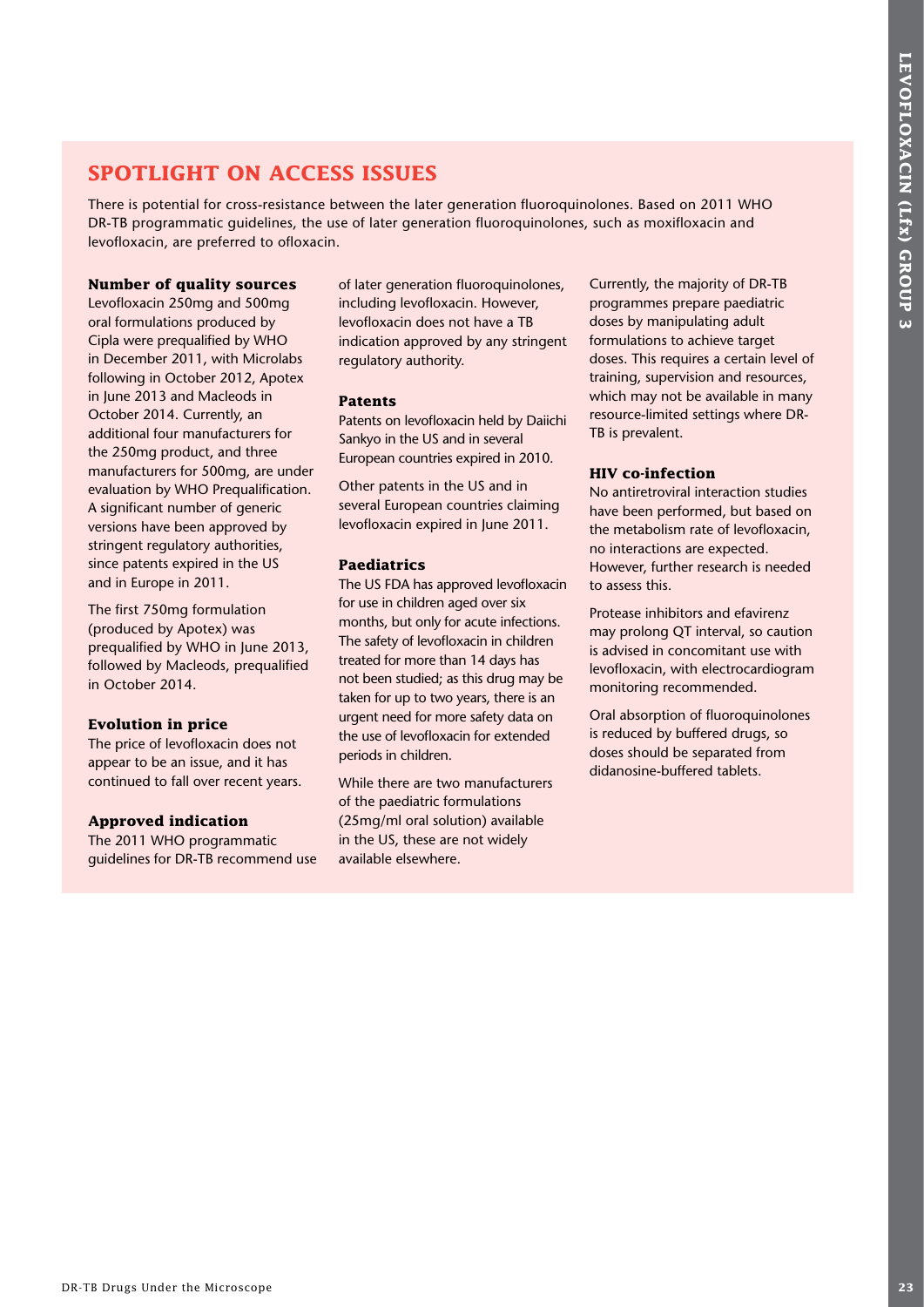

## **ETHIONAMIDE (Eto) GROUP 4**

## **GENERAL INFORMATION**

- Therapeutic Class: Carbothionamides group, derivative of isonicotinic acid.
- ATC Code: I04AD03.<sup>36</sup>
- Included in the WHO Guidelines as a Group 4 oral bacteriostatic second-line agent.<sup>37</sup>
- Included in the 19th edition of the WHO Model List of Essential Medicines<sup>23</sup> and in the 5th edition of the WHO Model List of Essential Medicines for Children.<sup>38</sup>
- Presentations available: 250mg and 125mg tablets.
- First approved by US FDA: 30 April 1965.<sup>52</sup>
- Approved indication in the US: ethionamide is primarily indicated for the treatment of active tuberculosis in patients with *M. tuberculosis* resistant to isoniazid or rifampicin, or where the patient is intolerant to other drugs.<sup>52</sup>

## **PRICE (IN US\$) AND QUALITY INFORMATION**

## **Price of the lowest unit (i.e. the price of one tablet, capsule or vial)**

|                                                            | <b>GENERAL INFORMATION</b>                                                                                                                                                                                                                                                   |                                                                                                      |                                                                                                                                                                                                                                         |                                                                                                                                                                                                                                                                 |                                                                                                                                                                                                                                                                                                                                                     |                                                              |
|------------------------------------------------------------|------------------------------------------------------------------------------------------------------------------------------------------------------------------------------------------------------------------------------------------------------------------------------|------------------------------------------------------------------------------------------------------|-----------------------------------------------------------------------------------------------------------------------------------------------------------------------------------------------------------------------------------------|-----------------------------------------------------------------------------------------------------------------------------------------------------------------------------------------------------------------------------------------------------------------|-----------------------------------------------------------------------------------------------------------------------------------------------------------------------------------------------------------------------------------------------------------------------------------------------------------------------------------------------------|--------------------------------------------------------------|
| • ATC Code: J04AD03.36<br>second-line agent. <sup>37</sup> | • Therapeutic Class: Carbothionamides<br>group, derivative of isonicotinic acid.<br>• Included in the WHO Guidelines<br>as a Group 4 oral bacteriostatic                                                                                                                     |                                                                                                      | in the 5th edition of the WHO Model<br>125mg tablets.                                                                                                                                                                                   | . Included in the 19th edition of the WHO<br>Model List of Essential Medicines <sup>23</sup> and<br>List of Essential Medicines for Children. <sup>38</sup><br>• Presentations available: 250mg and<br>• First approved by US FDA: 30 April 1965. <sup>52</sup> | • Approved indication in the<br>US: ethionamide is primarily<br>indicated for the treatment of<br>active tuberculosis in patients<br>with M. tuberculosis resistant<br>to isoniazid or rifampicin, or<br>where the patient is intolerant<br>to other drugs. <sup>52</sup>                                                                           |                                                              |
|                                                            |                                                                                                                                                                                                                                                                              |                                                                                                      |                                                                                                                                                                                                                                         | PRICE (IN US\$) AND QUALITY INFORMATION<br>Price of the lowest unit (i.e. the price of one tablet, capsule or vial)                                                                                                                                             |                                                                                                                                                                                                                                                                                                                                                     | GDF pooled                                                   |
| <b>Quality status</b>                                      | Cipla<br><b>WHO PQ</b><br>approved                                                                                                                                                                                                                                           | Lupin<br><b>WHO PQ</b><br>approved                                                                   | <b>Macleods</b><br><b>WHO PQ</b><br>approved                                                                                                                                                                                            | <b>Under evaluation</b><br>by WHO PQ (ERP<br>approved until<br>02/07/2016)                                                                                                                                                                                      | <b>Microlabs</b><br><b>WHO PQ</b><br>approved                                                                                                                                                                                                                                                                                                       | procurement<br><b>GDF Quality</b><br><b>Assurance Policy</b> |
| 125mg tablet                                               | XX                                                                                                                                                                                                                                                                           | XX                                                                                                   | XX                                                                                                                                                                                                                                      | 0.112                                                                                                                                                                                                                                                           | XX                                                                                                                                                                                                                                                                                                                                                  | XX                                                           |
| 250mg tablet                                               | 0.098                                                                                                                                                                                                                                                                        | <b>Manufacturer</b><br>did not agree to<br>publish prices                                            | 0.066                                                                                                                                                                                                                                   | XX                                                                                                                                                                                                                                                              | 0.082                                                                                                                                                                                                                                                                                                                                               | 0.062-0.080                                                  |
|                                                            | and they are used interchangeably.<br><b>Number of quality sources</b><br>The supply and number of<br>sources of ethionamide 250mg<br>is gradually improving, with<br>four WHO-prequalified products<br>available. In addition, Macleods<br>has developed a 125mg paediatric | <b>SPOTLIGHT ON ACCESS ISSUES</b><br>formulation which was approved<br>by the GDF/Global Fund Expert | <b>Paediatrics</b><br>The safety and efficacy of<br>ethionamide in children has<br>not been established.<br>While dosages are published<br>in several guidelines, there<br>is an urgent need for further<br>research (pharmacokinetics, | Prothionamide is the propyl analog of ethionamide. There is complete cross-resistance between the two drugs<br>pharmacodynamics, safety data)                                                                                                                   | <b>HIV</b> co-infection<br>While no antiretroviral interaction<br>studies have been performed,<br>pharmacokinetic profiles suggest<br>that drug interactions with<br>ethionamide are possible.<br>There is the possibility of additive<br>toxicities with antiretrovirals<br>which may cause hepatotoxicity,<br>including efavirenz and nevirapine. |                                                              |

## **SPOTLIGHT ON ACCESS ISSUES**

## **Number of quality sources**

## **Evolution in price**

## **Paediatrics**

## **HIV co-infection**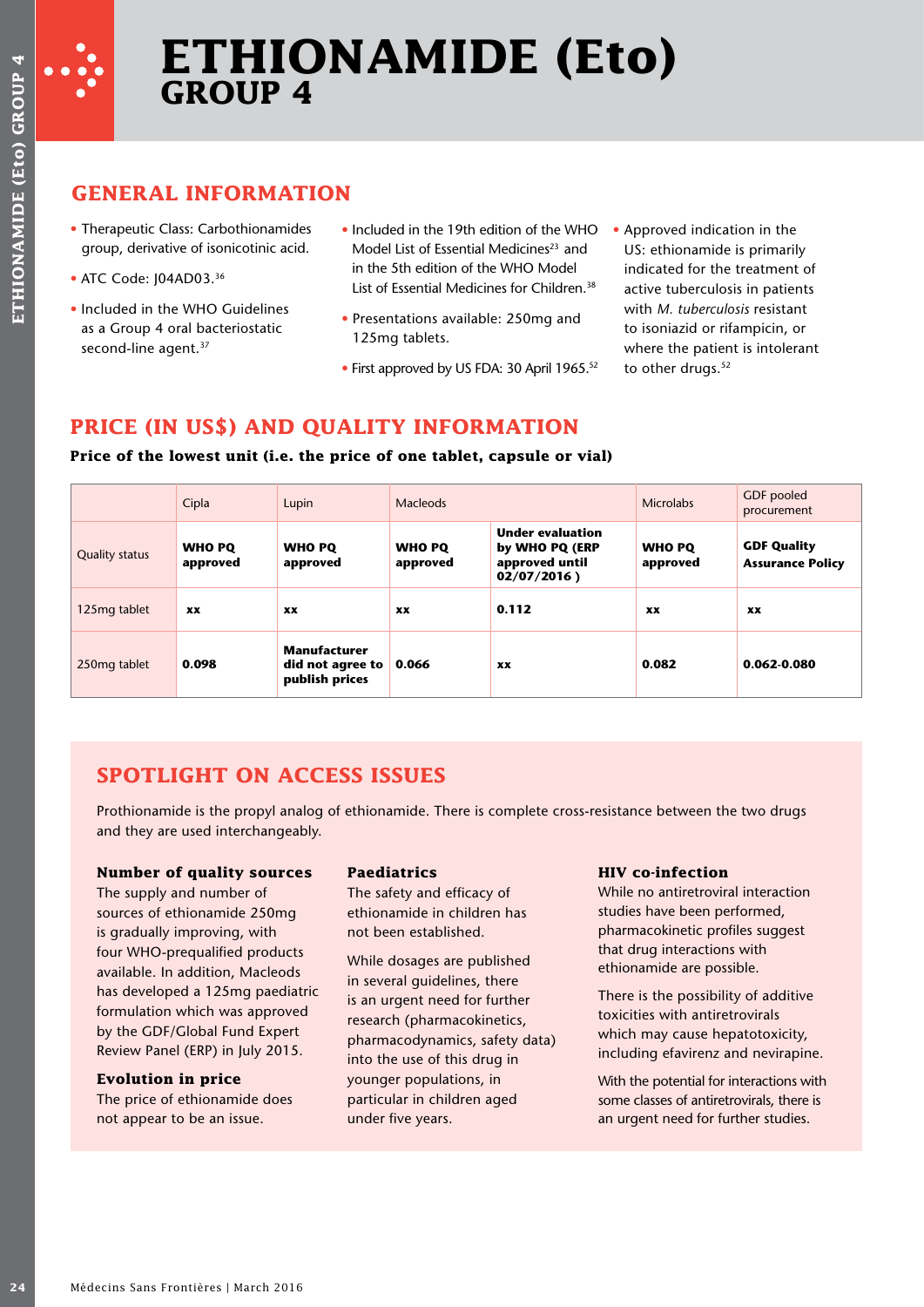

## **PROTHIONAMIDE (Pto) GROUP 4**

## **GENERAL INFORMATION**

- Therapeutic Class: Carbothionamides group, derivative of isonicotinic acid.
- ATC Code: I04AD01.<sup>36</sup>
- Included in the WHO Guidelines as a Group 4 oral bacteriostatic second-line agent.<sup>37</sup>
- Mentioned as an alternative to ethionamide for tuberculosis in the 19th edition of the WHO Model List of

- Presentations available: 250mg tablet.
- First approved by German Federal Institute for Drugs and Medical Devices (BfArM): First marketed in Germany in the 1970s but registered in the framework of posterior registration on 14 June 2005.53
- Approved indication in Germany: Treatment of all forms and stages of pulmonary and extra-pulmonary tuberculosis as second-line drug in the case of proven multidrug resistance of the pathogens against first-line drugs; treatment of diseases caused by so-called ubiquitous (atypical) mycobacteria; treatment of leprosy in the context of modified therapy regimens.<sup>54</sup>

## **PRICE (IN US\$) AND QUALITY INFORMATION**

## **Price of the lowest unit (i.e. the price of one tablet, capsule or vial)**

| • ATC Code: J04AD01.36<br>second-line agent. <sup>37</sup> | <b>GENERAL INFORMATION</b><br>• Therapeutic Class: Carbothionamides<br>group, derivative of isonicotinic acid.<br>• Included in the WHO Guidelines<br>as a Group 4 oral bacteriostatic<br>• Mentioned as an alternative to<br>ethionamide for tuberculosis in the<br>19th edition of the WHO Model List of<br>PRICE (IN US\$) AND QUALITY INFORMATION | Essential Medicines. <sup>23</sup> Not included in<br>the 5th edition of the WHO Model List<br>of Essential Medicines for Children. <sup>38</sup><br>• Presentations available: 250mg tablet.<br>• First approved by German Federal<br>Institute for Drugs and Medical<br>Devices (BfArM): First marketed in<br>Germany in the 1970s but registered<br>in the framework of posterior<br>registration on 14 June 2005.53 |                        | • Approved indication in Germany:<br>Treatment of all forms and stages<br>tuberculosis as second-line drug in<br>the case of proven multidrug<br>caused by so-called ubiquitous<br>therapy regimens. <sup>54</sup> | of pulmonary and extra-pulmonary<br>resistance of the pathogens against<br>first-line drugs; treatment of diseases<br>(atypical) mycobacteria; treatment<br>of leprosy in the context of modified |
|------------------------------------------------------------|-------------------------------------------------------------------------------------------------------------------------------------------------------------------------------------------------------------------------------------------------------------------------------------------------------------------------------------------------------|-------------------------------------------------------------------------------------------------------------------------------------------------------------------------------------------------------------------------------------------------------------------------------------------------------------------------------------------------------------------------------------------------------------------------|------------------------|--------------------------------------------------------------------------------------------------------------------------------------------------------------------------------------------------------------------|---------------------------------------------------------------------------------------------------------------------------------------------------------------------------------------------------|
|                                                            | Price of the lowest unit (i.e. the price of one tablet, capsule or vial)<br>Fatol                                                                                                                                                                                                                                                                     | Lupin                                                                                                                                                                                                                                                                                                                                                                                                                   | <b>Microlabs</b>       | Olainfarm                                                                                                                                                                                                          | <b>GDF</b> pooled                                                                                                                                                                                 |
| <b>Quality status</b>                                      | <b>SRA approved</b>                                                                                                                                                                                                                                                                                                                                   | <b>WHO PQ approved</b>                                                                                                                                                                                                                                                                                                                                                                                                  | <b>WHO PQ approved</b> | <b>SRA approved</b>                                                                                                                                                                                                | procurement<br><b>GDF Quality</b><br><b>Assurance Policy</b>                                                                                                                                      |
| 250mg tablet                                               | <b>Manufacturer did not</b><br>agree to publish prices                                                                                                                                                                                                                                                                                                | <b>Manufacturer did not</b><br>agree to publish prices                                                                                                                                                                                                                                                                                                                                                                  | 0.120                  | 0.100                                                                                                                                                                                                              | 0.130-0.178                                                                                                                                                                                       |
|                                                            |                                                                                                                                                                                                                                                                                                                                                       |                                                                                                                                                                                                                                                                                                                                                                                                                         |                        |                                                                                                                                                                                                                    |                                                                                                                                                                                                   |

## **SPOTLIGHT ON ACCESS ISSUES**

## **Number of quality sources**

## **Paediatrics**

## **HIV co-infection**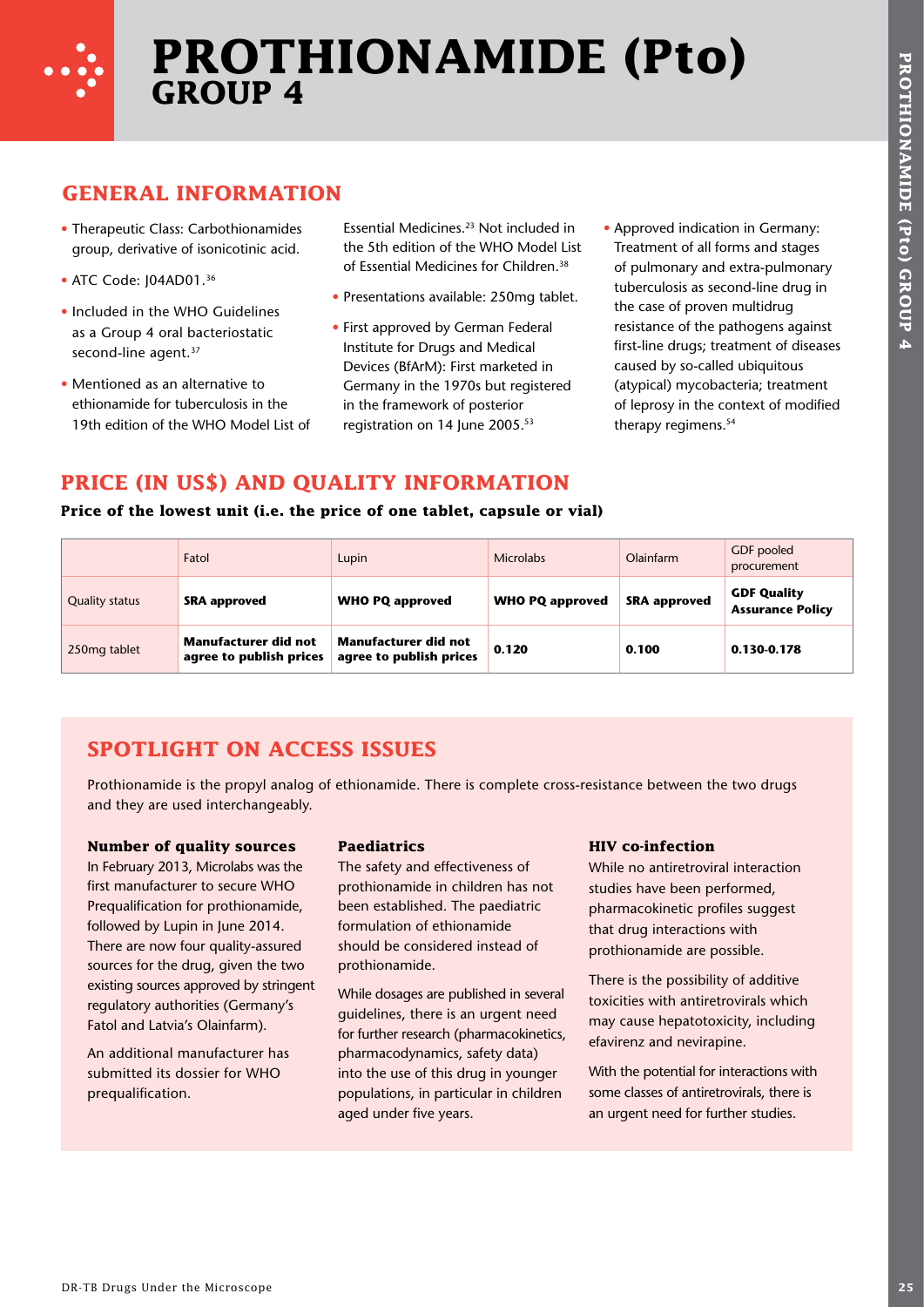

# **CYCLOSERINE (Cs) GROUP 4**

## **GENERAL INFORMATION**

- Therapeutic Class: Analog of D-alanine.
- ATC Code: J04AB01.<sup>36</sup>
- Included in the WHO Guidelines as a Group 4 oral bacteriostatic second-line agent.<sup>37</sup>
- Included in the 19th edition of the WHO Model List of Essential

- Presentations available: 250mg capsule.
- First approved by US FDA: 29 June 1964.<sup>55</sup>

## **PRICE (IN US\$) AND QUALITY INFORMATION**

## **Price of the lowest unit (i.e. the price of one tablet, capsule or vial)**

| • ATC Code: J04AB01.36<br>second-line agent. <sup>37</sup> | • Therapeutic Class: Analog<br>of D-alanine.<br>• Included in the WHO Guidelines<br>as a Group 4 oral bacteriostatic<br>. Included in the 19th edition of<br>the WHO Model List of Essential |                        | Medicines <sup>23</sup> and in the 5th edition<br>of the WHO Model List of Essential<br>Medicines for Children. <sup>38</sup><br>• Presentations available:<br>250mg capsule.<br>• First approved by US FDA:<br>29 June 1964.55<br>PRICE (IN US\$) AND QUALITY INFORMATION<br>Price of the lowest unit (i.e. the price of one tablet, capsule or vial) |                                                           | • Approved indication in the US:<br>Cycloserine is indicated in the treatment<br>of active pulmonary and extra-pulmonary<br>tuberculosis (including renal disease),<br>when the causative organisms are<br>susceptible to this drug and when<br>treatment with the primary medications<br>(streptomycin, isoniazid, rifampicin and<br>ethambutol) has proved inadequate. <sup>55</sup> |                                                         |
|------------------------------------------------------------|----------------------------------------------------------------------------------------------------------------------------------------------------------------------------------------------|------------------------|--------------------------------------------------------------------------------------------------------------------------------------------------------------------------------------------------------------------------------------------------------------------------------------------------------------------------------------------------------|-----------------------------------------------------------|----------------------------------------------------------------------------------------------------------------------------------------------------------------------------------------------------------------------------------------------------------------------------------------------------------------------------------------------------------------------------------------|---------------------------------------------------------|
|                                                            | Cipla                                                                                                                                                                                        | Dong A                 | Macleods                                                                                                                                                                                                                                                                                                                                               | <b>Microlabs</b>                                          | <b>Strides</b>                                                                                                                                                                                                                                                                                                                                                                         | GDF pooled<br>procurement                               |
| <b>Quality status</b>                                      | <b>WHO PQ approved</b>                                                                                                                                                                       | <b>WHO PQ approved</b> | <b>WHO PQ approved</b>                                                                                                                                                                                                                                                                                                                                 | <b>Under evaluation</b><br>of WHO PQ                      | <b>Under evaluation</b><br>by WHO PQ (ERP<br>approved until<br>24/07/2016)                                                                                                                                                                                                                                                                                                             | <b>GDF Quality</b><br><b>Assurance</b><br><b>Policy</b> |
| 250mg<br>capsule                                           | Price was not<br>available at time<br>of data collection                                                                                                                                     | 0.216                  | 0.390                                                                                                                                                                                                                                                                                                                                                  | <b>Manufacturer</b><br>did not agree to<br>publish prices | 0.600                                                                                                                                                                                                                                                                                                                                                                                  | 0.187-0.330                                             |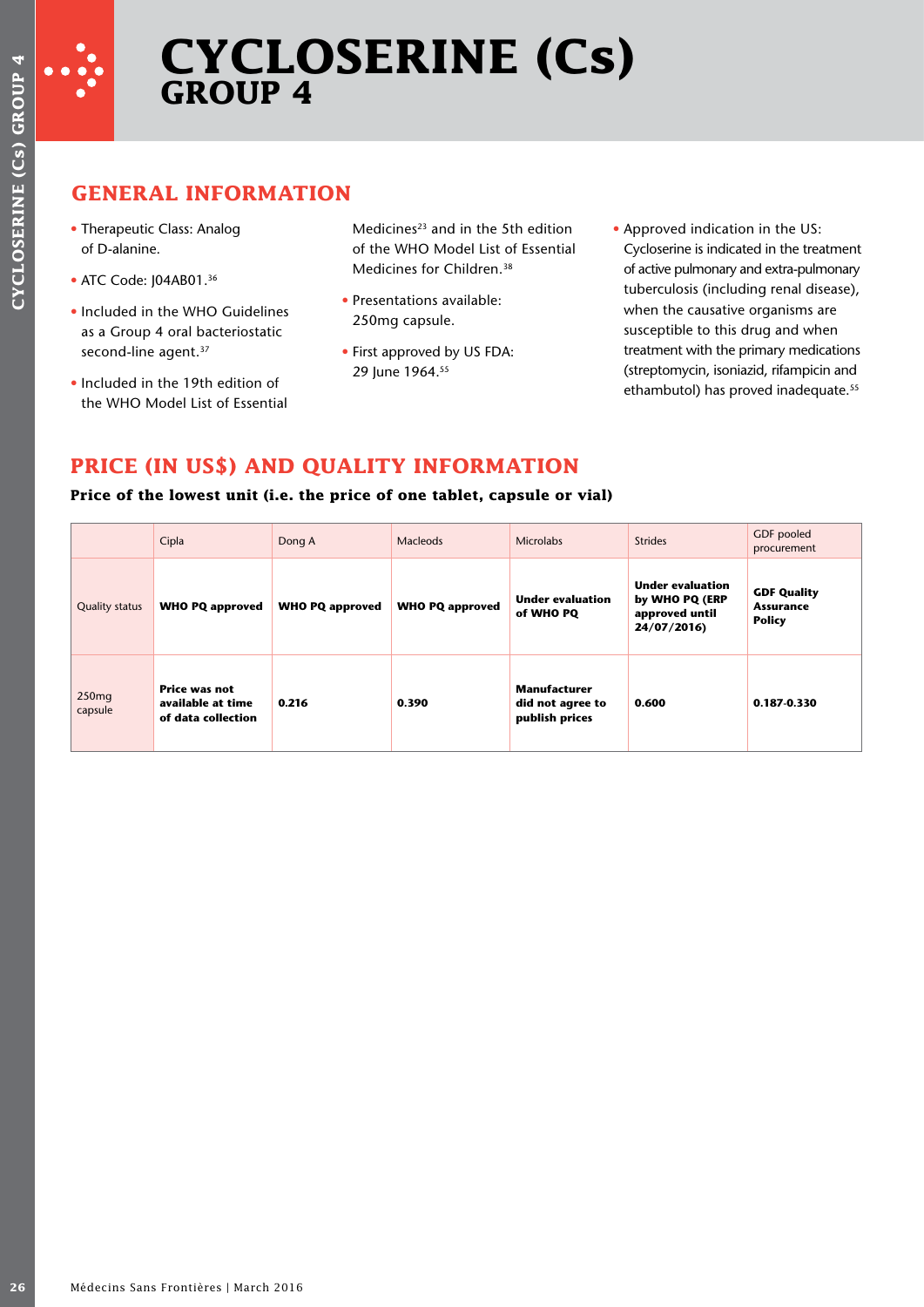## **SPOTLIGHT ON ACCESS ISSUES**

#### **Number of quality sources**

Eli Lilly, the original licence holder of cycloserine, actively engaged in technology transfer to three generic manufacturers (Aspen, Chao Center/Purdue GMP and SIA International) and ceased production in 2008.

**SPOTLIGET ON ACCESS ISSUES**<br>
Number of quadity sources Active Pharmaceutical Pacifilities<br>
In given signification and the simulation and the simulation and the simulation and the simulation and the simulation and the sim There are currently four WHOprequalified sources of cycloserine, including Dong A, Macleods, and Biocom, the latter having secured approval in August 2013. In addition, Cipla received WHO prequalification in December 2015, however prices for this publication were collected in September 2015 and the price for Cipla's product is not available for this edition. In addition, Chao Center/Purdue have received approval from a stringent regulatory authority but are supplying the Northern American market.

Strides received joint GDF/ Global Fund Expert Review Panel temporary approval (until July 2016), making them eligible for Global Fund procurement.

Three other manufacturers have submitted dossiers for WHO prequalification.

#### **Active Pharmaceutical Ingredient**

Until 2006, the only quality-assured source for the active pharmaceutical ingredient of cycloserine was Eli Lilly. The company completed a technology transfer for the API to Indian manufacturer Shasun in 2006. Shasun API was subsequently US FDA approved in June 2008 and was WHO-prequalified in May 2013.

There are currently three API manufacturers (Dong A, Shasun and Macleods), and Enzychem of South Korea was expected to file API PQ in June 2015; this additional manufacturer will make cycloserine API supply more sustainable.

#### **Evolution in price**

In the last three years, with the arrival of more quality-assured sources of API for cycloserine, the finished product price has decreased from between US\$0.39 and \$0.78 per unit, to between \$0.19 and \$0.60 per unit. The lowest unit price for a qualityassured source of cycloserine has dropped by 52% in three years, resulting in a considerable fall in the cost of treatment regimens containing this drug.

#### **Paediatrics**

The British National Formulary provides doses for children aged 2 to 18 years, while the US FDA states that the safety and effectiveness of cycloserine in children has not been established.

There is an urgent need for further research (pharmacokinetics, pharmacodynamics, safety data) into the use of this drug in younger populations, in particular in children aged under five years.

As there is no paediatric formulation available, paediatric doses are obtained by manipulating adult formulations to achieve target doses. This requires a certain level of training, supervision and resources, which may not be available in many resource-limited settings where DR-TB is prevalent.

#### **HIV co-infection**

The metabolism of cycloserine is not completely understood, and therefore interactions with antiretrovirals are unpredictable.

There is a need for more research into potential interactions between antiretrovirals and cycloserine.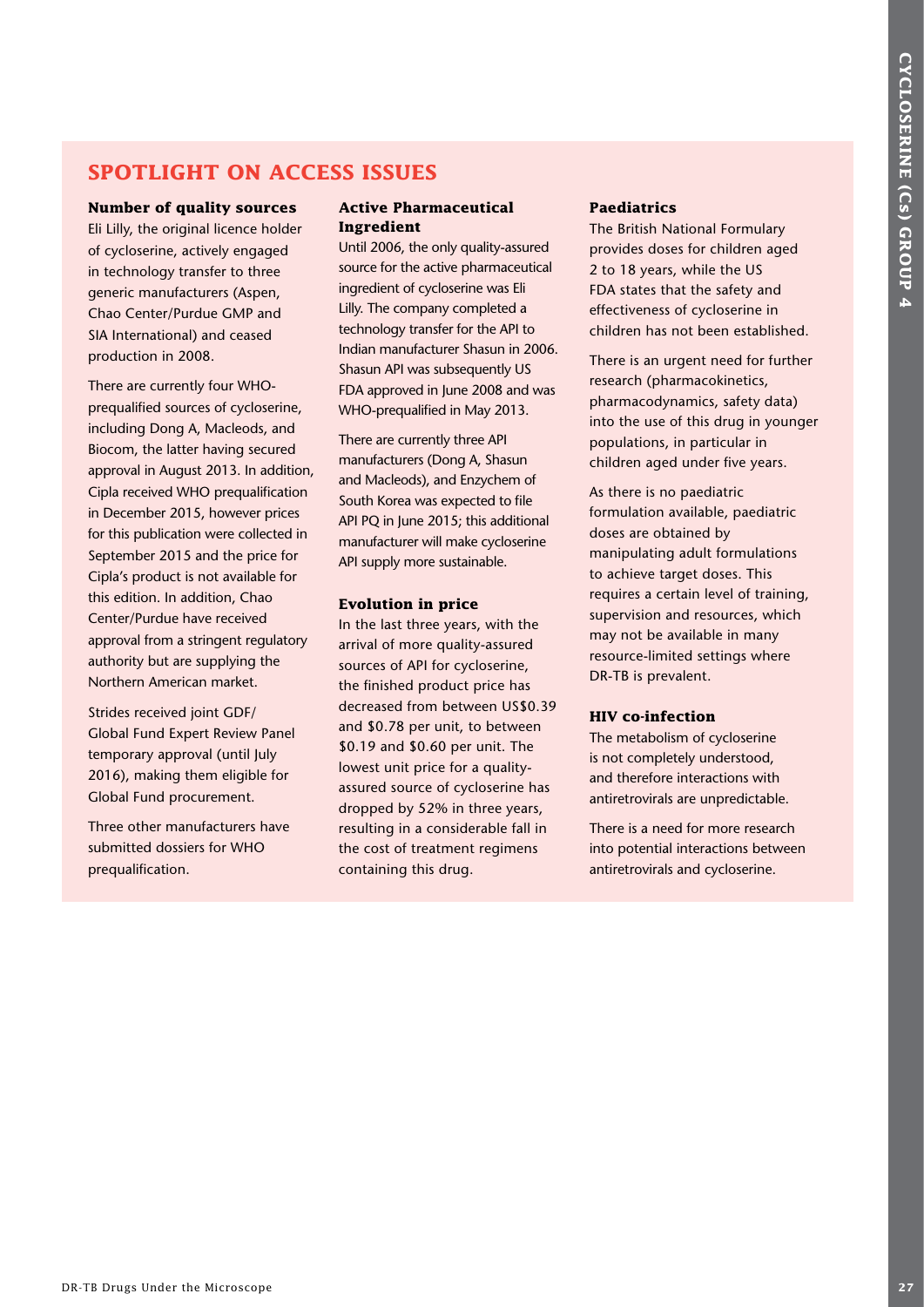

## **GENERAL INFORMATION**

- Therapeutic Class: Analog of D-alanine.
- ATC Code: J04AK03.36
- Included in the WHO Guidelines as a Group 4 oral bacteriostatic second-line agent.<sup>37</sup>
- Mentioned as an alternative to cycloserine in the 2015 WHO

- Presentations available: 250mg capsule.
- First approved by German Federal Institute for Drugs and Medical Devices

## **PRICE (IN US\$) AND QUALITY INFORMATION**

## **Price of the lowest unit (i.e. the price of one tablet, capsule or vial)**

|                                                                                                     | <b>GENERAL INFORMATION</b><br>• Therapeutic Class: Analog of D-alanine. |                         | Model List of Essential Medicines for                                                                                      | (BfArM): First marketed in Germany in                                                                                                |
|-----------------------------------------------------------------------------------------------------|-------------------------------------------------------------------------|-------------------------|----------------------------------------------------------------------------------------------------------------------------|--------------------------------------------------------------------------------------------------------------------------------------|
| • ATC Code: J04AK03.36<br>• Included in the WHO Guidelines<br>as a Group 4 oral bacteriostatic      |                                                                         | Children. <sup>38</sup> | Adults; <sup>23</sup> not included in the 2013<br>Model List of Essential Medicines for                                    | the 1970s and is still in the process of<br>posterior registration. The filing date<br>for this process was 1 January 1978.54        |
| second-line agent. <sup>37</sup><br>• Mentioned as an alternative to<br>cycloserine in the 2015 WHO |                                                                         |                         | • Presentations available: 250mg capsule.<br>• First approved by German Federal<br>Institute for Drugs and Medical Devices | • Approved indication in Germany:<br>Treatment of tuberculosis in<br>adults and adolescents aged 14<br>years or older. <sup>54</sup> |
|                                                                                                     |                                                                         |                         | PRICE (IN US\$) AND QUALITY INFORMATION<br>Price of the lowest unit (i.e. the price of one tablet, capsule or vial)        |                                                                                                                                      |
|                                                                                                     | Fatol                                                                   |                         | <b>Macleods</b>                                                                                                            | GDF pooled procurement                                                                                                               |
| <b>Quality status</b>                                                                               | <b>SRA approved</b>                                                     |                         | <b>Under evaluation by WHO PQ</b>                                                                                          | <b>GDF Quality Assurance Policy</b>                                                                                                  |
|                                                                                                     |                                                                         |                         |                                                                                                                            |                                                                                                                                      |
| 250mg capsule                                                                                       | Manufacturer did not agree to<br>publish prices                         |                         | 0.850                                                                                                                      | 1.588 1.666                                                                                                                          |
|                                                                                                     |                                                                         |                         |                                                                                                                            |                                                                                                                                      |
|                                                                                                     |                                                                         |                         |                                                                                                                            |                                                                                                                                      |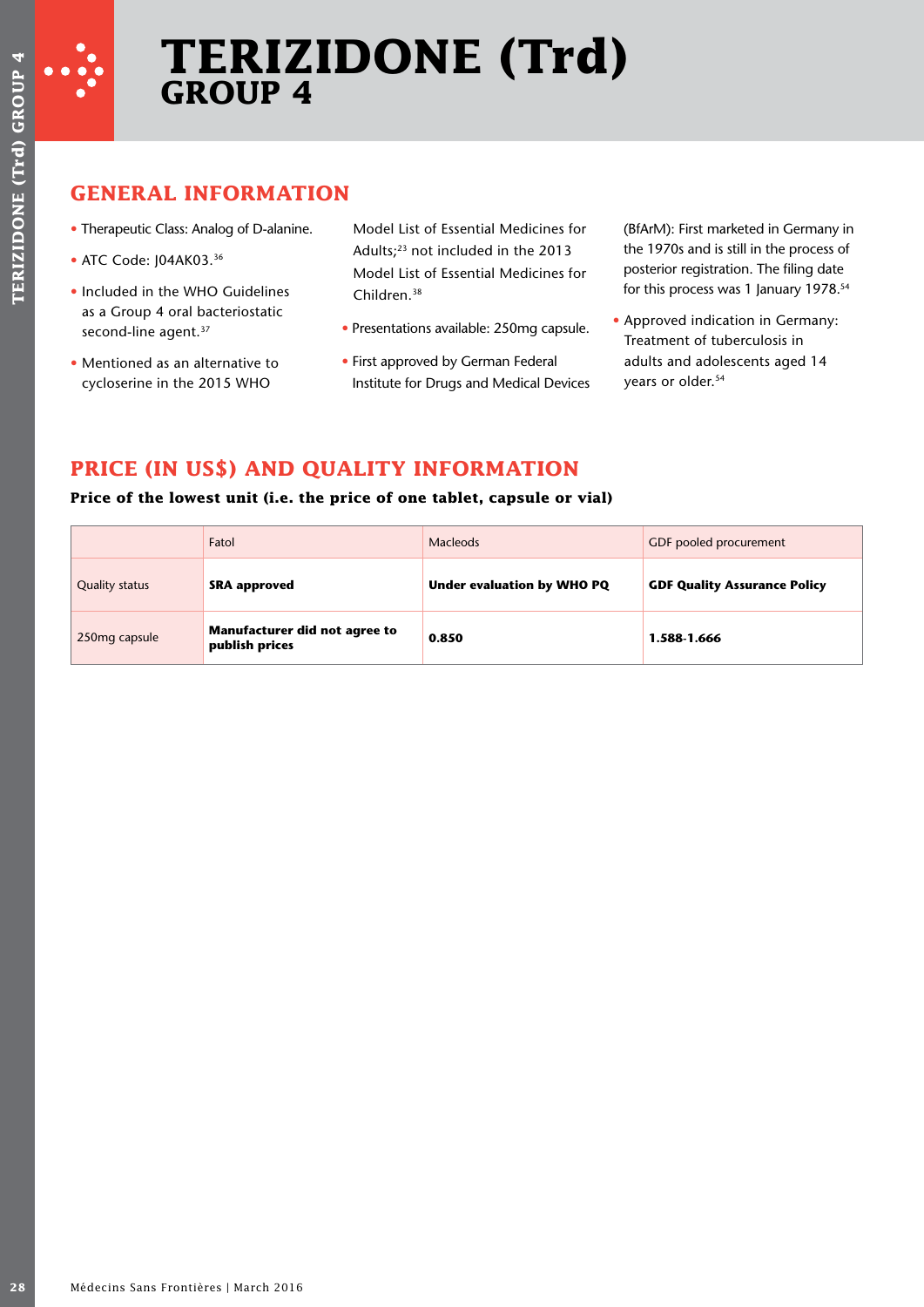## **SPOTLIGHT ON ACCESS ISSUES**

Terizidone is a combination of two molecules of cycloserine, and as such has a similar mode of action as cycloserine. There is complete cross-resistance to cycloserine and, in some countries, the drug is used instead of cycloserine.

## **Number of quality sources**

Germany's Fatol is currently the sole quality-assured source of terizidone. One additional manufacturer (Macleods) has submitted dossiers for WHO prequalification.

Additional manufacturers exist, but it is unknown whether they comply with WHO quality standards.

## **Paediatrics**

The safety and effectiveness of terizidone in children has not been established.

While dosages are published in several quidelines<sup>42,43</sup>, there is an urgent need for further research (pharmacokinetics, pharmacodynamics, safety data) into the use of this drug in younger populations, in particular in children aged under five years.

As there is no paediatric formulation available, paediatric doses are obtained by manipulating adult formulations to achieve target doses. This requires a certain level of training, supervision and resources, which

may not be available in many resource-limited settings where DR-TB is prevalent.

## **HIV co-infection**

As terizidone is a combination of two molecules of cycloserine and the metabolism of cycloserine is not completely understood, interactions with antiretrovirals are unpredictable.

There is a need for more research into potential interactions between antiretrovirals and terizidone.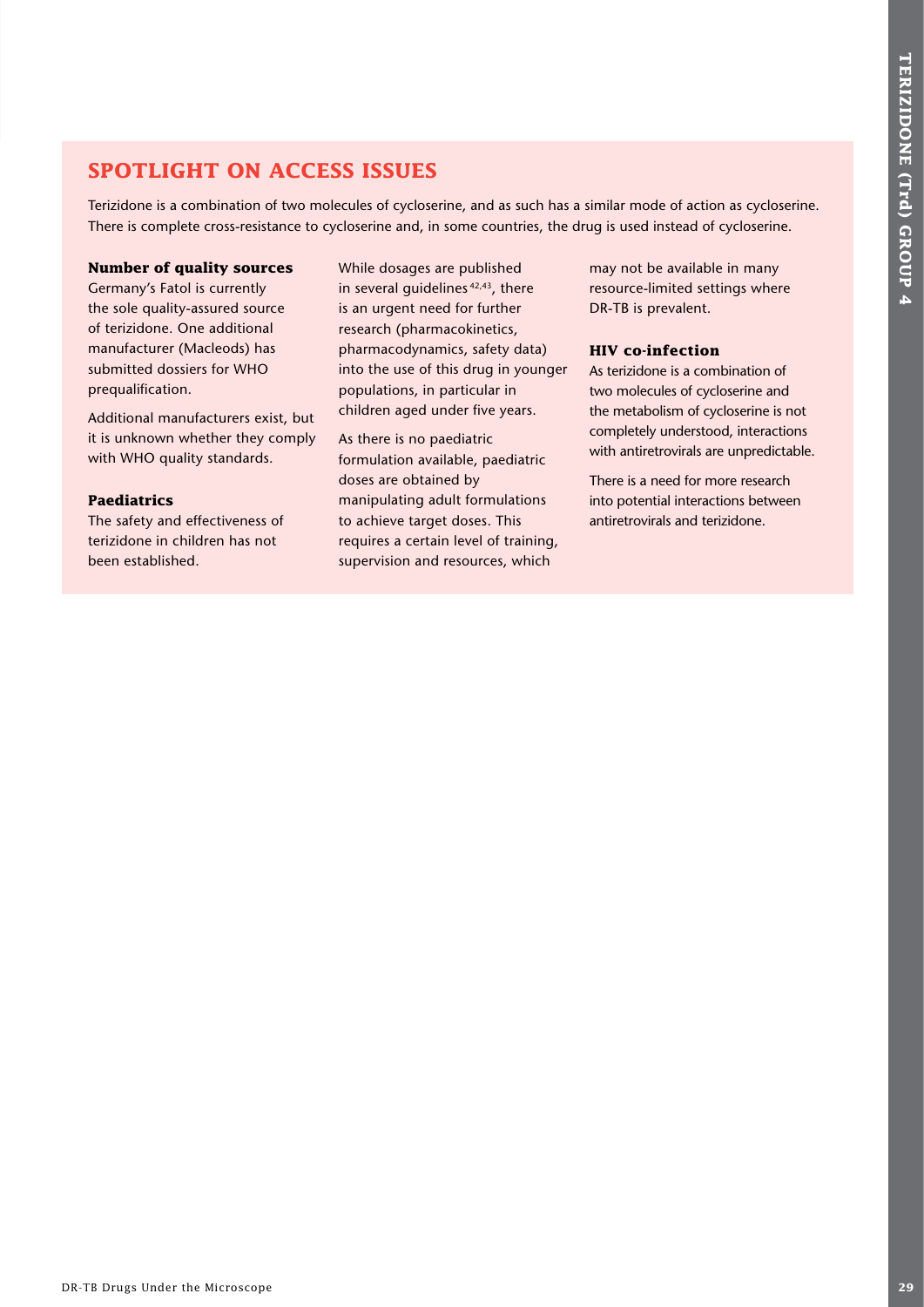

## **PARA-AMINOSALICYLIC ACID (PAS) and PARA-AMINOSALICYLATE SODIUM (PAS-sodium) GROUP 4**

## **GENERAL INFORMATION**

- Therapeutic Class: Salicylic acid anti-folate.
- ATC Code: for PAS: J04AA01<sup>36</sup>; for PAS-sodium: J04AA02.<sup>36</sup>
- Included in the WHO Guidelines PAS: as a Group 4 oral bacteriostatic second-line agent; PAS-sodium: not included.<sup>37</sup>
- PAS is included in the 19th edition of the WHO Model List of Essential Medicines<sup>23</sup> and in the 5th edition of the WHO Model List of Essential Medicines for Children.38 PAS-sodium is not included in either document.
- Presentations available: PAS: 4g sachet. PAS-sodium: 60% weight for weight granules 9.2g sachet and 100g jar; powder for solution 5.52g sachet (equivalent to PAS 4g sachet).
- First approved by US FDA: PAS-sodium was first registered in a tablet formulation on 8 March 1950. Currently, only PAS is available in the US, with the product registered on 30 June 1994.56
- Approved indication in the US: PAS is indicated for the treatment of tuberculosis in combination with other active agents. It is most commonly used in patients with multidrug-resistant TB or in situations when therapy with isoniazid and rifampicin is not possible due to a combination of resistance and/or intolerance.<sup>56</sup>

## **PRICE (IN US\$) AND QUALITY INFORMATION**

## **Price of the lowest unit (i.e. the price of one tablet, capsule or vial)**

| <b>PAS</b>            | <b>Jacobus</b>      | GDF pooled procurement              |
|-----------------------|---------------------|-------------------------------------|
| <b>Quality status</b> | <b>SRA</b> approved | <b>GDF Quality Assurance Policy</b> |
| 4q sachet             | 1.500               | 1.333                               |

|                       | PAS-sodium: J04AA02.36 | <b>GENERAL INFORMATION</b><br>• Therapeutic Class: Salicylic acid anti-folate.<br>• ATC Code: for PAS: J04AA01 <sup>36</sup> ; for<br>• Included in the WHO Guidelines – PAS: as<br>a Group 4 oral bacteriostatic second-line<br>agent; PAS-sodium: not included. <sup>37</sup><br>• PAS is included in the 19th edition of the WHO<br>Model List of Essential Medicines <sup>23</sup> and in the<br>5th edition of the WHO Model List of Essential<br>Medicines for Children. <sup>38</sup> PAS-sodium is<br>not included in either document. |                           |       | • Presentations available: PAS: 4g<br>sachet. PAS-sodium: 60% weight<br>for weight granules 9.2g sachet and<br>100g jar; powder for solution 5.52c<br>sachet (equivalent to PAS 4g sachet<br>• First approved by US FDA:<br>PAS-sodium was first registered in a<br>tablet formulation on 8 March 1950<br>Currently, only PAS is available in<br>the US, with the product registered<br>on 30 June 1994.56<br>PRICE (IN US\$) AND QUALITY INFORMATION |
|-----------------------|------------------------|------------------------------------------------------------------------------------------------------------------------------------------------------------------------------------------------------------------------------------------------------------------------------------------------------------------------------------------------------------------------------------------------------------------------------------------------------------------------------------------------------------------------------------------------|---------------------------|-------|-------------------------------------------------------------------------------------------------------------------------------------------------------------------------------------------------------------------------------------------------------------------------------------------------------------------------------------------------------------------------------------------------------------------------------------------------------|
|                       |                        |                                                                                                                                                                                                                                                                                                                                                                                                                                                                                                                                                |                           |       | Price of the lowest unit (i.e. the price of one tablet, capsule or vi                                                                                                                                                                                                                                                                                                                                                                                 |
| <b>PAS</b>            |                        | Jacobus                                                                                                                                                                                                                                                                                                                                                                                                                                                                                                                                        |                           |       | GDF pooled procurement                                                                                                                                                                                                                                                                                                                                                                                                                                |
| <b>Quality status</b> |                        | <b>SRA approved</b>                                                                                                                                                                                                                                                                                                                                                                                                                                                                                                                            |                           |       | <b>GDF Quality Assurance Policy</b>                                                                                                                                                                                                                                                                                                                                                                                                                   |
| 4q sachet             |                        | 1.500                                                                                                                                                                                                                                                                                                                                                                                                                                                                                                                                          |                           | 1.333 |                                                                                                                                                                                                                                                                                                                                                                                                                                                       |
|                       |                        |                                                                                                                                                                                                                                                                                                                                                                                                                                                                                                                                                |                           |       |                                                                                                                                                                                                                                                                                                                                                                                                                                                       |
| <b>PAS-SODIUM</b>     |                        | <b>Macleods</b>                                                                                                                                                                                                                                                                                                                                                                                                                                                                                                                                | Olainfarm                 |       | <b>GDF</b> pooled procurement                                                                                                                                                                                                                                                                                                                                                                                                                         |
| <b>Quality status</b> |                        | <b>WHO PQ</b><br>approved                                                                                                                                                                                                                                                                                                                                                                                                                                                                                                                      | <b>WHO PQ</b><br>approved |       | <b>GDF Quality</b><br><b>Assurance Policy</b>                                                                                                                                                                                                                                                                                                                                                                                                         |
| $-9.2g$ sachet        | 60% w/w granules       | 1.690                                                                                                                                                                                                                                                                                                                                                                                                                                                                                                                                          | XX                        |       | 1.690                                                                                                                                                                                                                                                                                                                                                                                                                                                 |
| $-100g$ jar           | 60% w/w granules       | 18.360                                                                                                                                                                                                                                                                                                                                                                                                                                                                                                                                         | XX                        |       | 18.360                                                                                                                                                                                                                                                                                                                                                                                                                                                |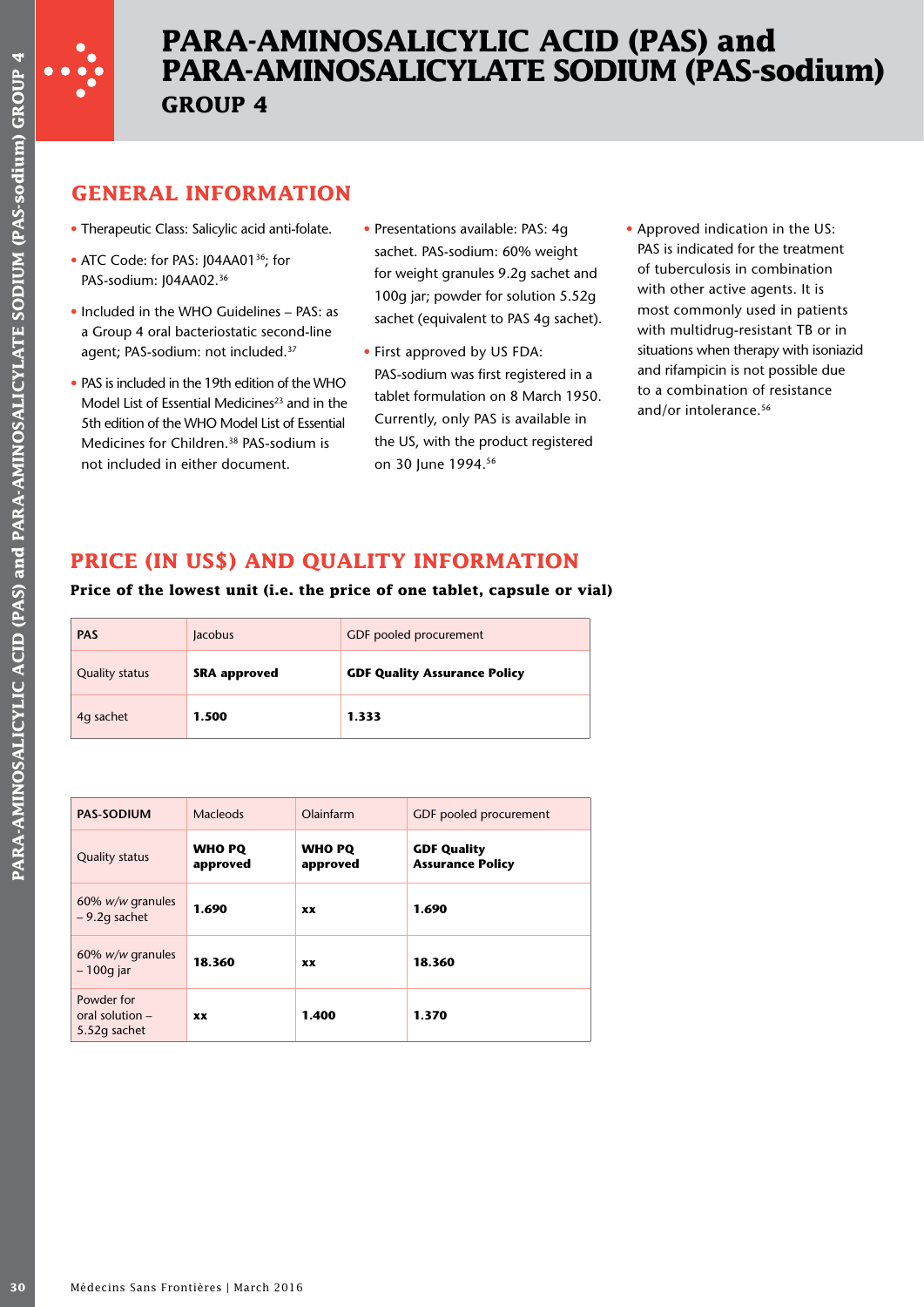## **SPOTLIGHT ON ACCESS ISSUES**

With capreomycin and linezolid, PAS is one of the three medicines which weigh heavily in the overall cost of a DR-TB regimen.

Para-aminosalicylate sodium (PAS-sodium) is the sodium salt of para-aminosalicylic acid (PAS), with 1.38g of PAS-sodium equivalent to approximately 1g of PAS.

## **Number of quality sources**

There is currently only one qualityassured source of PAS (Jacobus), and two quality-assured sources of PAS-sodium (Macleods and Olainfarm), with no other sources in the pipeline.

With three quality-assured sources of PAS and PAS-sodium now available for procurement, supply has improved, but is still considered vulnerable, particularly as the different formulations available are not easily interchangeable.

## **Evolution in price**

The price of PAS has stagnated for more than three years. The lowest price for a quality-assured source

of PAS-sodium has stagnated, while the second source price has increased by 30% since 2013. Prices of both PAS and PASsodium remain a concern, and no additional quality-assured sources have been identified since 2011.

## **Paediatrics**

The safety and effectiveness of PAS and PAS-sodium in children has not been established.

While dosages are published in several guidelines<sup>42,43</sup>, there is an urgent need for further research (pharmacokinetics, pharmacodynamics, safety data) into the use of this drug in younger populations, in particular in children aged under five years.

**SPOTLIGHT ON ACCESS ISSUES**<br>
was approximated at the Microscope and the Microscope and Parameters and Parameters and Parameters in the Microscope and Parameters and Parameters and Parameters and Parameters and Parameters As there is no paediatric formulation available, paediatric doses are obtained by measuring the adult granular formulations. Jacobus supplies a graduated dosage scoop for PAS, and Macleods offers measuring spoons for PAS-sodium, both of which allow for a more accurate paediatric dosage. These spoons are product-specific and cannot be interchanged.

## **HIV co-infection**

No antiretroviral interaction studies have been performed, but based on the pharmacokinetic profile of PAS, drug interactions are unlikely. Studies should be performed to confirm this.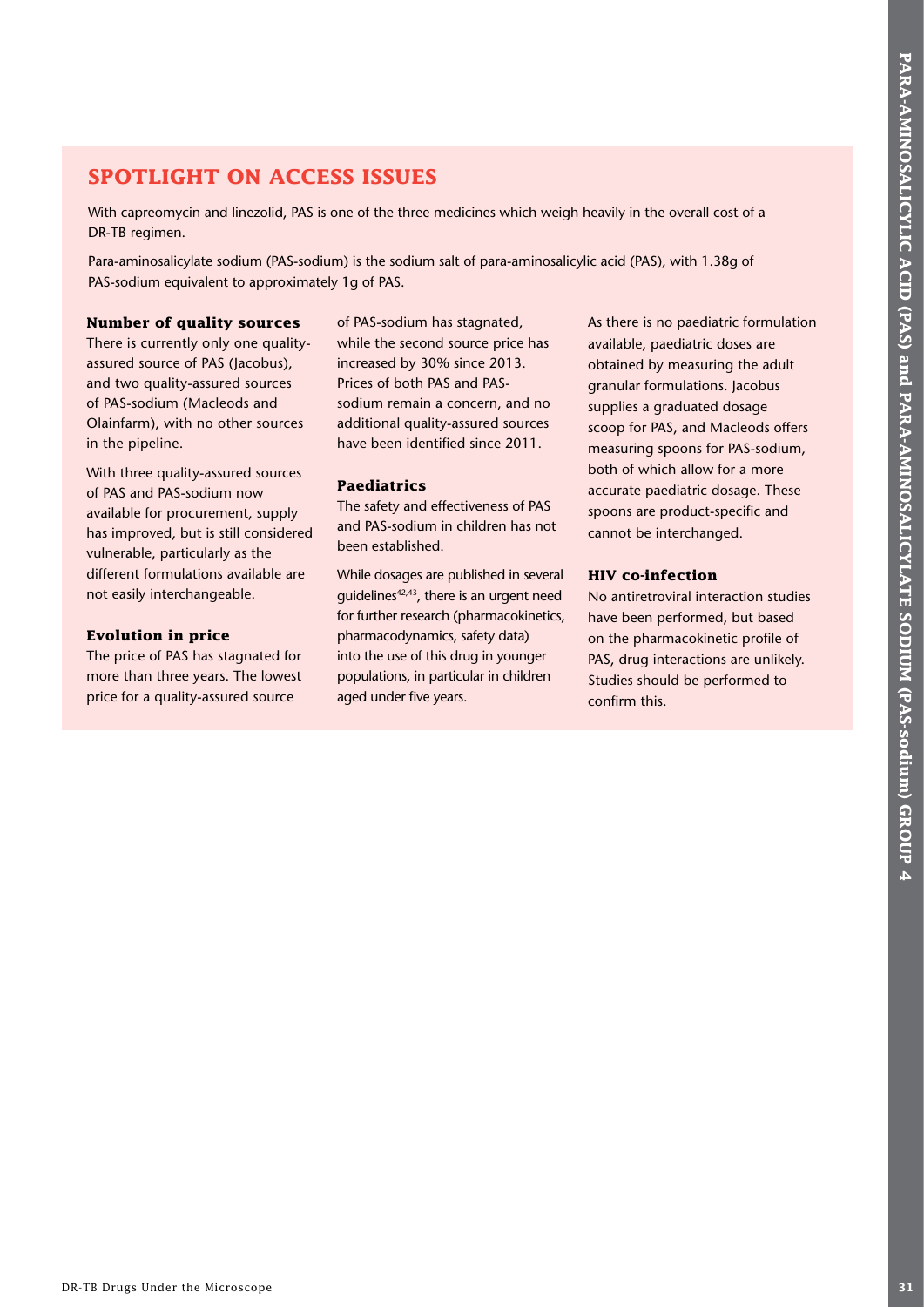

## **GENERAL INFORMATION**

- Therapeutic Class: Phenazine Derivative.
- ATC Code: J04BA01.<sup>36</sup>
- Included in the WHO Guidelines as a Group 5 medicine (agents with unclear efficacy).<sup>37</sup>
- Included in the 19th edition of the WHO Model List of Essential Medicines (as an anti-leprosy medicine) $^{23}$  and

in the 5th edition of the WHO Model List of Essential Medicines for Children (as an anti-leprosy medicine), $38$  but not yet included for TB indication.

- Presentations available: 50mg and 100mg soft-gel capsules.
- First approved by US FDA: 15 December 1986.57
- Approved indication in US: Clofazimine is indicated in the treatment of lepromatous leprosy, including dapsone-resistant lepromatous leprosy and lepromatous leprosy complicated by erythema nodosum leprosum.57

## **PRICE (IN US\$) AND QUALITY INFORMATION**

**Price of the lowest unit (i.e. the price of one tablet, capsule or vial)**

|                                       | <b>Novartis</b>                                 | GDF pooled procurement              |
|---------------------------------------|-------------------------------------------------|-------------------------------------|
| <b>Quality status</b>                 | <b>SRA approved</b>                             | <b>GDF Quality Assurance Policy</b> |
| 50 <sub>mg</sub> soft-gel<br>capsule  | Manufacturer did not agree<br>to publish prices | $0.547 - 0.713$                     |
| 100 <sub>mg</sub> soft-gel<br>capsule | Manufacturer did not agree<br>to publish prices | 1.095 1.267                         |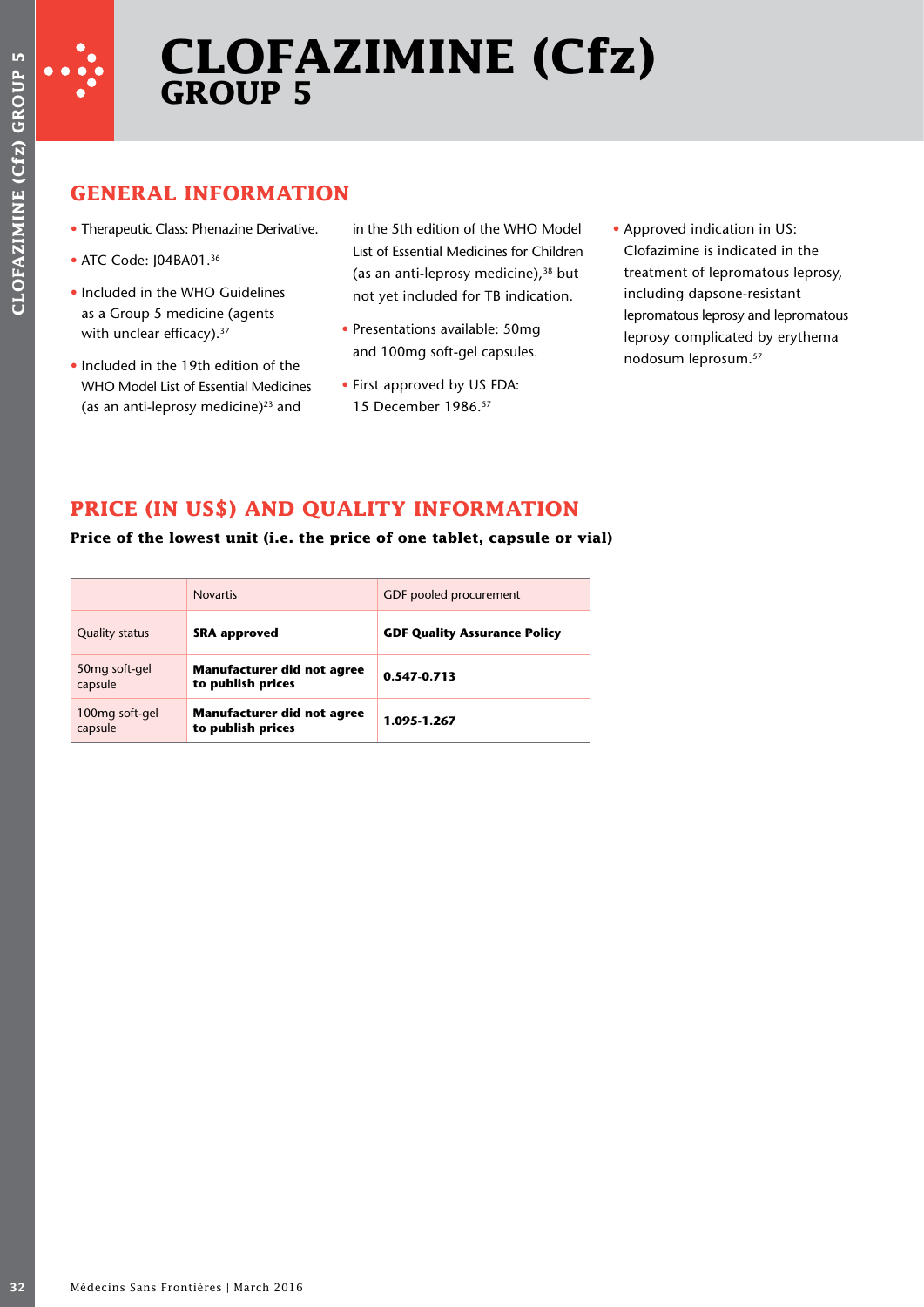## **SPOTLIGHT ON ACCESS ISSUES**

Clofazimine is a Group 5 medicine which is mainly used in patients with pre-XDR-TB and XDR-TB. With no official indication for DR-TB, and owing to its effectiveness in TB having not been clearly established, in 2014 Novartis filed an Investigational New Drug application with the US FDA linked to a clinical development programme for clofazimine for a potential DR-TB indication. The 2011 WHO programmatic guidelines<sup>37</sup> recommend the use of clofazimine for patients with MDR or XDR-TB, when there are no other options available.

However, clofazimine is a key component of a shortened nine-month regimen, and recent systematic reviews suggest that clofazimine could be considered as an additional therapeutic option in the treatment of DR-TB.<sup>58</sup>

Novartis does not make this drug available for DR-TB treatment on the basis of a lack of efficacy and safety data, and owing to concerns over liability for off-label use. Because the company donates clofazimine to WHO as part of a multi-drug co-blistered therapy for leprosy<sup>59</sup>, Novartis did not submit a price for this publication.

As TB programmes' demand for this drug has increased, WHO has been in discussion with Novartis since 2008<sup>60</sup> to address the liability for off-label use and patient safety of clofazimine when used to treat TB, and for the drug to become available for MDR and XDR-TB treatment.

**SPOTLIGET ON ACCESS ISSUES**<br>
contained a signification with the higher and particular the Microscope in the Microscope contained a signification in the Microscope in the Microscope contained a microscope in the Microscop Eight years on, the difficulties in accessing clofazimine for DR-TB treatment remain acute<sup>61</sup>, with no plan for technology transfer for the finished product formulation to another manufacturer having been announced. Novartis needs to ensure a secure, affordable supply of clofazimine for use in DR-TB treatment, or provide the necessary details for a technology transfer to allow another manufacturer to take over the supply of quality-assured clofazimine. The evaluation of a DR-TB indication for clofazimine will take several years. In the meantime, as recommended by WHO, clofazimine is needed for patients with MDR or XDR-TB that have not been cured with other options.

## **Number of quality sources**

Clofazimine produced by Sandoz India for Novartis is currently the sole quality-assured source of the drug. Although there are additional manufacturers in India and Europe, there has been very little effort to identify a second potential qualityassured source in order to ensure access to clofazimine for DR-TB.

In order to send a clear message to manufacturers that clofazimine is needed, the drug was included in the WHO Prequalification 13th Expression of Interest in August 2015. Clofazimine is also included in the joint GDF/Global Fund Invitation to Manufacturers to submit an Expression of Interest for the evaluation of products by the Expert Review Panel.<sup>62</sup>

As demand for clofazimine is expected to grow in light of the increased use of shortened regimens, there is a need for alternative quality-assured sources of the drug other than the existing Novartis product, which is not easily available.

## **Evolution in price**

Price is not currently a barrier for patients to access clofazimine, but rather Novartis's restrictive approach to the supply of this drug, which it reserves exclusively for leprosy treatment.

The GDF catalogue lists clofazimine at 100mg and 50mg strengths. The product can be procured for non-leprosy use on a named-patient basis only. With this caveat, it can be procured at a price of US\$1.10 per 100mg capsule and \$0.55- \$0.71 per 50mg capsule through Pharmaworld, a supplier in Switzerland.63,64

## **Paediatrics**

The safety and effectiveness of clofazimine in children has not been established.

While dosages are published in several guidelines, there is an urgent need for further research (pharmacokinetics, pharmacodynamics, safety data) into the use of this drug in younger populations, in particular in children aged under five years.

A 50mg soft-gel capsule is currently available, but this formulation makes it impossible to fraction the dose for children.

## **HIV co-infection**

Clofazimine may have a significant drug-drug interaction with some antiretrovirals. No studies have been performed, but clofazimine is a weak inhibitor of the CYP3A4 metabolism pathway and may increase levels of protease inhibitors and etravirine.

## **Special caution**

Clofazimine can affect cardiac conduction (QT prolongation). QT prolongation can infrequently result in a serious (rarely fatal) fast/irregular heartbeat, known as torsades de point. This is an important consideration as several other drugs, such as moxifloxacin, delamanid and bedaquiline have a similar risk and it is unclear if this will be an additive effect.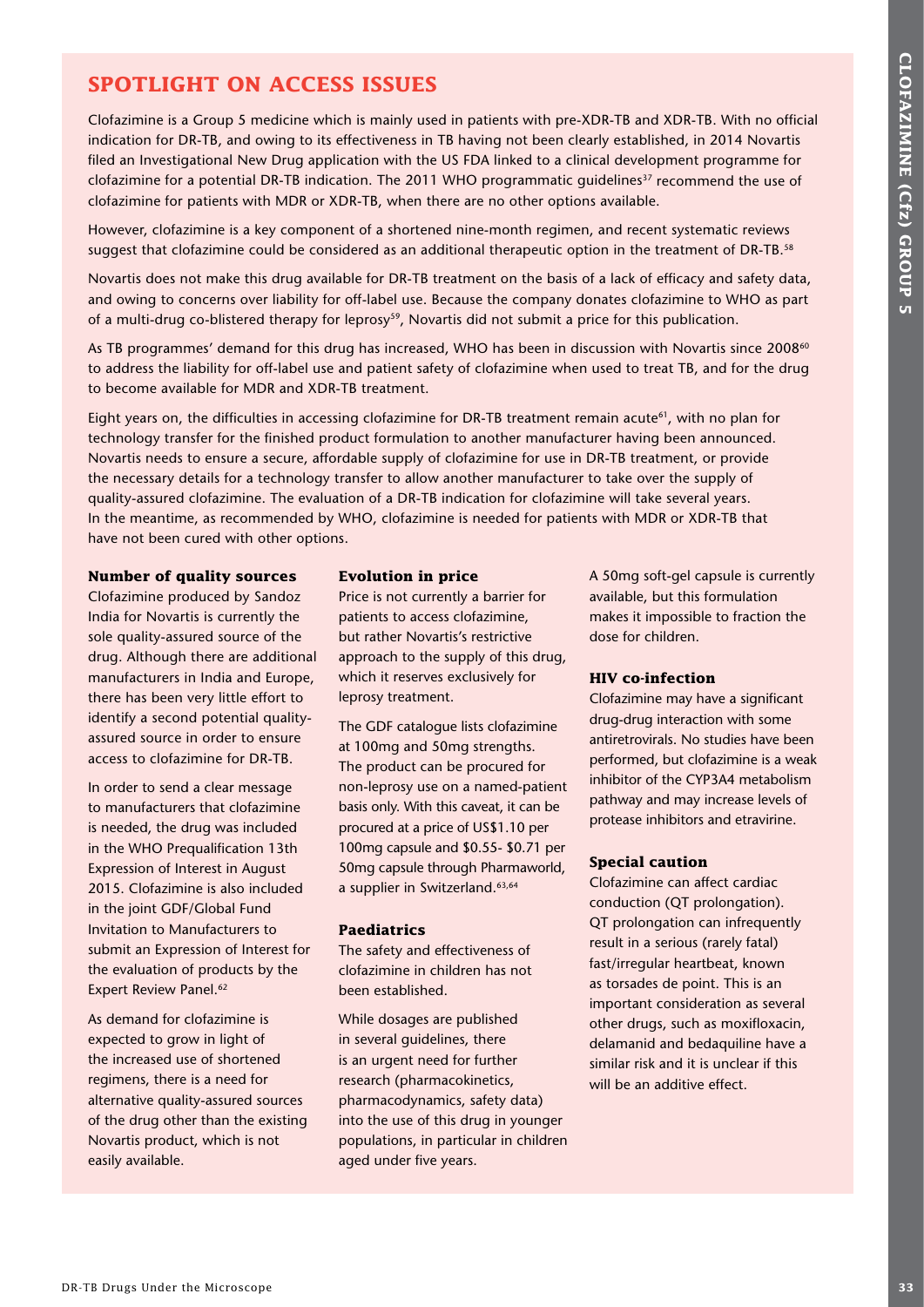

# **LINEZOLID (Lzd) GROUP 5**

## **GENERAL INFORMATION**

- Therapeutic Class: Oxazolidinone antibiotic.
- ATC Code: I01XX08.<sup>36</sup>
- Included in the WHO Guidelines as a Group 5 medicine (agents with unclear efficacy).<sup>37</sup>
- Linezolid has been included for the first time in the 19th edition

- Presentations available: 600mg tablet; 100mg/5ml powder for suspension.
- First approved by US FDA: 18 April 2000.<sup>57</sup>
- Approved indication in US: Linezolid is indicated for treatment of susceptible strains of designated microorganisms for nosocomial pneumonia; and complicated and uncomplicated skin and skin structure infections. It is not indicated for the treatment of Gram-negative infections and community-acquired pneumonia.<sup>65</sup>

## **PRICE (IN US\$) AND QUALITY INFORMATION**

## **Price of the lowest unit (i.e. the price of one tablet, capsule or vial)**

|                                                                                                            | <b>GENERAL INFORMATION</b>                                                                                                                                                     |                                                                                                                                                                                                                                                                                                                                                                                                                                                                                                                                                                                                                                                                                                                                                                                                                                                                                                                                                                                                                                                                                                                                                                                                                                                                                                                                                                                                                                                                       |                                                        |                                                                                     |                                                                                                                                                                                     |  |
|------------------------------------------------------------------------------------------------------------|--------------------------------------------------------------------------------------------------------------------------------------------------------------------------------|-----------------------------------------------------------------------------------------------------------------------------------------------------------------------------------------------------------------------------------------------------------------------------------------------------------------------------------------------------------------------------------------------------------------------------------------------------------------------------------------------------------------------------------------------------------------------------------------------------------------------------------------------------------------------------------------------------------------------------------------------------------------------------------------------------------------------------------------------------------------------------------------------------------------------------------------------------------------------------------------------------------------------------------------------------------------------------------------------------------------------------------------------------------------------------------------------------------------------------------------------------------------------------------------------------------------------------------------------------------------------------------------------------------------------------------------------------------------------|--------------------------------------------------------|-------------------------------------------------------------------------------------|-------------------------------------------------------------------------------------------------------------------------------------------------------------------------------------|--|
| • Therapeutic Class:<br>Oxazolidinone antibiotic.                                                          |                                                                                                                                                                                | of the WHO Model List of Essential<br>Medicines <sup>23</sup> and in the 5th edition<br>of the WHO Model List of Essential<br>Medicines for Children with a                                                                                                                                                                                                                                                                                                                                                                                                                                                                                                                                                                                                                                                                                                                                                                                                                                                                                                                                                                                                                                                                                                                                                                                                                                                                                                           |                                                        | • Approved indication in US: Linezolid is<br>indicated for treatment of susceptible |                                                                                                                                                                                     |  |
| • ATC Code: J01XX08.36                                                                                     |                                                                                                                                                                                |                                                                                                                                                                                                                                                                                                                                                                                                                                                                                                                                                                                                                                                                                                                                                                                                                                                                                                                                                                                                                                                                                                                                                                                                                                                                                                                                                                                                                                                                       |                                                        | strains of designated microorganisms<br>for nosocomial pneumonia; and               |                                                                                                                                                                                     |  |
| • Included in the WHO Guidelines<br>as a Group 5 medicine (agents<br>with unclear efficacy). <sup>37</sup> |                                                                                                                                                                                | tuberculosis indication. <sup>38</sup><br>• Presentations available: 600mg tablet;                                                                                                                                                                                                                                                                                                                                                                                                                                                                                                                                                                                                                                                                                                                                                                                                                                                                                                                                                                                                                                                                                                                                                                                                                                                                                                                                                                                    |                                                        |                                                                                     | complicated and uncomplicated skin<br>and skin structure infections. It is                                                                                                          |  |
| • Linezolid has been included for<br>the first time in the 19th edition                                    |                                                                                                                                                                                | 100mg/5ml powder for suspension.<br>• First approved by US FDA: 18 April 2000. <sup>57</sup>                                                                                                                                                                                                                                                                                                                                                                                                                                                                                                                                                                                                                                                                                                                                                                                                                                                                                                                                                                                                                                                                                                                                                                                                                                                                                                                                                                          |                                                        |                                                                                     | not indicated for the treatment of<br>Gram-negative infections and<br>community-acquired pneumonia. <sup>65</sup>                                                                   |  |
|                                                                                                            |                                                                                                                                                                                | PRICE (IN US\$) AND QUALITY INFORMATION<br>Price of the lowest unit (i.e. the price of one tablet, capsule or vial)                                                                                                                                                                                                                                                                                                                                                                                                                                                                                                                                                                                                                                                                                                                                                                                                                                                                                                                                                                                                                                                                                                                                                                                                                                                                                                                                                   |                                                        |                                                                                     |                                                                                                                                                                                     |  |
|                                                                                                            | Hetero                                                                                                                                                                         | Macleods                                                                                                                                                                                                                                                                                                                                                                                                                                                                                                                                                                                                                                                                                                                                                                                                                                                                                                                                                                                                                                                                                                                                                                                                                                                                                                                                                                                                                                                              | Pfizer                                                 |                                                                                     | GDF pooled procurement                                                                                                                                                              |  |
| <b>Quality status</b>                                                                                      | <b>SRA approved</b>                                                                                                                                                            | <b>Under evaluation</b><br>by WHO PQ                                                                                                                                                                                                                                                                                                                                                                                                                                                                                                                                                                                                                                                                                                                                                                                                                                                                                                                                                                                                                                                                                                                                                                                                                                                                                                                                                                                                                                  | <b>SRA approved</b>                                    |                                                                                     | <b>GDF Quality</b><br><b>Assurance policy</b>                                                                                                                                       |  |
| 600mg tablet                                                                                               | 5.800                                                                                                                                                                          | 5.500                                                                                                                                                                                                                                                                                                                                                                                                                                                                                                                                                                                                                                                                                                                                                                                                                                                                                                                                                                                                                                                                                                                                                                                                                                                                                                                                                                                                                                                                 | <b>Manufacturer did not agree</b>                      |                                                                                     |                                                                                                                                                                                     |  |
|                                                                                                            |                                                                                                                                                                                |                                                                                                                                                                                                                                                                                                                                                                                                                                                                                                                                                                                                                                                                                                                                                                                                                                                                                                                                                                                                                                                                                                                                                                                                                                                                                                                                                                                                                                                                       | to publish prices                                      |                                                                                     | 5.350-5.480                                                                                                                                                                         |  |
| 100mg/ml powder                                                                                            | XX<br><b>SPOTLIGHT ON ACCESS ISSUES</b>                                                                                                                                        | XX                                                                                                                                                                                                                                                                                                                                                                                                                                                                                                                                                                                                                                                                                                                                                                                                                                                                                                                                                                                                                                                                                                                                                                                                                                                                                                                                                                                                                                                                    | <b>Manufacturer did not agree</b><br>to publish prices |                                                                                     | XX                                                                                                                                                                                  |  |
| for suspension                                                                                             | <b>Number of quality sources</b><br>Currently two manufacturers -<br>Pfizer and Hetero - are approved<br>by a stringent regulatory authority.<br>In addition, Macleods and one | With capreomycin and PAS, linezolid is one of the three medicines which weigh heavily in the overall cost of a DR-TB regimen.<br>Although linezolid has no official indication for DR-TB treatment, the 2011 WHO programmatic guidelines<br>recommend the use of linezolid as a Group 5 drug <sup>37</sup> for patients with MDR or XDR-TB, when there are no other<br>options available. In April 2012, a systematic review outlined the efficacy of linezolid in DR-TB treatment. <sup>66</sup> Data has<br>also been presented at international conferences, and small case series reports have been published. <sup>67</sup> The literature<br>review has allowed the WHO Expert Committee to add linezolid to the WHO EML with a DR-TB indication.<br>Linezolid has a relatively high number of adverse side effects, including myelosuppression, anaemia, and irreversible<br>peripheral and optical neuropathies. Nonetheless, linezolid plays a pivotal role in the treatment of patients with XDR-<br>TB. <sup>68</sup> The use of linezolid is expected to grow with the increased use of new drugs bedaquiline and delamanid, due to<br>the importance of not adding a single (new) drug to a failing regimen, and due to linezolid's lack of a QT effect.<br>other generic companies can enter<br>the market with their own products<br>- and subsequently launched their<br>generic linezolid on the US market at<br>the end of June 2015, with no plans |                                                        |                                                                                     | Nevertheless, due to Teva's 'First<br>to File' status giving them market<br>exclusivity on linezolid for six<br>months, other generic companies<br>will be able to market their own |  |
| PQ evaluation.                                                                                             | further source are under WHO<br>Teva had a 'First To File' status for<br>linezolid with the US FDA - which<br>provides 180 days of generic drug                                | to supply other markets. A further<br>five manufacturers (Mylan, Glenmark,<br>Amneal, Alkem and Gate Pharma)<br>have tentative approval from the US<br>FDA. The primary patent on linezolid<br>expired at the end of 2014 in most                                                                                                                                                                                                                                                                                                                                                                                                                                                                                                                                                                                                                                                                                                                                                                                                                                                                                                                                                                                                                                                                                                                                                                                                                                     |                                                        | generic linezolid. <sup>69</sup>                                                    | product only from January 2016;<br>Mylan has since launched their<br>Apotex Canada is also another<br>source of quality-assured linezolid                                           |  |

## **SPOTLIGHT ON ACCESS ISSUES**

## **Number of quality sources**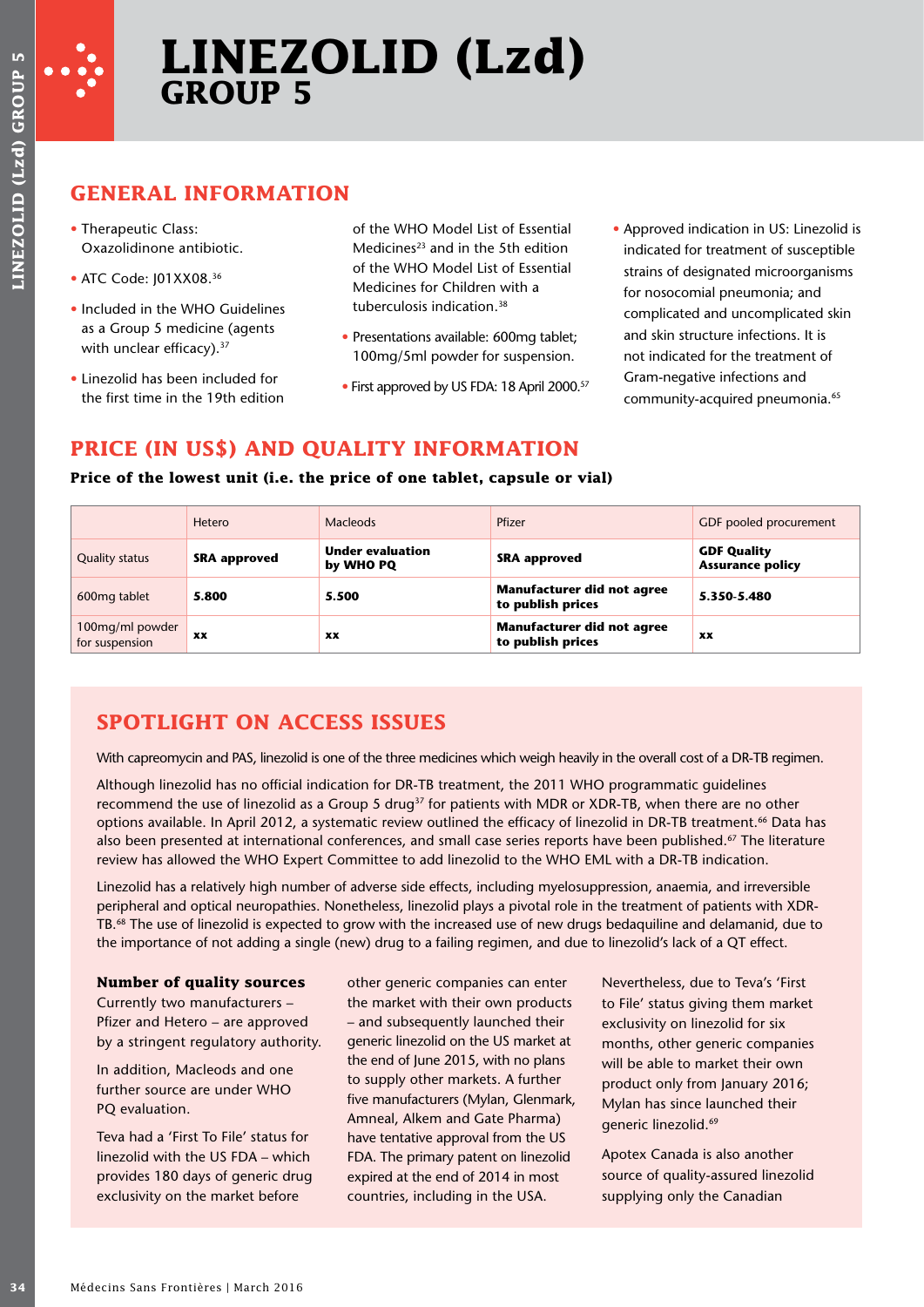market. The availability of additional quality-assured sources for DR-TB patients is required to address the needs of DR-TB programmes for affordable sources of this product.

Linezolid is included in the 13th WHO Prequalification Expression of Interest (since August 2015) with two dosages, 600mg coated tablet and 150mg dispersible tablet.

In case of severe anaemia and severe peripheral neuropathy, patients should be switched from a 600mg to a 300mg dose; there is a need for 600mg scored tablets or 300mg strength tablets.

#### **Evolution in price**

Although the primary patent has expired in the US and most other countries, the cost of the drug is extremely high. Patients failing conventional DR-TB treatment but who could have a chance to survive through the use of linezolid are often denied this option due to the prohibitively expensive cost of the drug.

**PRofit Conservation of Excition of Conservation and Section of Conservation and Section and Section and Section 2011 (Depends the Microscope Conservation and Section 2013) (Depends the Microscope Conservation 2013) (Depe** In South Africa, for example, the price of Pfizer-produced linezolid in the private sector is ZAR655 (US\$47) per tablet. With the treatment duration using linezolid lasting on average four to six months, this takes the cost per patient of linezolid alone to around \$10,000 to \$15,000 – to which the cost of other medicines in the regimen needs to be added. Considering the current commitment by the South African Ministry of Health to start 3,000 patients on bedaquiline before the end of 2016, and the need of linezolid as a companion drug to bedaquiline, the high cost of linezolid will remain a limiting factor for scale up.

The availability of more qualityassured generic sources of linezolid and the increase in order volumes have changed matters somewhat. Although the price has decreased by 22% since 2013, the price still remains high, with the current lowest price at \$5.35 per tablet.

#### **Patents**

The basic patent claiming linezolid was filed by Upjohn Company\* in the US in 1993 and expired in 201470 in the US and China. In South Africa, the key patents on linezolid<sup>71</sup> also expired in 2014. Upjohn Company also filed patents in the US on a crystalline form II which will expire in the US by 2021.72 The crystalline form patent has been rejected in Brazil, has lapsed in South Africa, and has ceased in China, but it remains valid in India until 2021.73

There is also a tablet formulation patent filed in the US in 2001.74 This tablet formulation patent has been granted in India and China<sup>75</sup>, and will remain valid until 2021. However, the same patent on the tablet formulation has lapsed in South Africa due to non payment of fees<sup>76</sup>, has lapsed and been withdrawn from the European Patent Office<sup>77</sup>, and has lapsed in Brazil due to non payment of fees.<sup>78</sup>

In India, the basic compound patent could not be filed in 1993 since India's patent law did not allow for pharmaceutical product patenting at the time. However, as mentioned above, the patent applications on the crystalline form II and the tablet formulation, which have been rejected, lapsed, withdrawn or ceased in other countries, have been granted in India and will only expire in 2021.79 However, none of these block generic competition. Several Indian generic companies produce the API and have been marketing generic versions of linezolid for several years.

More recently, a patent on a process which is more economical for the preparation of linezolid has led to a legal dispute among generic companies. Symed Labs – a subsidiary of Hetero Drugs – has enforced its API process-related patents (IN213062 and IN213063) against Glenmark, Alkem and other companies, and successfully obtained injunctions against them. This patent dispute was finally

settled when Alkem and Glenmark committed to not infringe the patented process in the production of linezolid. Currently Hetero Drugs therefore holds considerable control over the most efficient process of API production.80

As of November 2015, the Medicines Patent Pool (MPP) has a mandate to negotiate voluntary licences for TB drugs. There is no indication yet whether Pfizer or other companies that own secondary patents will provide broad, public health-friendly voluntary licences to the MPP that take into account all remaining secondary patents for linezolid which may block some generic producers – especially those in China and India – in producing and entering into a particular market.

#### **Paediatrics**

Pharmacokinetic studies have been completed in children from birth, and dosages are approved by the US FDA exclusively for infections with gram-positive bacteria resistant to other antibiotics.

A paediatric formulation exists as a solution for suspension, produced by Pfizer. The reconstituted product can be stored at room temperature. Although linezolid 150mg dispersible tablet has been introduced in the Expression of Interest of the WHO PQ, no dossier has been submitted yet.

There is a need for further safety and efficacy data on the use of linezolid for extended periods in children with DR-TB.

#### **HIV co-infection**

No antiretroviral interaction studies have been performed but interactions are unlikely. There may, however, be an increased risk of myelosuppression and mitochondrial toxicities with long-term use in combination with certain antiretrovirals (zidovudine, stavudine, didanosine). Further studies are required to confirm this.

\* In 1995, Upjohn merged with PharmaciaAB, to form Pharmacia & Upjohn. After subsequent restructuring, today the remainder of Upjohn is owned by Pfizer.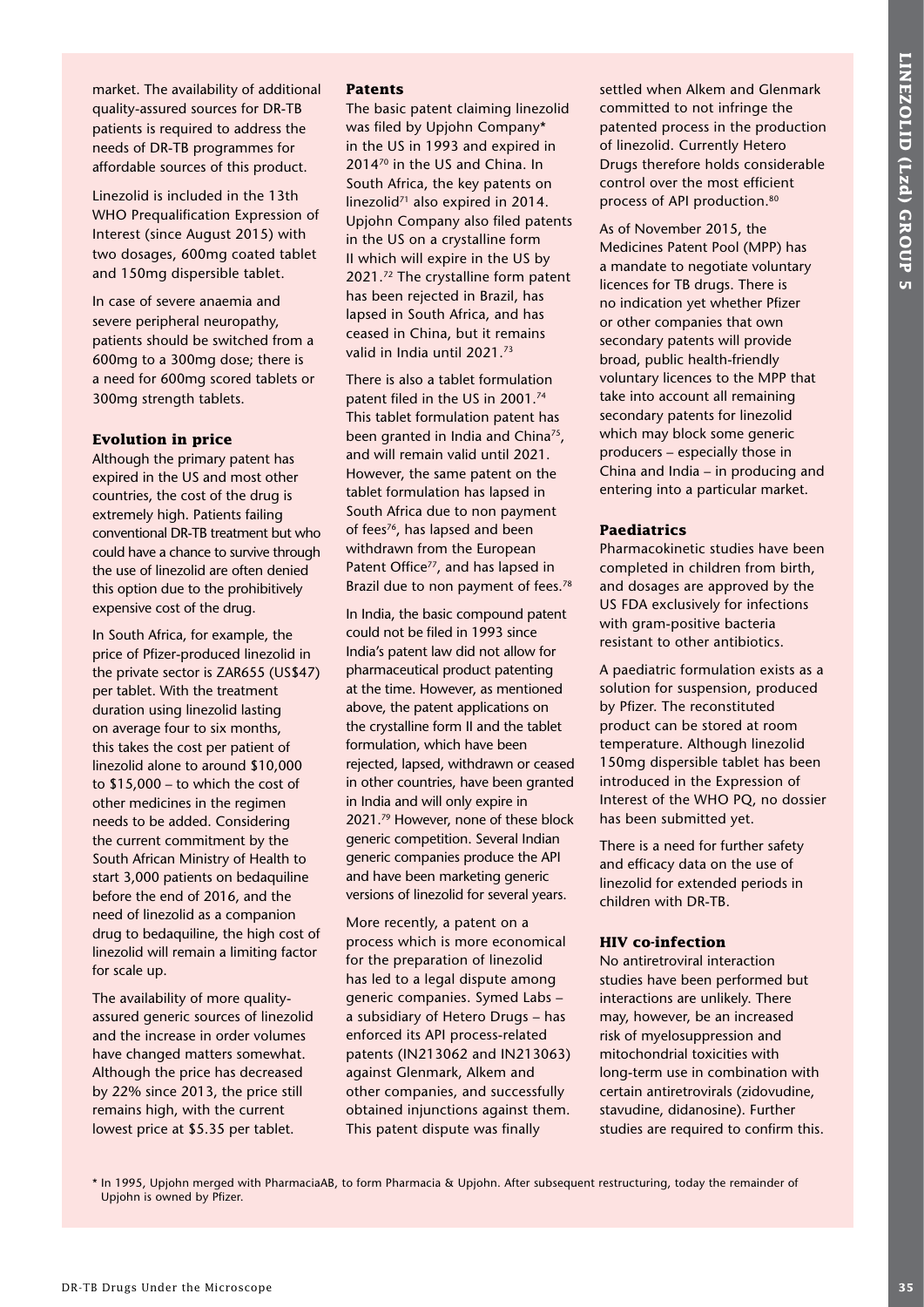

# **BEDAQUILINE (Bdq) NEW DRUG/GROUP 5**

## **GENERAL INFORMATION**

- Therapeutic Class: diarylquinoline (first-in-class) with bactericidal and sterilising activity against Mycobacterium tuberculosis or other mycobacterial species.81
- ATC Code: I04AK05.82
- WHO issued interim guidelines on the use of bedaquiline to treat

- Bedaquiline has been included for the first time in the 19th edition of the WHO Model List of Essential Medicines<sup>23</sup>
- Presentations available: 100mg tablet.

## **PRICE (IN US\$) AND QUALITY INFORMATION**

## **Price of the lowest unit (i.e. the price of one tablet, capsule or vial)**

|                                                                                                                                                                                                                    | <b>GENERAL INFORMATION</b>                                                                                                 |                                                                                                                                             |  |                                                                                                                                                               |  |
|--------------------------------------------------------------------------------------------------------------------------------------------------------------------------------------------------------------------|----------------------------------------------------------------------------------------------------------------------------|---------------------------------------------------------------------------------------------------------------------------------------------|--|---------------------------------------------------------------------------------------------------------------------------------------------------------------|--|
| • Therapeutic Class: diarylquinoline<br>(first-in-class) with bactericidal                                                                                                                                         |                                                                                                                            | MDR-TB in June 201383; bedaquiline<br>was allocated to Group 5 drugs.                                                                       |  | • First conditionally approved by<br>US FDA: 28 December 2012.84                                                                                              |  |
| and sterilising activity against<br>Mycobacterium tuberculosis or<br>other mycobacterial species. <sup>81</sup><br>• ATC Code: J04AK05.82<br>• WHO issued interim guidelines on<br>the use of bedaquiline to treat |                                                                                                                            | • Bedaquiline has been included<br>for the first time in the 19th<br>edition of the WHO Model List<br>of Essential Medicines. <sup>23</sup> |  | • Approved indication in US: Treatment<br>of multidrug-resistant pulmonary<br>tuberculosis in adults. Bedaquiline is<br>indicated for treatment of pulmonary  |  |
|                                                                                                                                                                                                                    |                                                                                                                            | • Presentations available:<br>100mg tablet.                                                                                                 |  | multidrug-resistant tuberculosis as<br>part of combination therapy only<br>when an effective treatment regimen<br>cannot otherwise be provided. <sup>85</sup> |  |
|                                                                                                                                                                                                                    |                                                                                                                            | PRICE (IN US\$) AND QUALITY INFORMATION<br>Price of the lowest unit (i.e. the price of one tablet, capsule or vial)                         |  |                                                                                                                                                               |  |
|                                                                                                                                                                                                                    | Janssen                                                                                                                    |                                                                                                                                             |  | GDF pooled procurement                                                                                                                                        |  |
| <b>Quality status</b>                                                                                                                                                                                              | SRA approved*                                                                                                              |                                                                                                                                             |  | <b>GDF Quality Assurance policy</b>                                                                                                                           |  |
| 100mg tablet                                                                                                                                                                                                       | Tiered pricing based on disease burden and<br><b>USAID donation program.</b>                                               | affordability. Please refer to both GDF and/or                                                                                              |  | Free of charge (donation)                                                                                                                                     |  |
|                                                                                                                                                                                                                    | <b>SPOTLIGHT ON ACCESS ISSUES</b>                                                                                          | * Bedaquiline received US FDA accelerated approval on the basis of phase IIb clinical trial data.                                           |  |                                                                                                                                                               |  |
|                                                                                                                                                                                                                    | Bedaquiline received conditional approval<br>by the US FDA in late December 2012<br>based on Phase II clinical trial data. | in the standard treatment group.<br>Although many of these deaths are<br>attributed to TB itself, the difference is                         |  | When greater numbers of patients are<br>reached worldwide in the future, Janssen<br>may look into engaging with other global                                  |  |

## **SPOTLIGHT ON ACCESS ISSUES**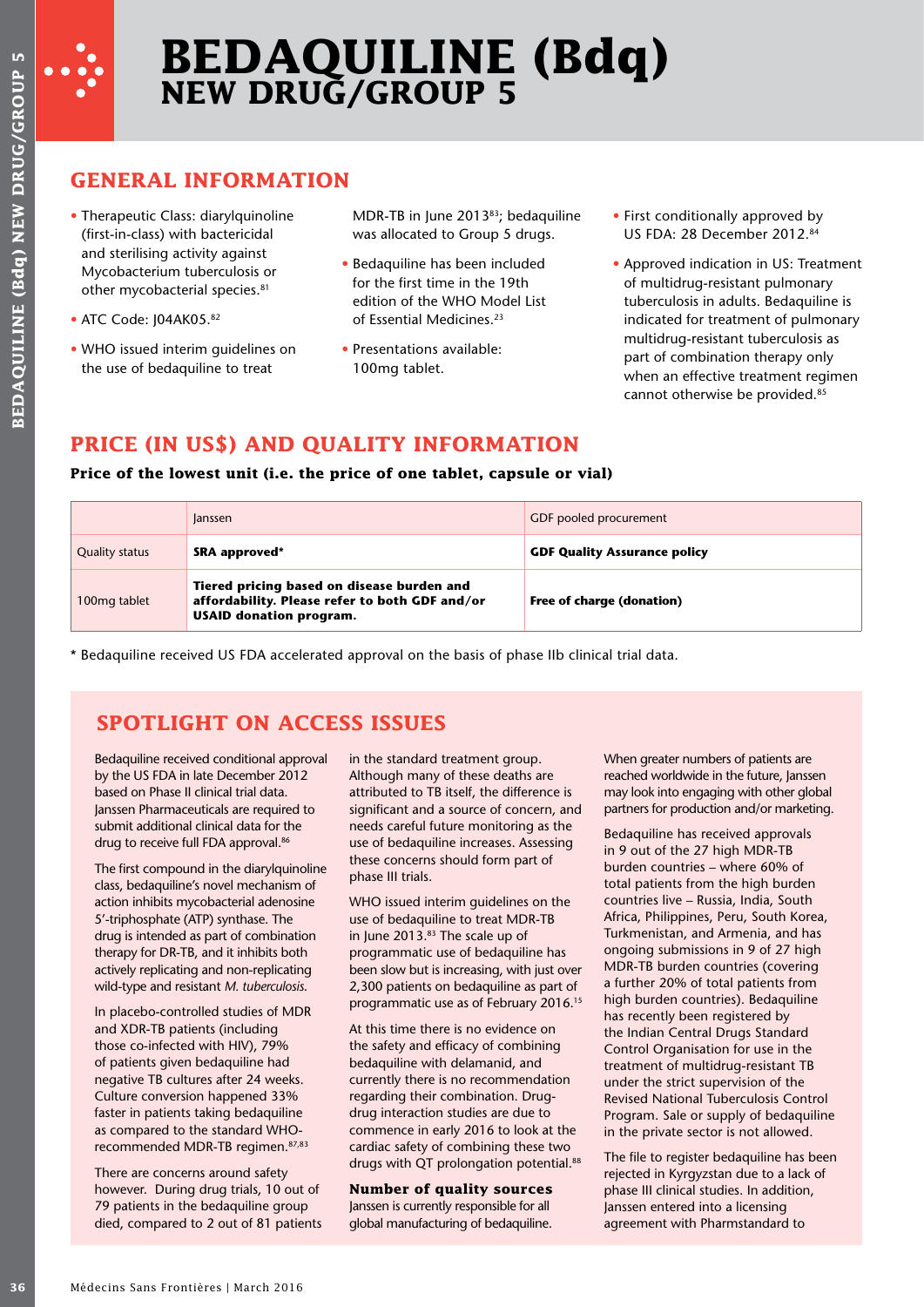register and commercialise bedaquiline in the Commonwealth of Independent States as well as in Georgia, Turkmenistan and Ukraine. By the end of 2015 Janssen announced it was phasing out its compassionate use programmes, which had been the major access channel of bedaquiline until its donation came into effect.

#### **Prices**

Janssen officially announced a donation programme for bedaquiline on 11 December 201489, where over the next four years, they will donate 30,000 treatment courses of bedaquiline. From 1 April 2015, bedaquiline ordered through the Global Drug Facility is free if procured for countries eligible for the Janssen donation (eligible countries are Global Fund-eligible countries for TB grants), with South Africa being excluded from the donation.

**The main control in the specific state of the specific state of the specific state of the specific state of the specific state of the specific state of the specific state of the specific state of the specific state of th** Janssen communicated for the purposes of this report that it will be implementing a three-tiered pricing 'framework', in an attempt 'to balance a country's ability to pay with the burden of disease' for countries that are not eligible for Global Fund grants.90 Countries will be classified into three groups, which initial communication with the company suggests will be labelled 'high-income', 'upper middleincome', and 'least-developed/resourcelimited'. For a six-month treatment course, a country in the high-income bracket would pay US\$30,000, a country in the upper middle-income bracket would pay \$3,000, and a country in the least-developed/resourcelimited bracket would pay \$900. Janssen points to the fact that its proposed pricing for the middle and lower pricing tiers is aligned with a WHO-sponsored cost effectiveness assessment of bedaquiline.<sup>91</sup>

Janssen have indicated that countries will be classified in the 'framework' both according to World Bank gross national income per capita definitions and according to disease burden as per the WHO's MDR- and XDR-TB 2010 Global Report on Surveillance and Response. However, the company was unwilling to divulge placement of individual countries in the three respective groups until regulatory efforts had concluded (and, where applicable, 'following completion of reimbursement processes'). It remains to be seen what pricing will be offered to countries like China which is simultaneously a high-burden TB country and in the upper middleincome bracket.

#### **Patents**

Bedaquiline is a newly approved drug and UNITAID has published a patent

landscape report of its patent status in major developing countries.<sup>92</sup>

The base compound patent on bedaquiline has been granted in India, China and South Africa, which will expire between 2023-2025.93 The patent application on the base compound remains pending in Brazil.<sup>94</sup>

The basic patent has also been granted in several countries including Armenia, Azerbaijan, Kazakhstan, Russia, Tajikistan, Ukraine and a number of African Intellectual Property Organisation (ARIPO) and Organisation Africaine de la Propriété Intellectuelle (OAPI) countries.94

In India, the patent office has granted the compound patent on bedaquiline – IN236811 – to Janssen which will expire in 2023. Generic manufacturers are not keen to develop the drug unless they are provided a licence to market and supply developing countries. Janssen has filed several other types of evergreening patent applications for bedaquiline that, if granted, would further extend Janssen's monopoly and restrict the timely entry of affordable generic versions in India and many developing countries. The patent on the use of bedaquiline in treating DR-TB (6315/DELNP/2006) has been granted (IN264718) and this patent expires only in May 2025.<sup>95</sup> This patent has also been granted in South Africa, but remains pending in China and Brazil.<sup>94</sup>

The Indian application on the salt form (1220/MUMNP/2009) was opposed in March 2013 by the Network of Maharashtra People Living with HIV (NMP+), and the decision is awaited.<sup>96</sup> This patent remains pending in China and Brazil, but has been granted in South Africa.94

Another patent application covering the process of preparation of bedaquiline, including its API, is pending, and if granted will expire in 2026.<sup>97</sup> This patent has also been granted in South Africa and China, but remains pending in Brazil.<sup>94</sup>

It is also important to note that bedaquiline is included in patents for tuberculosis combination therapies. These patents, such as WO2010026526, can potentially block the development of new treatment regimens.<sup>98</sup> This patent is pending in several countries and if granted it would not lapse before 2029.

Given the patent barriers on bedaquiline both as a standalone treatment and as a part of combination therapies, a proactive strategy will be needed to mitigate access challenges.

Secondary and follow-on patents are a typical problem in the area of pharmaceuticals and such patents often extend monopolies even after the expiry of compound patents. This problem can partially be addressed by applying strict patentability criteria and by proactively challenging secondary patents. In India and in other countries where such strategies can be employed, pre-grant oppositions of patent applications by third parties on secondary patents for bedaquiline will therefore be an important strategy to avoid patent term extensions beyond the expiry of the basic patent in 2023.

In addition, some governments – and particularly India, where the product patent blocks the manufacture of generics even for export to countries where there is no applicable patent – will have to decide whether to employ compulsory licensing to enable the production, use and export of more affordable generic versions.

As of November 2015, the Medicines Patent Pool (MPP) has been given a mandate to negotiate voluntary licences for TB drugs.<sup>99</sup> There is no indication yet whether Janssen will negotiate a voluntary licence with the MPP that will include a broad geographic scope that includes all low- and middle-income countries.

#### **Paediatrics**

The safety and effectiveness of bedaquiline in children has not been established.

There is an urgent need for further research (pharmacokinetics, pharmacodynamics, safety data) into the use of this drug in younger populations, in particular in children aged under five years. Paediatric studies are planned as part of the paediatric development plan required for the company to complete the regulatory approval process.<sup>100,101</sup>

There is no paediatric formulation currently available.

#### **HIV co-infection**

Early research shows that efavirenz interacts with bedaquiline by reducing its blood concentration, while lopinavir/ritonavir slightly increases the concentration of the drug.

More detailed studies are required.

#### **Special caution**

Bedaquiline can affect cardiac conduction (QT prolongation). QT prolongation can infrequently result in a serious (rarely fatal) fast/irregular heartbeat, known as torsades de point. This is an important consideration as several other drugs (such as moxifloxacin and delamanid) and repurposed TB drugs (clofazimine) have a similar risk and it is unclear if this will be an additive effect.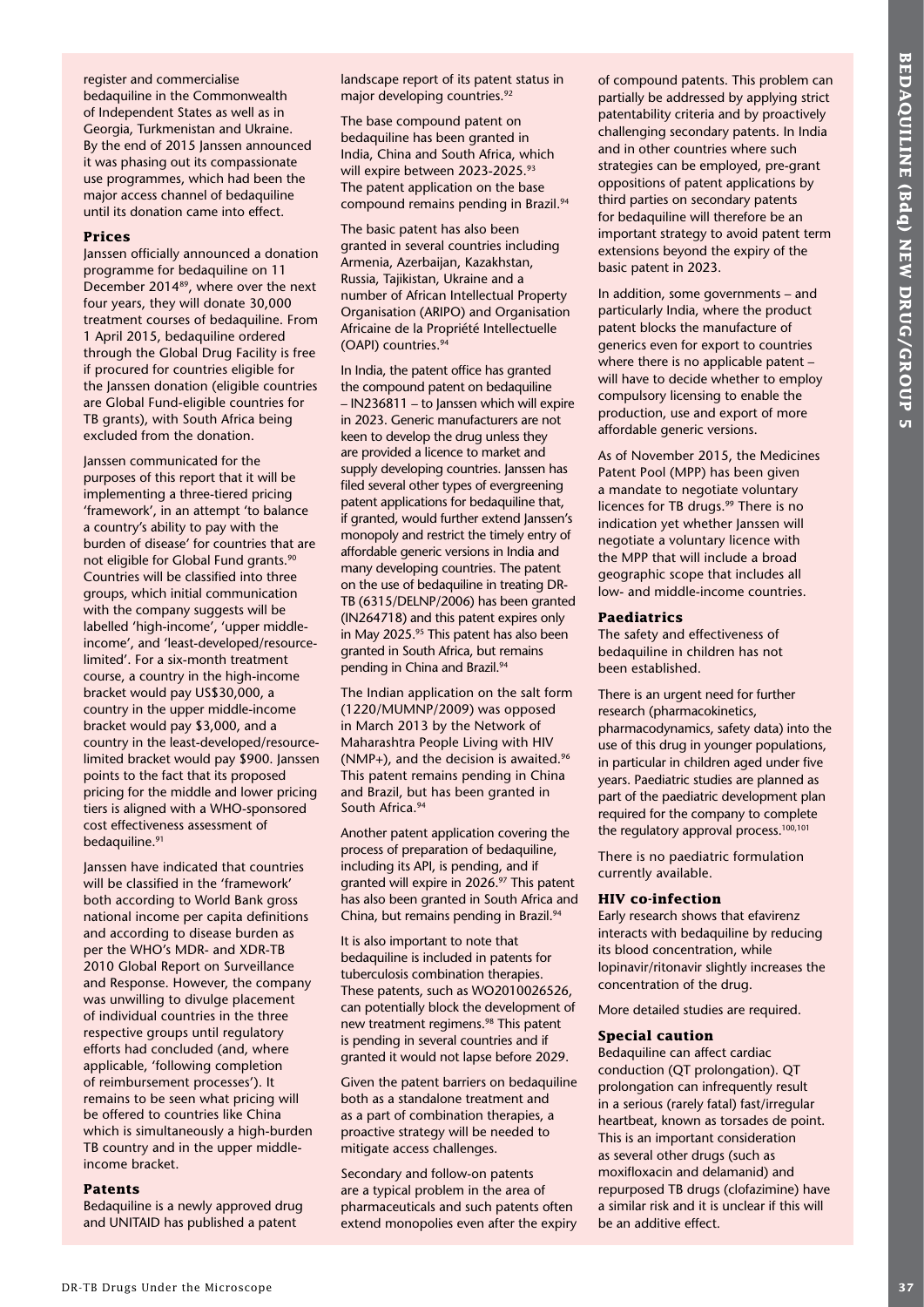

# **DELAMANID (Dlm) NEW DRUG/GROUP 5**

## **GENERAL INFORMATION**

- Therapeutic Class: nitroimidazole (Nitrodihydro-imidazo-oxazole derivative).
- ATC Code: J04AK06.82
- WHO issued interim guidelines on the use of delamanid to treat MDR-TB in October 2014. Delamanid was allocated to Group 5 drugs.<sup>102</sup>
- Delamanid was included for the first time in the 19th edition of the WHO Model List of Essential Medicines.<sup>23</sup>
- Presentations available: 50mg film coated tablets.
- Approved in April 2014 by the European Medicines Agency (EMA).<sup>111</sup>
- Approved indication in EMA: "as part of an appropriate combination regimen for pulmonary multidrug-resistant tuberculosis in adult patients when an effective treatment regimen cannot otherwise be composed for reasons of resistance or tolerability."111

## **PRICE (IN US\$) AND QUALITY INFORMATION**

## **Price of the lowest unit (i.e. the price of one tablet, capsule or vial)**

|                                        | Otsuka                                                                                      | GDF pooled procurement              |
|----------------------------------------|---------------------------------------------------------------------------------------------|-------------------------------------|
| <b>Quality status</b>                  | SRA approved*                                                                               | <b>GDF Quality Assurance policy</b> |
| 50 <sub>mg film</sub><br>coated tablet | Manufacturer has not made pricing strategy public<br>for non Global Fund-eligible countries | 2.530                               |

\* Delamanid received EMA conditional approval on the basis of phase IIb clinical trial data.

## **SPOTLIGHT ON ACCESS ISSUES**

Delamanid received approval from the European Medicines Agency (EMA) and Japan's Pharmaceuticals Medical Devices Agency (PMDA) in 2014. Delamanid, previously OPC-67863, is a drug of the dihydro-nitroimidazole class and is thought to primarily inhibit synthesis of methoxy-mycolic and keto-mycolic acid, components of the mycobacterial cell wall.

Clinical trial data come from three related Phase IIb studies on the same cohort of MDR-TB patients (Trial 204, Trial 208 and Observational Study 116). These studies showed promising results amongst patients who received 6-8 months of treatment with delamanid, compared to those who received 0-2 months of delamanid, with significantly higher proportion

of favourable outcomes (cure or treatment completed) (75.5% versus 55%) and lower mortality (1% versus 8.3%).

The Phase III trial to assess efficacy against MDR-TB using six months of delamanid added to a WHOrecommended Optimal Background Regimen has recently completed recruitment and results are expected late 2017/early 2018.

WHO issued interim guidelines on the use of delamanid to treat MDR-TB in November 2014. The scale up of the use of delamanid has been slow, with just 180 patients on delamanid outside of clinical trials as of February 2016. The majority of patients who have accessed delamanid have done so through compassionate use programmes.

In February 2016, Otsuka and the GDF announced a price of \$1,700 per treatment course, available to Global Fund-eligible countries through the GDF.31 However, with delamanid currently registered in just Japan, South Korea and the European Union, programmatic access in the medium term will remain extremely difficult, while in the short term, most countries will have to issue import waivers.

At this time there is no evidence on the safety and efficacy of combining delamanid with bedaquiline, and there is no recommendation regarding their combination. Drug-drug interaction studies are due to commence in early 2016 to look at the cardiac safety of combining these two drugs with QT prolongation potential.<sup>103</sup>

In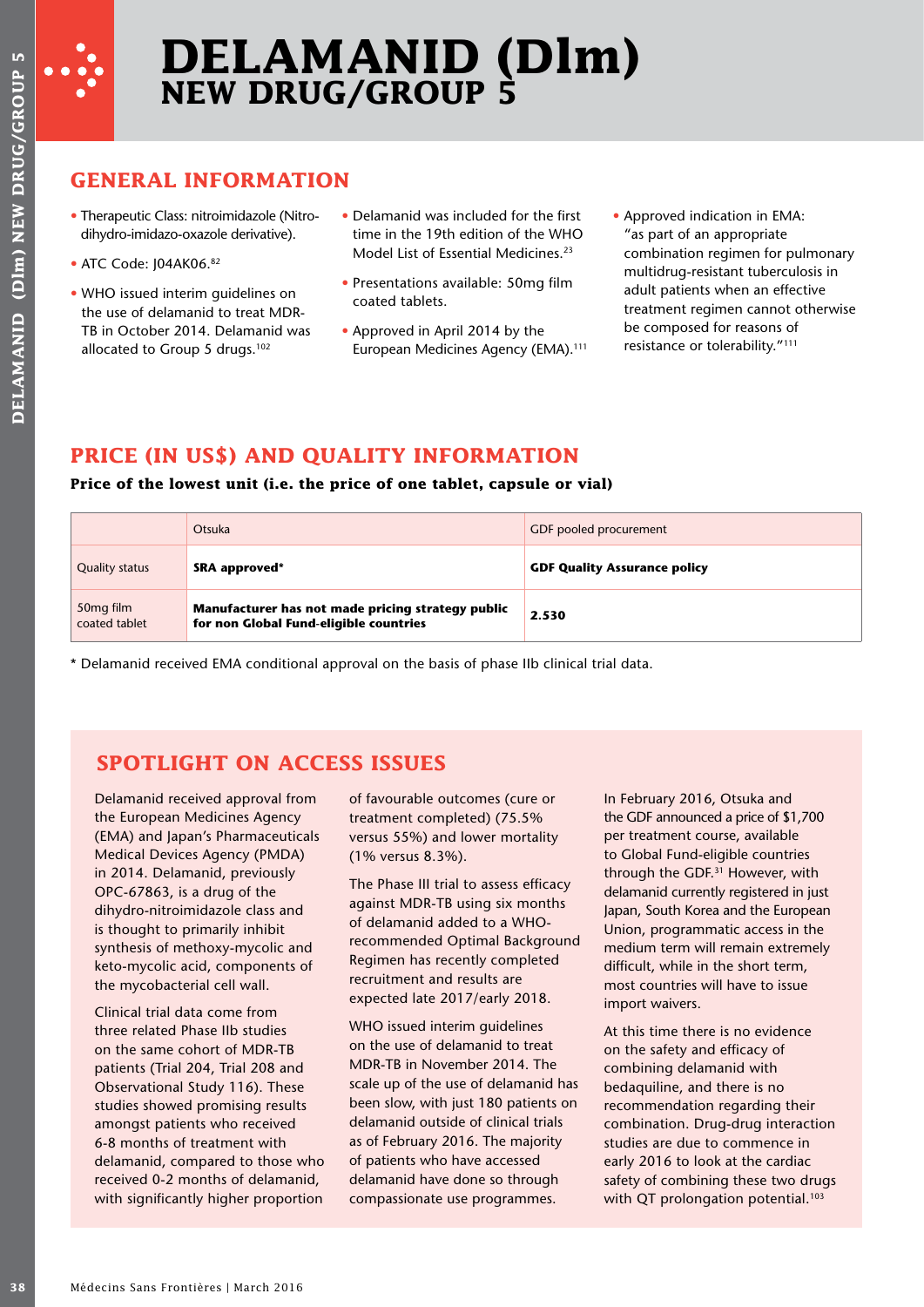## **Prices**

The GDF price for Global Fund-eligible countries is \$1,700 per treatment course.31 Given that delamanid is just one drug combined with multiple other drugs needed to form a DR-TB regimen, this price is prohibitively expensive for most high-burden countries. The manufacturer has not disclosed the pricing strategy for non Global Fund-eligible countries.

## **Number of quality sources**

Delamanid has received approval only from the EMA, Japan and South Korea. Registration has been submitted in China and Hong Kong.

## **Patents**

The originator company Otsuka has applied multiple patents upon delamanid.

India - a key producer of TB drugs has granted the compound patent on delamanid (IN250365) to Otsuka Pharmaceutical Ltd, which is set to expire in 2023. By granting the salt form patent (9790/DELNP/2009) of the drug (an obvious form), the patent office has already extended the monopoly an additional three years, from 2023 to 2026. Another application (1255/KOLNP/2008) on its use in combination with other drugs has been also granted.

Further, Otsuka, which holds multiple Indian patents (DEL compound IN250365, DEL salt form IN253642 and DEL combination IN268015) for this drug, has also not exerted itself to work the patent in India by filing for registration, doing necessary local trials or making the drug available to the national TB programme, even though over three years have lapsed since the grant of the patents.

The working statement (Form 27) related to the patents on the drug, as submitted to the Indian patent office, reveals a startling fact - that the patented invention is not being worked in India. The working statement also shows that neither is it being imported from any other country, nor there are any applicable licences or sub-licences on the invention.

The patent on the base compound of delamanid has also been granted in China, South Africa and the US, and will expire between 2023-2025.<sup>94</sup> The patent application remains pending in Brazil.<sup>94</sup> In addition, there is one patent on the composition of delamanid and its derivative forms104, and another patent on the combination of delamanid and other compounds105, have been granted in India, China and South Africa, and remain pending in Brazil.<sup>60</sup> These patents will remain valid until 2026.<sup>94</sup>

**DR-TB DR-TB DR-TB DR-TB DR-TB DR-TB DR-TB DR-TB DR-TB DR-TB DR-TB DR-TB DR-TB DR-TB DR-TB DR-TB DR-TB DR-TB DR-TB DR-TB DR-TB DR-TB DR-TB DR-TB DR-TB DR-TB DR-TB DR-TB DR-TB DR-TB DR-TB DR-TB DR-TB DR-TB DR-TB DR-TB DR-TB** A number of other secondary patents on delamanid may also add to the obstacles in introducing generic products into the market. In particular, two patents covering the process of producing delamanid intermediates have been granted in India and China, and will remain valid until 2023-2025.106,107 A separate patent on the process of preparation of delamanid has also been granted in India and China, and will expire in 2025.108 In China, an additional patent on delamanid intermediate has also been granted and will expire in 2031.109

As of November 2015, the Medicines Patent Pool (MPP) has been given with a mandate to negotiate voluntary licences for TB drugs.

There is no indication yet whether Otsuka will negotiate a voluntary licence with the MPP that will include a broad geographic scope that includes all low- and middleincome countries.

## **Paediatrics**

The safety and effectiveness of delamanid in children has not been established.

Paediatric studies are currently underway. Bioequivalence studies have been completed. Patient cohorts have commenced enrolment with data submitted for 6 to 15 years old age group, commencing enrolment for the 3 to 5 years old cohort and 0 to 3 years old groups.

There is a paediatric formulation under development.

## **HIV co-infection**

Early research shows delamanid does not have a significant effect on concentrations of tenofovir, lopinavir–ritonavir, or efavirenz. Lopinavir plus ritonavir however, was associated with a 20% increase in delamanid exposure and a 30% increase in delamanid's metabolite DM-6705.110

More detailed studies are required.

## **Special caution**

Delamanid can affect cardiac conduction (QT prolongation). QT prolongation can infrequently result in a serious (rarely fatal) fast/irregular heartbeat, known as torsades de point. This is an important consideration as several other drugs (such as moxifloxacin and bedaquiline) and repurposed TB drugs (clofazimine) have a similar risk and it is unclear if this will be an additive effect.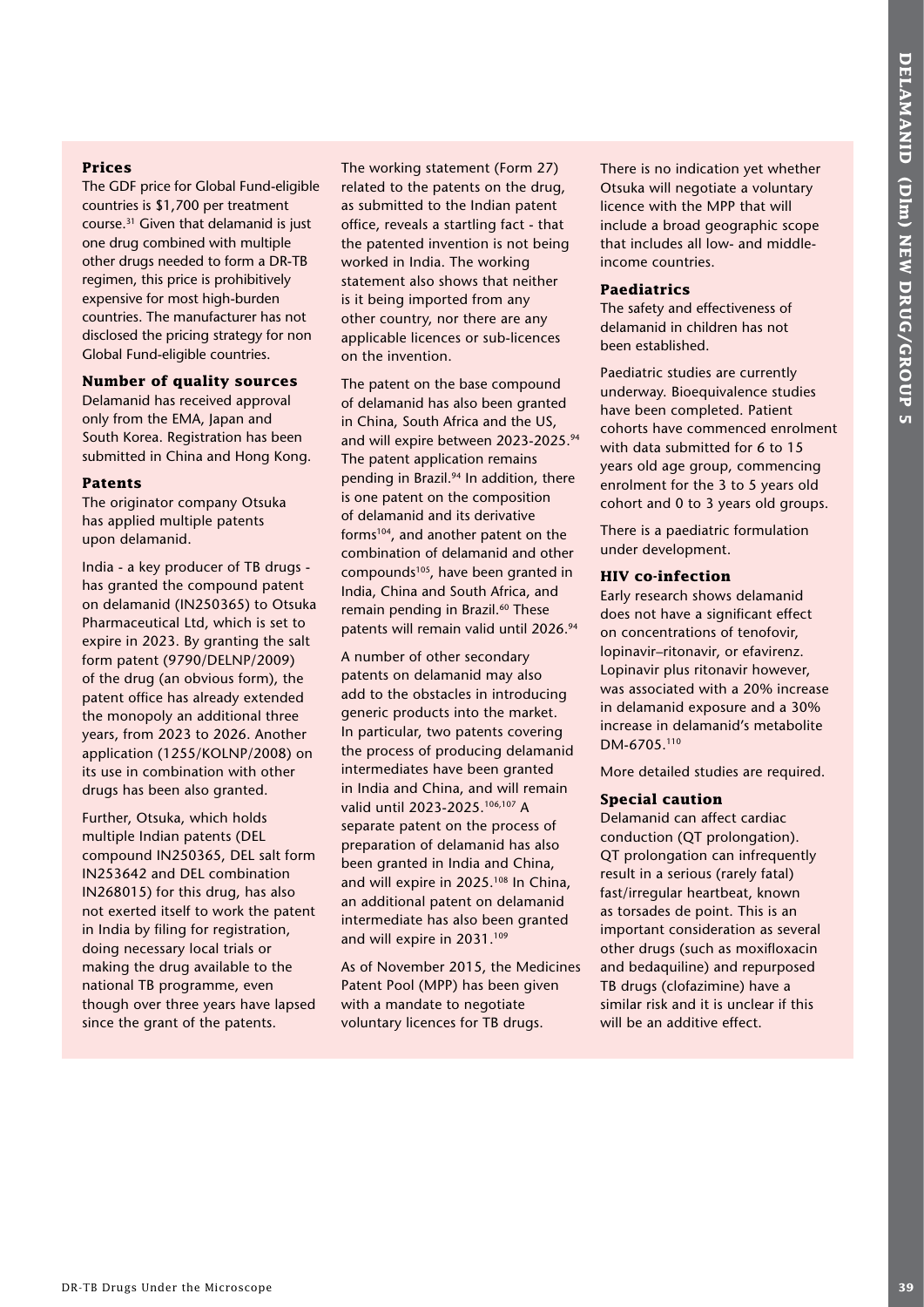## **ANNEX 1: SUMMARY TABLE OF PRICES PROVIDED BY PHARMACEUTICAL COMPANIES**

The price corresponds to the price of one unit (tablet, capsule, etc.).

Please refer to Annex 2 for the conditions of eligibility set by individual companies, and for the incoterms associated with these prices.

| <b>Drug</b>                                | <b>GDF</b> pooled<br>procurement | <b>Companies</b>                                                                                                          |                                                 |                                                      |                                                 |                  |                  |
|--------------------------------------------|----------------------------------|---------------------------------------------------------------------------------------------------------------------------|-------------------------------------------------|------------------------------------------------------|-------------------------------------------------|------------------|------------------|
| <b>AMIKACIN</b>                            | <b>GDF</b>                       | Cadila                                                                                                                    | Cipla                                           | <b>Pharmatex</b>                                     | <b>Vianex</b>                                   |                  |                  |
| 500mg/2ml solution<br>for injection        | 0.678-0.805                      | 0.980                                                                                                                     | 1.600                                           | 0.678                                                | 2.500                                           |                  |                  |
| <b>KANAMYCIN</b>                           |                                  | <b>Macleods</b>                                                                                                           | Meiji                                           | Panpharma                                            |                                                 |                  |                  |
| 1g powder for injection                    | 1.000-1.721                      | 1.000                                                                                                                     | XX                                              | Manufacturer did not agree<br>to publish prices      |                                                 |                  |                  |
| 1g/4ml solution for<br>injection           | 2.560                            | XX                                                                                                                        | Manufacturer did not<br>agree to publish prices | xx                                                   |                                                 |                  |                  |
| <b>CAPREOMYCIN</b>                         |                                  | Akorn                                                                                                                     | Aspen                                           | <b>Hisun</b>                                         | <b>Macleods</b>                                 | <b>Vianex</b>    |                  |
| 1g powder for injection                    | 3.800-4.700                      | 8.000                                                                                                                     | 8.100                                           | Manufacturer did not agree<br>to publish prices      | 4.150                                           | 6.000            |                  |
| <b>MOXIFLOXACIN</b>                        |                                  | Cipla                                                                                                                     | <b>Hetero</b>                                   | <b>Macleods</b>                                      | <b>Microlabs</b>                                | Sunpharma        |                  |
| 400mg tablet                               | 0.437-0.540                      | 0.600                                                                                                                     | 0.660                                           | 0.580                                                | Manufacturer did not<br>agree to publish prices | 0.510            |                  |
| <b>LEVOFLOXACIN</b>                        |                                  | Apotex*                                                                                                                   | Cipla                                           | <b>Hetero</b>                                        | Labatec                                         | <b>Macleods</b>  | <b>Microlabs</b> |
| 250mg tablet                               | 0.033-0.055                      | 0.090                                                                                                                     | 0.061                                           | 0.059                                                | 1.538                                           | 0.043            | 0.057            |
| 500mg tablet                               | 0.059-0.097                      | 0.130                                                                                                                     | 0.110                                           | 0.105                                                | 2.315                                           | 0.078            | 0.092            |
| 750mg tablet                               | 0.100                            | 0.150                                                                                                                     | хx                                              | 0.240                                                | XX                                              | 0.128            | XX               |
| <b>ETHIONAMIDE</b>                         |                                  | <b>Macleods</b>                                                                                                           | Cipla                                           | Lupin                                                | <b>Macleods</b>                                 | <b>Microlabs</b> |                  |
| 125mg tablet                               | XX                               | 0.112                                                                                                                     | XX                                              | XX                                                   | XX                                              | XX               |                  |
| 250mg tablet                               | 0.062-0.080                      | XX                                                                                                                        | 0.098                                           | Manufacturer did not agree<br>to publish prices      | 0.066                                           | 0.082            |                  |
| <b>PROTHIONAMIDE</b>                       |                                  | Fatol                                                                                                                     | Lupin                                           | <b>Microlabs</b>                                     | <b>Olainfarm</b>                                |                  |                  |
| 250mg tablet                               | 0.130-0.178                      | Manufacturer did not agree to<br>publish prices                                                                           | Manufacturer did not<br>agree to publish prices | 0.120                                                | 0.100                                           |                  |                  |
| <b>CYCLOSERINE</b>                         |                                  | Cipla                                                                                                                     | Dong-A                                          | <b>Macleods</b>                                      | <b>Microlabs</b>                                | <b>Strides</b>   |                  |
| 250mg cap                                  | 0.187-0.330                      | Price was not available at time<br>of data collection                                                                     | 0.216                                           | 0.390                                                | Manufacturer did not<br>agree to publish prices | 0.600            |                  |
| <b>TERIZIDONE</b>                          |                                  | Fatol                                                                                                                     | <b>Macleods</b>                                 |                                                      |                                                 |                  |                  |
| 250mg capsule                              | 1.588-1.666                      | Manufacturer did not agree to<br>publish prices                                                                           | 0.850                                           |                                                      |                                                 |                  |                  |
| <b>PAS</b>                                 |                                  | Jacobus                                                                                                                   |                                                 |                                                      |                                                 |                  |                  |
| 4g sachet                                  | 1.333                            | 1.500                                                                                                                     |                                                 |                                                      |                                                 |                  |                  |
| <b>PAS-SODIUM</b>                          |                                  | <b>Macleods</b>                                                                                                           | <b>Olainfarm</b>                                |                                                      |                                                 |                  |                  |
| 60% w/w granules -<br>9.2g sachet          | 1.690                            | 1.690                                                                                                                     | XX                                              |                                                      |                                                 |                  |                  |
| 60% w/w granules $-$<br>100g jar           | 18.360                           | 18.360                                                                                                                    | XX                                              |                                                      |                                                 |                  |                  |
| Powder for oral solution -<br>5.52q sachet | 1.370                            | XX                                                                                                                        | 1.400                                           |                                                      |                                                 |                  |                  |
| <b>CLOFAZIMINE</b>                         |                                  | <b>Novartis</b>                                                                                                           |                                                 |                                                      |                                                 |                  |                  |
| 50mg soft-gel capsule                      | 0.547-0.713                      | Manufacturer did not agree to<br>publish prices                                                                           |                                                 |                                                      |                                                 |                  |                  |
| 100mg soft-gel capsule                     | 1.095-1.267                      | Manufacturer did not agree to<br>publish prices                                                                           |                                                 |                                                      |                                                 |                  |                  |
| <b>LINEZOLID</b>                           |                                  | <b>Hetero</b>                                                                                                             | <b>Macleods</b>                                 | <b>Pfizer</b>                                        |                                                 |                  |                  |
| 600mg tablet                               | 5.350-5.480                      | 5.800                                                                                                                     | 5.500                                           | Manufacturer has not made<br>pricing strategy public |                                                 |                  |                  |
| 100mg/ml powder<br>for suspension          | XX                               | XX                                                                                                                        | XX                                              | Manufacturer has not made<br>pricing strategy public |                                                 |                  |                  |
| <b>BEDAQUILINE</b>                         |                                  | Janssen                                                                                                                   |                                                 |                                                      |                                                 |                  |                  |
| 100mg tablet                               | 0.00<br>(donation)               | Tiered pricing based on disease<br>burden and affordability. Please<br>refer to both GDF and/or USAID<br>donation program |                                                 |                                                      |                                                 |                  |                  |
| <b>DELAMANID</b>                           |                                  | Otsuka                                                                                                                    |                                                 |                                                      |                                                 |                  |                  |
| 50mg film coated tab                       | 2.530                            | Manufacturer has not made<br>pricing strategy public for non<br>Global Fund-eligible countries                            |                                                 |                                                      |                                                 |                  |                  |

\* Incoterm CIF

**ANNEX 1: SUMMARY TABLE OF PRICES PROVIDED BY PHARMACEUTICAL COMPANIES**

ANNEX 1: SUMMARY TABLE OF PRICES PROVIDED BY PHARMACEUTICAL COMPANIES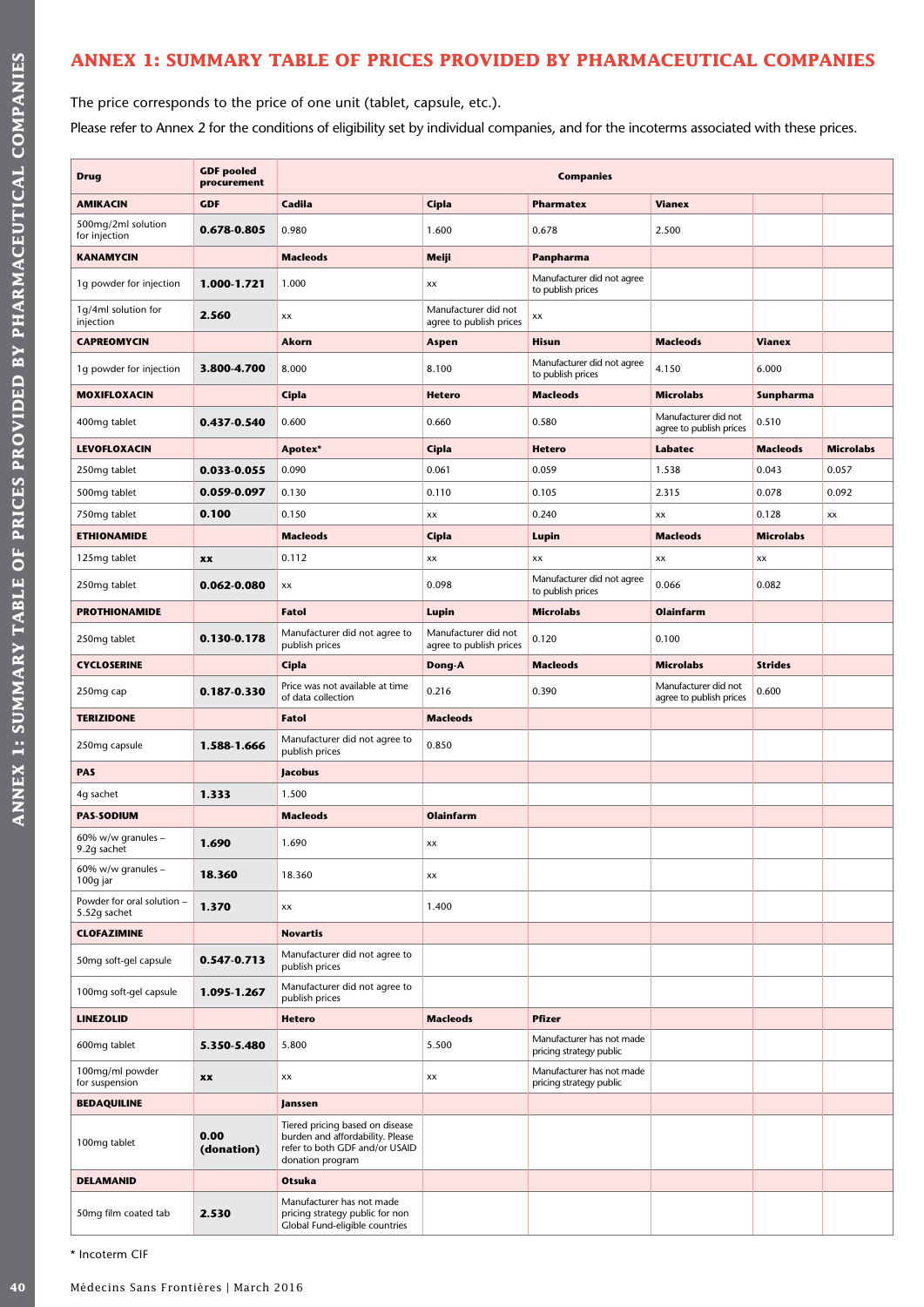## **ANNEX 2: CONDITIONS OF OFFER, AS QUOTED BY COMPANIES**

| Company          | Eligibility<br>(countries)                                                                                                                                                                                                                 | Eligibility<br>(bodies)                                                                                                                                                                                                                                                                                                  | <b>Additional comments</b>                                                                                                                                                                                                                 | <b>Delivery</b><br>of goods                                                                                                                             |
|------------------|--------------------------------------------------------------------------------------------------------------------------------------------------------------------------------------------------------------------------------------------|--------------------------------------------------------------------------------------------------------------------------------------------------------------------------------------------------------------------------------------------------------------------------------------------------------------------------|--------------------------------------------------------------------------------------------------------------------------------------------------------------------------------------------------------------------------------------------|---------------------------------------------------------------------------------------------------------------------------------------------------------|
| <b>AKORN</b>     | Price is eligible outside US and<br>Canada only                                                                                                                                                                                            | No restriction                                                                                                                                                                                                                                                                                                           | Min. purchase: one batch                                                                                                                                                                                                                   | Ex-works                                                                                                                                                |
| <b>APOTEX</b>    | No restriction                                                                                                                                                                                                                             | No restriction                                                                                                                                                                                                                                                                                                           |                                                                                                                                                                                                                                            | CIF by air to airport<br>of destination                                                                                                                 |
| <b>ASPEN</b>     | South Africa only                                                                                                                                                                                                                          | No restriction                                                                                                                                                                                                                                                                                                           |                                                                                                                                                                                                                                            | Ex-works                                                                                                                                                |
| <b>CADILA</b>    | All countries except European<br>countries & USA                                                                                                                                                                                           | No restriction                                                                                                                                                                                                                                                                                                           | Price is valid until<br>November 2016                                                                                                                                                                                                      | Ex-works                                                                                                                                                |
| <b>CIPLA</b>     | Generic accessible countries                                                                                                                                                                                                               | Public sector                                                                                                                                                                                                                                                                                                            |                                                                                                                                                                                                                                            | Ex-works                                                                                                                                                |
| <b>DONG-A</b>    |                                                                                                                                                                                                                                            |                                                                                                                                                                                                                                                                                                                          |                                                                                                                                                                                                                                            | Ex-works                                                                                                                                                |
| <b>FATOL</b>     | No restriction                                                                                                                                                                                                                             | No restriction                                                                                                                                                                                                                                                                                                           |                                                                                                                                                                                                                                            | Ex-works                                                                                                                                                |
| <b>HETERO</b>    | No restriction                                                                                                                                                                                                                             | No restriction                                                                                                                                                                                                                                                                                                           |                                                                                                                                                                                                                                            | Ex-works                                                                                                                                                |
| <b>JACOBUS</b>   | No restriction                                                                                                                                                                                                                             | No restriction                                                                                                                                                                                                                                                                                                           |                                                                                                                                                                                                                                            | Ex-works                                                                                                                                                |
| <b>JANSSEN</b>   | All countries                                                                                                                                                                                                                              | In low- and middle-income<br>countries, bedaquiline is made<br>available through the Global Drug<br>Facility. Alternatively, for selected<br>middle- and high-income countries<br>bedaquiline is also supplied<br>through the local Janssen affiliate<br>directly to the MoH/NTP (or<br>designated purchasing entities). | As of 1st April 2015, USAID<br>and Janssen have jointly<br>announced a four-year<br>bedaquiline donation<br>program. For further<br>details on eligibility please<br>refer to http://www.stoptb.<br>org/gdf/drugsupply/<br>bedaquiline.asp | Delivery of goods is<br>done in a majority<br>of cases via the<br>Global Drug Facility.<br>Please refer directly<br>to the GDF for full<br>information. |
| <b>LABATEC</b>   |                                                                                                                                                                                                                                            |                                                                                                                                                                                                                                                                                                                          |                                                                                                                                                                                                                                            |                                                                                                                                                         |
| <b>LUPIN</b>     | All countries where GDF, MSF,<br>UNDP, PAHO or Damien are<br>supplying TB medicines to MoH<br>and/or specific projects.                                                                                                                    | All institutional buyers,<br>including GDF, MSF, PAHO,<br><b>UNDP</b> and Damien.                                                                                                                                                                                                                                        |                                                                                                                                                                                                                                            | Ex-works                                                                                                                                                |
| <b>MACLEODS</b>  | Prices are subject to volumes and<br>registrations. Macleods will not ship<br>to countries where products are<br>under patent. Macleods will not ship<br>to countries where products are not<br>registered, without a registration waiver. | Prices are subject to volumes.<br>Macleods has no restrictions in<br>selling products to any customer.                                                                                                                                                                                                                   |                                                                                                                                                                                                                                            | Ex-works                                                                                                                                                |
| <b>MICROLABS</b> | No restriction                                                                                                                                                                                                                             | No restriction                                                                                                                                                                                                                                                                                                           |                                                                                                                                                                                                                                            | Ex-works                                                                                                                                                |
| OLAINFARM        | No restriction                                                                                                                                                                                                                             | No restriction                                                                                                                                                                                                                                                                                                           |                                                                                                                                                                                                                                            | Ex-works                                                                                                                                                |
| <b>OTSUKA</b>    | No price communicated                                                                                                                                                                                                                      | No restriction                                                                                                                                                                                                                                                                                                           |                                                                                                                                                                                                                                            | Ex-works                                                                                                                                                |
| <b>PANPHARMA</b> |                                                                                                                                                                                                                                            |                                                                                                                                                                                                                                                                                                                          |                                                                                                                                                                                                                                            |                                                                                                                                                         |
| <b>PHARMATEX</b> | No restriction                                                                                                                                                                                                                             | No restriction                                                                                                                                                                                                                                                                                                           |                                                                                                                                                                                                                                            | Ex-works                                                                                                                                                |
| <b>SUNPHARMA</b> | No restrictions as long as goods are<br>imported against an import permit<br>or a valid registration in that country.                                                                                                                      | No restriction                                                                                                                                                                                                                                                                                                           |                                                                                                                                                                                                                                            | Ex-works                                                                                                                                                |
| <b>VIANEX</b>    | No restriction except USA                                                                                                                                                                                                                  | No restriction                                                                                                                                                                                                                                                                                                           |                                                                                                                                                                                                                                            | Ex-works                                                                                                                                                |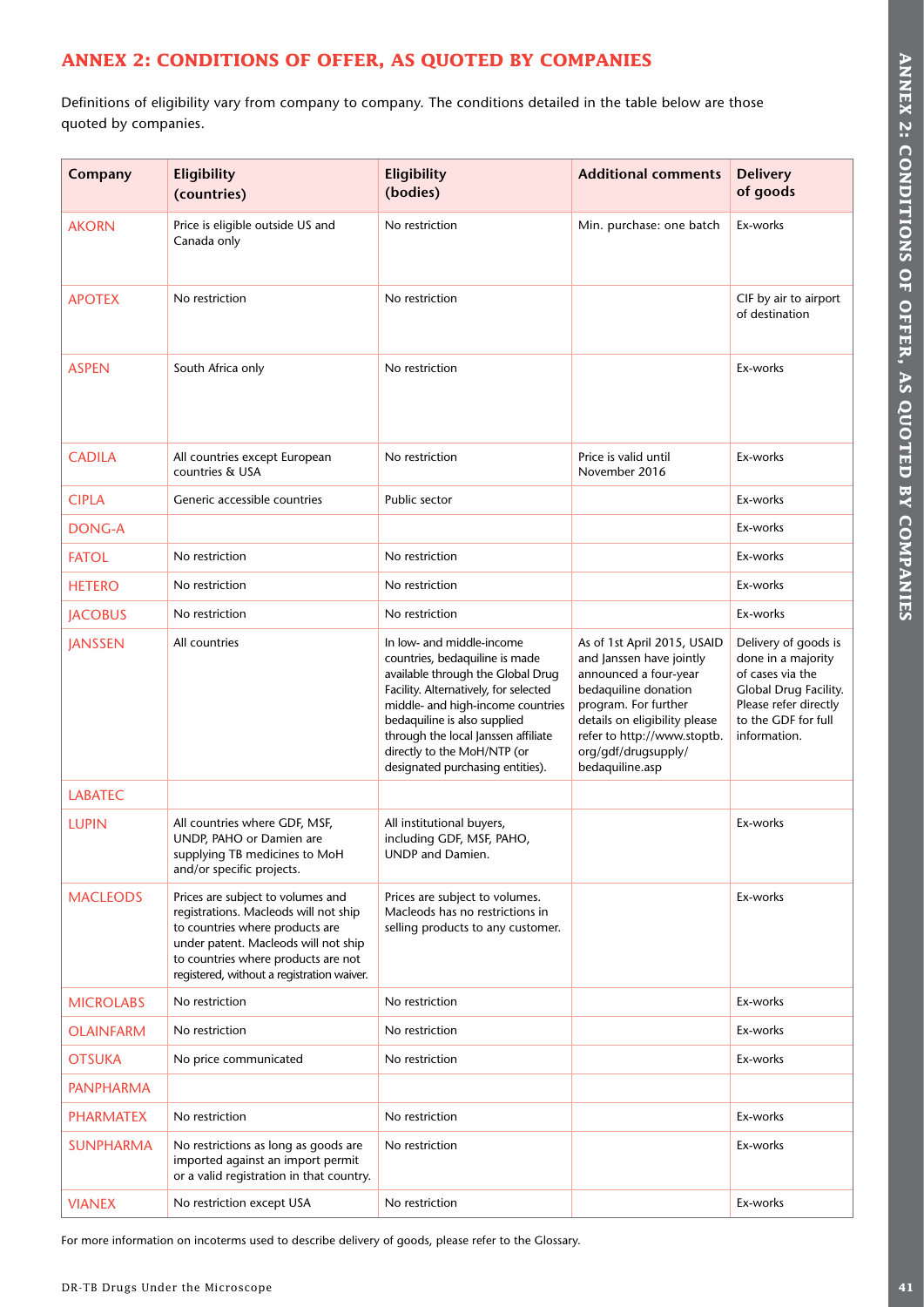## **ANNEX 3: COMPANY CONTACTS**

This section reports the contact details of companies that have been contributing with price information to this publication.

## **Akorn**

Lana Vostrova

Associate Director, Global Business Development 1925 West Field Court, Suite 300, Lake Forest, Illinois 60045 USA Tel: +1 631 789 8228 (ext. 4185) E-mail: lana.vostrova@akorn.com

#### **Apotex**

Patti Black Manager, International Tenders 150 Signet Drive, Toronto, Ontario Canada M9L 1T9 Tel: +1 416 401 7345 E-mail: pblack@apotex.com

#### **Aspen**

Stavros Nicolaou Senior Executive, Strategic Trade Development Building 7, Healthcare Park, Woodlands Drive, Woodmead, Sandton, 2196 South Africa Tel: +2 711 239 6798 E-mail: SNicolaou@aspenpharma.com

#### **Cadila**

Supreet Sharma Manager, International Business Cadila Pharmaceuticals Ltd, Sarkhej Dholka Road, Bhat, Ahmedabad - 382210, Gujarat, India Tel: +91 27 18225001 E-mail: supreet.sharma@cadilapharma.co.in

#### **Cipla**

**42** MWEX 3: COMPANY CON<br>
This section reports the contact detail<br>
Akorn<br>
Lane Voster Relations, Global Business Developm<br>
1923 West Fred Court, Suite 300,<br>
1922 West Fred Court, Suite 300,<br>
Tele-1-631 789 8228 (ext. 4185) Mr. Sharadd Jain, Mr. Rahul Lande Global Institutional Business Cipla Ltd, 289, Belasis Road, Mumbai Central, Mumbai-08, India Tel: +91 22 2302 5387, 5686 E-mail: sharadd.jain@cipla.com rahul.lande@cipla.com

#### **Dong-A**

Patch Lee Regional Manager 64, Cheonho-daero, Dongdaemun-gu, Seoul, South Korea Tel: +82 2 920 8683 E-mail: ljs@donga.co.kr

#### **Fatol**

Ulrike Wandt International Business RIEMSER Pharma GmbH, Site Fatol Arzneimittel, Robert-Koch-Strasse, 66578 Schiffweiler, Germany Tel: +49 30 33 84 27 411 E-mail: wandt@riemser.com

## **Hetero**

Prashant Sisodia Vice President, International Marketing Hetero Labs Ltd, Hetero Corporate, 7-2-A2, Industrial Estates, Sanath Nagar, Hyderabad-500 013, Telangana, India Tel: +91 40 23704923/24/25 E-mail: prashant.s@heterodrugs.com

#### **Jacobus**

Laura Jacobus Vice President Jacobus Pharmaceutical Co. Inc., 37 Cleveland Lane, Princeton, New Jersey 08540 USA Tel: +1 609 921 7447 (Ext. 208) E-mail: lrjacobus@aol.com

#### **Janssen**

Ross Underwood Global Access Commercial Leader Janssen Pharmaceuticals Inc, 1000 U.S. Route 202 South, Raritan, New Jersey 08869 USA Tel: +1 908 722 5393 E-mail: runderw@its.jnj.com

#### **Labatec**

Faisal Darwazeh General Manager 31 Rue du Cardinal Jounet, 1217 Meyrin, Switzerland Tel: +41 5937825 E-mail: faisal.darwazeh@labatec.ch

#### **Lupin**

Srikant Kulkarni/Mukul Jerath Senior Vice President-Exports/ General Manager-Global Institutional Business Lupin Limited, Laxmi Towers, B Wing, 4th Floor, Bandra Kurla Complex, Bandra (East), Mumbai, India 400086 Tel: +91 22 66402242 E-mail: shrikantkulkarni@lupinpharma.com mukuljerath@lupin.com

#### **Macleods**

Vijay Agarwal Business Development Director Macleods Pharmaceuticals Lts, 304 Atlanta Arcade, Andheri Kurla Road, Andheri East, Mumbai, 400099 India Tel: +91 22 61132900 E-mail: vijay@macleodspharma.com

## **Microlabs**

N.K.Kothari President, International Operations Microlabs Ltd, No.11 Bank Street, Kilpauk, Chennai 600010, India Tel: +91 44 26450789, 26471205 E-mail: nkkothari@microlabs.in, nkkothari@hotmail.com

#### **Olainfarm**

Mrs. Elena Vasilevskaya Senior Manager, Business Development Division 5 Rupnicu Street, Olaine LV-2114, Latvia Tel: +371 67013745 E-mail: evasilevskaja@olainfarm.lv, olainfarm@olainfarm.lv

#### **Otsuka**

Marc Desito Communications Director 7 Rue du Mont-Blanc, 1201 Geneva, Switzerland Tel: +41 22 5607960 E-mail: communication@otsuka.ch

#### **PanPharma**

Gildas Blonsard Sales Manager ZI du Clairay 35133 Luitré, France Tel: +33 299979212 E-mail: panpharma@panpharma.fr

#### **Pharmatex**

Antonio Sergio Tripodi CEO Pharmatex Italia Srl, Via Appiani, 22-20121 Milan, Italy Tel: +39 02 29000410 E-mail: info@pharmatex.it

## **Sunpharma**

Ravi Mehta Head of Global ARV Business Sun Pharmaceutical Industries Ltd, 201 B/1, Western Express Highway, Georegaon [E], Mumbai 400063, India Tel: +91 22 43244324 E-mail: ravi.mehta@sunpharma.com

#### **Vianex**

Mrs. Lemonia Xenitos Export Director Tatoiou Street, 18th km National Road Athens-Lamia, 146 71 Athens, Greece Tel: +30 210 800 9634 E-mail: xenitoul@vianex.gr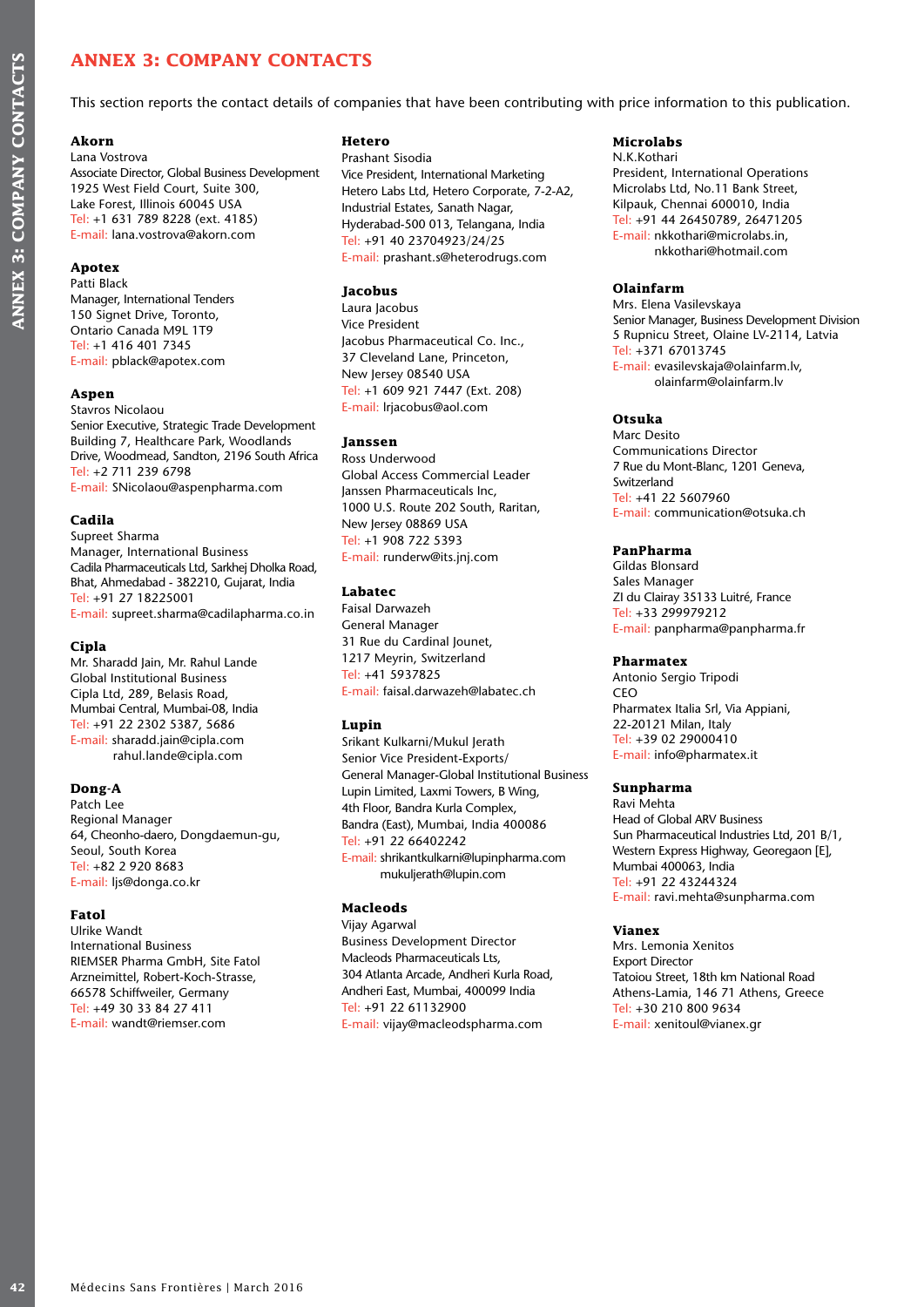

**1.** World Health Organization. Global tuberculosis report 2015 [Online]. Geneva; WHO: 2015 [cited 2016 Jan 19]. Available from: http://www.who.int/tb/publications/ global\_report/en/

**2.** MSF. First new TB drugs in half a century reach just 2% of people who need them. Press Release. 3 December 2015. [Cited 2016 Jan 27]. Available from: http://www. msfaccess.org/about-us/media-room/pressreleases/first-new-tb-drugs-half-centuryreach-just-2-people-who-need-them

**3.** MSF. Out of Step 2015: TB policies in 24 countries [Online]. Geneva; MSF: 2015 Nov [cited 2016 Jan 27]. Available from: http:// www.msfaccess.org/content/report-out-step-2015-tb-policies-24-countries

**4.** MSF. DR-TB Drugs Under the Microscope. March 2011 [cited 2016 Jan 27]. Available from: https://www.msfaccess.org/our-work/ overcoming-barriers-access/article/888

**5.** Dooley KE, Obuku EA, Durakovic N, Belitsky V, Mitnick C, Nuer¬mberger EL. World Health Organization group 5 drugs for the treatment of drug-resistant tuberculosis: unclear efficacy or untapped potential? J Infect Dis. 2013;207(9):1352–1358. doi:10.1093/infdis/jis460.

**6.** Cox H, Ford N. Linezolid for the treatment of complicated drug-resistant tuberculosis: a systematic review and meta-analysis. Int J Tuberc Lung Dis. 2012;16(4):447–454. doi:10.5588/ ijtld.11.0451.

**7.** Hill, J. South Africa is coughing up too much money for DR-TB treatment [Online]. MSF 2016 [cited 2016 Jan 19]. Available from: http://www.nspreview. org/2015/11/30/south-africa-is-coughingup-too-much-money-for-dr-tb-treatment/

**8.** Knoetze, D. The need for medicines for drug-resistant [Online]. Ground Up: 2014 Nov 26 [cited 2016 Jan 19]. Available from: http://www.groundup.org.za/article/ the need for medicines for drug resistant tb\_2475/

**9.** Gotham D et al. Target generic prices for novel treatments for drug-resistant tuberculosis.15th European AIDS Conference, Barcelona, abstract PS2/4, 2015 [cited 2015 Oct 30].

**10.** Nunn A, Rusen I, Van Deun A, Torrea G, Phillips P, Chiang C, S Bertel Squire, Madan J and Meredith K. Evaluation of a standardized treatment regimen of anti-tuberculosis drugs for patients with multi-drug-resistant tuberculosis (STREAM): study protocol for a randomized controlled trial. Trials 2014, 15:353

**11.** Lessem, E. Tuberculosis drug development hobbles forward. I-base: 2014 Jul 19 [cited 2016 Jan 19]. Available from: http://i-base.info/htb/26985

**12.** RESIST-TB. DR-TB Clinical Trials Progress Report [Online]. Updated 2015 October 19 [cited 2015 Nov 9]. Available from: http:// www.resisttb.org/?page\_id=1602

**13.** Brigden G, Hewison C, Varaine H. New developments in the treatment of drugresistant tuberculosis: clinical utility of bedaquiline and delamanid. Infection and Drug Resistance [Online]. 2015 October 30 [cited 2015 November 2]. Available from: https://www.dovepress.com/newdevelopments-in-the-treatment-of-drugresistant-tuberculosis-clini-peer-reviewedarticle-IDR (p. 372)

**14.** Ndjeka N, Conradie F, Schnippel K, et al. Treatment of drug-resistant tuberculosis with bedaquiline in a high HIV prevalence setting: an interim cohort analysis. Int J Tuberc Lung Dis 19(8):979-985. 2015 [cited 2015 Nov 4]

#### 15. DR-TB STAT Update, January 2016. For more information on DR-TB STAT, see: http://www.stoptb.org/wg/mdrtb/taskforces. asp?tf=4

**PREFERENCES**<br> **EXAMPLE RENDERS** AND CONFERENCES CONTINUES IN CONTINUES CONTINUES (CONTINUES CONTINUES CONTINUES CONTINUES CONTINUES CONTINUES CONTINUES CONTINUES CONTINUES CONTINUES CONTINUES CONTINUES CONTINUES CONTINUE **16.** Sampson S. What needs to be added to South Africa's anti-TB toolbox. The Conversation [Online] 2015 May 15 [Cited 2015 Nov 2]. Available from: http://theconversation.com/what-needsto-be-added-to-south-africas-anti-tbtoolbox-40538; Department of Health, Republic of South Africa. Invitation to Bid HP02-2015AI/01: Supply and Delivery of Anti-infective Medicines (Antibiotics, Antifungal, Antiprotozoal and Antiviral Agents) to the Department of Health for the Period Up to 30 September 2017 [Online]. 2015 August 28 [cited 2015 Nov 2]. Available from: http://www.health.gov.za/ tender/docs/tenders/HP022015AI01Bid.pdf

**17.** Médecins Sans Frontières. Letter to the Department of Health of South Africa. 2 March 2015

**18.** Mukadi YD. Bedaquiline Donation Program & USAID's Perspectives on Introduction and Access to New Drugs [Online]. 2015 April 27 [cited 2015 Oct 30]. Available from: http://www.stoptb.org/wg/ gli/assets/documents/M7/2.%20MUKADI\_ bdg%20donation%20programme%20 USAID.pdf

**19.** USAID. USAID To Reach Patients In More Than 100 Countries With Life-saving Medicine for Drug-resistant Tuberculosis [Online]. 2015 October 19 [cited 2015 Oct 30]. Available from: https://www.usaid.gov/what-we-do/ global-health/tuberculosis/resources/newsand-updates/usaid-reach-patients-more-100

**20.** World Health Organization Global TB Programme. NewsFlash: An initiative to extend access to a new TB drug [Online]. 2015 April 28 [cited 2015 Oct 29]. Available from: http://us8.campaign-archive1.com/?u =f093a7c38a3780cd9504f8d9d&id=e5f466b b8a&e=f946a4a378

**21.** Médecins Sans Frontières. MSF response to announcement of Otsuka's donation programme for the TB drug delamanid [Online]. 2015 April 29 [cited 2015 Oct 29]. Available from: http://www.msfaccess.org/ about-us/media-room/press-releases/msfresponse-announcement-otsukas-donationprogramme-tb-drug

**22.** World Health Organization. 8th Invitation to manufacturers of Active Pharmaceutical Ingredients (API) to submit an Expression of Interest (EOI) for API evaluation to the WHO Prequalification Team—Medicines [Online] 2015 August. [cited 2015 Oct 30]. Available from: http://apps.who.int/prequal/info\_ applicants/eoi/2015/API-EOI\_V8\_1.pdf

**23.** World Health Organization. WHO Model List of Essential Medicines (19th Edition). [Online] 2015 August [cited 2015 Oct 29]. Available from: http://www.who.int/ selection\_medicines/committees/expert/20/ EML\_2015\_FINAL\_amended\_AUG2015. pdf?ua=1

**24.** National Center for Biotechnology Information. PubChem Compound Database; CID=2761171. [cited 2015 Oct 29]. Available from: https://pubchem.ncbi. nlm.nih.gov/compound/thioamide

**25.** International Union Against Tuberculosis and Lung Disease. STREAM clinical trial to test first all-oral MDR-TB treatment regimen [Online]. [cited 2015 Oct 29]. Available from: http://www.theunion.org/what-we-do/ research/clinical-trials

**26.** ClinicalTrials.gov. A Phase 2 Open Label Partially Randomized Trial to Evaluate the Efficacy, Safety and Tolerability of Combinations of Bedaquiline, Moxifloxacin, PA-824 and Pyrazinamide in Adult Subjects With Drug-Sensitive or Multi Drug-Resistant Pulmonary Tuberculosis. (NC-005) [Online]. Global Alliance for TB Development: 2016 January [cited 2016 Jan 19]. Available from: https://clinicaltrials.gov/ct2/show/ NCT02193776

**27.** ClinicalTrials.gov. Shortening Treatment by Advancing Novel Drugs (STAND) [Online]. Global Alliance for TB Development: 2016 January [cited 2016 Jan 19]. Available from: https://clinicaltrials.gov/ ct2/show/NCT02342886

**28.** MSF. TB Practecal: innovating MDR-TB treatment [Online]. [cited 2016 Jan 19]. Available from: www.msf.org.uk/tb-practecal

**29.** Partners in Health, Médecins Sans Frontières, Interactive Research & Development. The endTB Project: Expanding New Drugs for TB [Online]. 2015 April 29 [cited 2015 October 29]. Available from: http://www.stoptb.org/ wg/gli/assets/documents/M7/3.%20RICH\_ endTB%20Project.pdf (of the 16 countries, MSF will be the implementing partner in 7: Armenia, Belarus, Georgia, India, Kenya, Kyrgyzstan, Myanmar)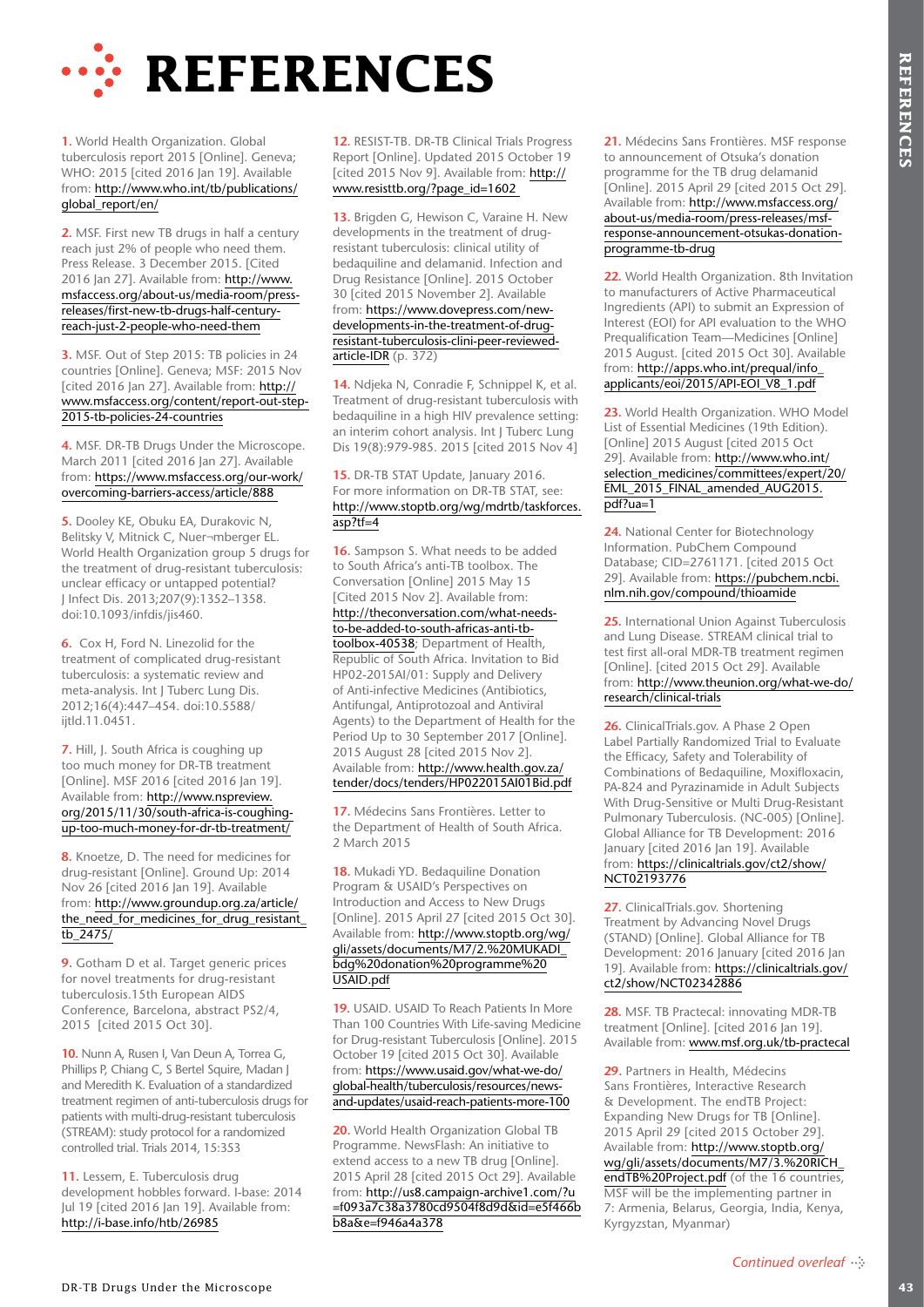**30.** Médecins Sans Frontières. The 3P Project. [cited 2016 Jan 19]. Available from: http://www. msfaccess.org/spotlight-on/3p-project-newapproach-developing-better-treatments-tb

**44** Médecins Sans Frontières The 3P Projection (Figure 2016) And Control (Figure 2016) And Control (Figure 2016) And Control (Figure 2016) And Control (Figure 2016) And Control (Figure 2016) And Control (Figure 24) Contro **31.** Stop TB Partnership. Stop-TB Partnership's Global Drug Facility jumpstarts access to new drugs for multidrug-resistant tuberculosis with innovative publicprivate partnerships. 2016, February 24. [Online] cited 2016 February 24. Available from: http://www.eurekalert.org/pub\_ releases/2016-02/stpu-spg022416.php

**32.** European Medicines Agency. Deltyba - Opinion. 2013, November 22. [Online]. Cited 2016 February 25. Available from: http://www.ema. europa.eu/ema/index.jsp?curl=pages/ medicines/human/medicines/002552/ smops/Positive/human\_smop\_000572. jsp&mid=WC0b01ac058001d127

**33.** World Health Organization. Prequalification of Medicines Programme [Online]. 2016 [cited 2016 Jan 19]. Available from: http://apps.who.int/prequal/

**36.** World Health Organization/Norwegian Institute for Public Health. ATC/DDD Index 2013 [Online]. World Health Organization Collaborating Centre for Drug Statistics Methodology; Geneva, 2012, December 20 [cited 2016 Jan 19]. Available from: http:// www.whocc.no/atc\_ddd\_index/

**37.** World Health Organization. Guidelines for the programmatic management of drugresistant tuberculosis - 2011 update [Online]. WHO; Geneva, 2011 [cited 2016 Jan 19]. Available from: http://whqlibdoc.who.int/ publications/2011/9789241501583\_eng.pdf

**38.** World Health Organization. WHO Model List of Essential Medicines for Children, 5th edition, Revised April 2013 [Online]. WHO; Geneva, April 2015 (Revised August 2015) [cited 2016 Jan 19]. Available from: http://who.int/medicines/publications/ essentialmedicines/en/index.html

**39.** US FDA. Amikacin overview. [Online]. United States Food and Drug Administration. [cited 2016 Jan 19] Available from: http:// www.accessdata.fda.gov/scripts/cder/ drugsatfda/index.cfm?fuseaction=Search. Overview&DrugName=AMIKACIN%20 SULFATE

**40.** Drugs.com. Amikacin official FDA information, side effects and uses. [Online] 2007, December [cited 2016 Jan 19]. Available from: http://www.drugs.com/pro/ amikacin.html

**41.** Drugs.com. Kantrex official FDA information, side effects and uses [Online]. 2006, March [cited 2016 Jan 19]. Available from: http://www.drugs.com/pro/kantrex.html

**42.** World Health Organization. Guidance for national tuberculosis programmes on the management of tuberculosis in children. 2nd Edition [Online]. WHO; Geneva, 2014 [cited 2016 Jan 19]. Available from: http:// apps.who.int/medicinedocs/documents/ s21535en/s21535en.pdf

**43.** Sentinel Project on Pediatric Drug-Resistant Tuberculosis. Management of multidrug-resistant tuberculosis in children: a field guide. 2nd Edition [Online]. Boston, 2015 [cited 2016 Jan 19]. Available from: http://sentinel-project.org/wp-content/ uploads/2015/11/Field\_Handbook\_2nd\_Ed\_ revised-no-logos\_07Jul15.pdf

**44.** US FDA. Approved product label: USFDA Capastat [Online]. United States Food and Drug Administration. 2008, January 14 [cited 2016 Jan 19]. Available from: http://www. accessdata.fda.gov/scripts/cder/drugsatfda/ index.cfm?fuseaction=Search.DrugDetails

**45.** US FDA. Cycloserine drug product details [Online]. United States Food and Drug Administration [cited 2016 Jan 19]. Available from: http://www.accessdata.fda.govscripts/ cder/drugsatfda/index.cfm

**46.** US FDA. Highlights of prescribing information: Avelox [Online]. United States Food and Drug Administration. 2011, January [cited 2016 Jan 19]. Available from: http:// www.accessdata.fda.gov/drugsatfda\_docs/lab el/2011/021085s047,021277s041lbl.pdf

**47.** Espacenet. Crystal modification of CDCH a process for its preparation and pharmaceutical formulations comprising this modification [Online]. Munich: European Patent Office; 2012 September 24 [cited 16 Oct 2015]. Available from: http://worldwide.espacenet.com/ publicationDetails/biblio?DB=worldwide. espacenet.com&II=0&ND=3&adjacent=true &locale=en\_EP&FT=D&date=19981215&C C=US&NR=5849752A&KC=A

**48.** Espacenet. Pharmaceutical moxifloxacin preparation [Online]. European Patent Office, 2012 September 24 [cited 16 Oct 2015] Available from: http://worldwide.espacenet. com/publicationDetails/biblio?DB=worldwide. espacenet.com&II=0&ND=3&adjacent=true& locale=en\_EP&FT=D&date=20030826&CC=U S&NR=6610327B1&KC=B1

**49.** United States Food and Drug Administration. Orange Book: Approved Drug Products with Therapeutic Equivalence Evaluations [Online]. US FDA [cited 16 Oct 2015]. Available from: http://www. accessdata.fda.gov/scripts/cder/ob/docs/ queryai.cfm

**50.** Thee S, Garcia-Prats A, Donald P, Hesseling A, Schaaf H. Fluoroquinolones for the treatment of tuberculosis in children. Tuberculosis. 2015;95(3):229-245.

**51.** US FDA. Levofloxacin drug details. [Online]. United States Food and Drug Administration [cited 2016 Jan 19]. Available from: http://www.accessdata.fda.gov/scripts/ cder/drugsatfda/index.cfm

**52.** US FDA. Trecator (ethiomanide tablets, USP) [Online] United States Food and Drug Administration. 2005, December (revised) [cited 2016 Jan 19]. Available from: http:// www.accessdata.fda.gov/drugsatfda\_docs/ label/2006/013026s024lbl.pdf

**53.** Axel A, Dr. Personal Communication with Karen Day. [E-mail]. 2011, March 11.

**54.** Terizidone product specifications provided to MSF by RIEMSER Arzneimittel AG, Germany, 2011, June 6.

**55.** US FDA. Cycloserine drug product details. [Online]. United States Food and Drug Administration [cited 2016 Jan 19]. Available from: http://www.accessdata.fda. govscripts/cder/drugsatfda/index.cfm

**56.** US FDA. Paser drug details. [Online]. United States Food and Drug Administration [cited 2016 Jan 19]. Available from: http:// www.accessdata.fda.gov/scripts/cder/ drugsatfda/index.cfm?fuseaction=Search. **DrugDetails** 

**57.** US FDA. Linezolid drug details [Online]. United States Food and Drug Administration [cited 2016 Jan 19]. Available from: http:// www.accessdata.fda.gov/scripts/cder/ drugsatfda/index.cfm?fuseaction=Search. Overview&DrugName=LINEZOLID

**58.** Gopal M, Padayatchi N, Metcalfe JZ, O'Donnell MR. Systematic review of clofazimine for the treatment of drugresistant tuberculosis. Int J Tuberc Lung Dis [Online]. 2013 [cited 2013 Oct 04];17(8):1001-1007. Available from: http:// www.ncbi.nlm.nih.gov/pubmed/23541151 doi: 10.5588/ijtld.12.0144

**59.** World Health Organization. Use of clofazimine for treating ENL reactions in leprosy [Online]. Geneva: World Health Organization; [cited 2016 Jan 19]. Available from: http://www.who.int/lep/mdt/ clofazimine/en/index.html

**60.** Direct communication from Novartis; no public source available

**61.** World Health Organization. 2nd Global Green Light Committee Meeting Report [Online]. Geneva: World Health Organization; 2012 Feb [cited 2016 Jan 19]. Available from: http://www.who.int/ tb/challenges/mdr/greenlightcommittee/ Meetingreport2ndgGLCmeeting.pdf

**62.** Global Drug Facility/Global Fund. Global Fund (GF) and Global Drug facility (GDF) Invitation to manufacturers of first, second and third-line anti-tuberculosis medicines to submit an Expression of Interest (EoI) for product evaluation by Expert Review Panel (ERP) [Online]. Geneva: Global Drug Facility/ Global Fund; 2013 Jul 10 [cited 2016 Jan 19]. Available from: www.theglobalfund.org/ documents/psm/psm\_eoiantitberp\_rfp\_en/

**63.** Global Drug Facility. GDF Product Catalogue [Online]. Geneva: Global Drug Facility; [cited 2016 Jan 19]. Available from: http://www.stoptb.org/gdf/drugsupply/ drugs\_available.asp

**64.** Pharmaworld. Clofazimine [Online]. Pharmaworld; [cited 2016 Jan 19]. Available from: https://www.pharmaworld.com/en/ products/product-news.html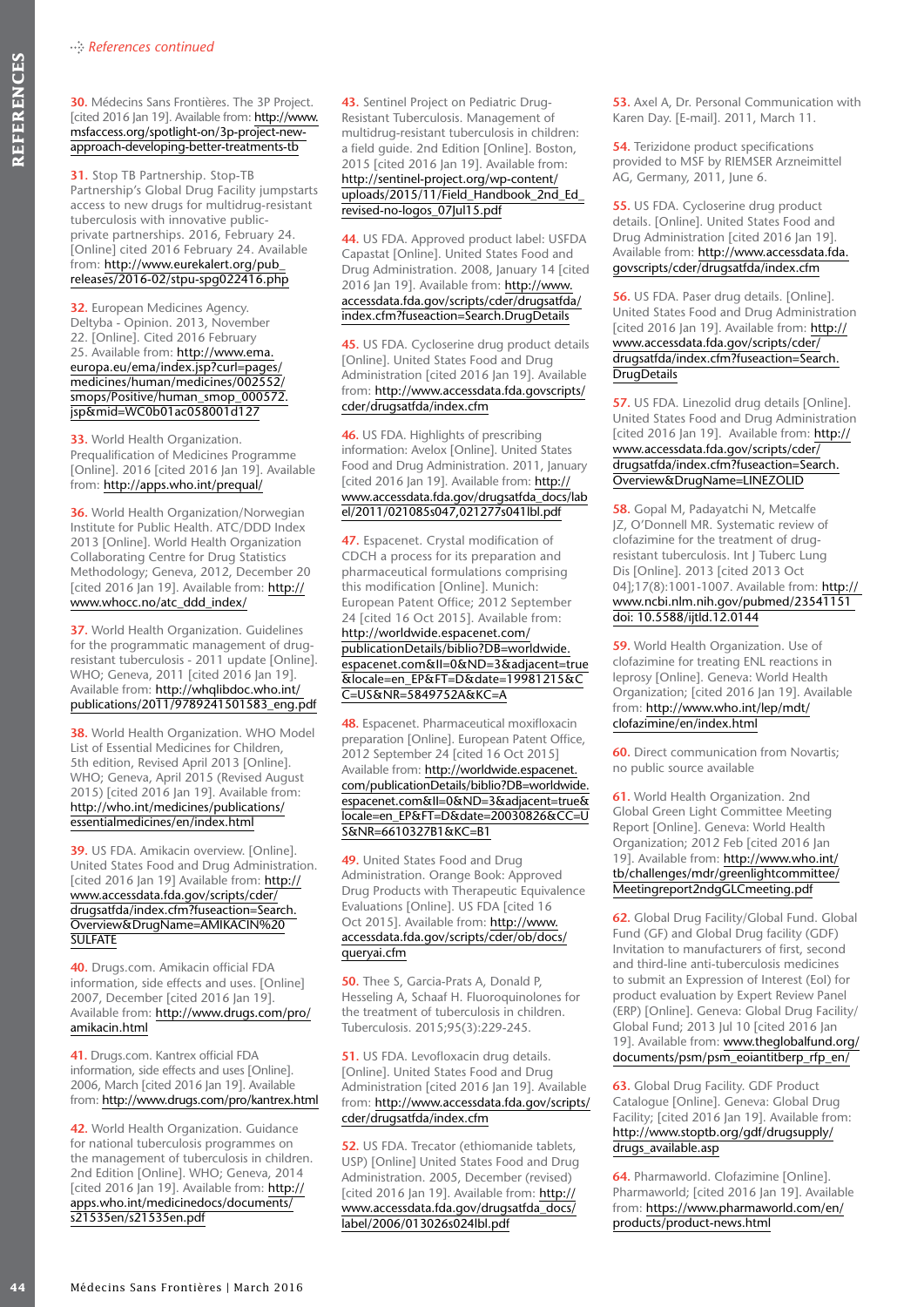**65.** US FDA. Zyvox drug details. [Online] United States Food and Drug Administration. 2010, June (revised) [cited 2016 Jan 19] Available from: http://www.accessdata.fda. gov/scripts/cder/drugsatfda/index.cfm

**66.** Sotgiu G, Centis R, D'Ambrosio L, Alffenaar I, Anger H, Caminero I et al. Efficacy, safety and tolerability of linezolid containing regimens in treating MDR-TB and XDR-TB: systematic review and metaanalysis. European Respiratory Journal. 2012;40(6):1430-1442.

**67.** Myungsun Lee, M.D., Jongseok Lee, Ph.D., Matthew W. Carroll, M.D., et al. Linezolid for Treatment of Chronic Extensively Drug-Resistant Tuberculosis. New England Journal of Medicine. 2012; 367:1508-1518

**68.** Lee M, Song T, Kim Y, Jeong I, Cho S, Barry C. Linezolid for XDR-TB — Final Study Outcomes. New England Journal of Medicine. 2015;373(3):290-291.

**69.** Mylan. Mylan Launches Generic Zyvox® Tablets - Dec 29, 2015 [Online]. 2016 [cited 2016 Jan 19]. Available from: http:// newsroom.mylan.com/2015-12-29-Mylan-Launches-Generic-Zyvox-Tablets

**70.** Espacenet. Substituted oxazine and thiazine oxazolidinone antimicrobials. [Online] European Patent Office [cited 2012 Jul 31] Available from: http://v3.espacenet.com/ publicationDetails/biblio?DB=EPODOC&adjac ent=true&locale=en\_EP&FT=D&date=199503 16&CC=WO&NR=9507271A1&KC=A1

**71.** South African Companies and Intellectual Property Commission. Online Patent Search Facility, Official publication number 1994/05894. Available from: http://patentsearch.cipc.co.za

**72.** WO/2001/057035, PCT/ US2001/000657, Linezolid-Crystal Form II, expiring in approximately January 2021. Wipo Patentscope, available from: https:// patentscope.wipo.int/search/en/detail.jsf?do cId=WO2001057035&redirectedID=true

#### **73.** India patent number IN/ PCT/2002/00871/MUM. Available from http://ipindiaservices.gov.in/publicsearch/

**74.** WO/2001/070225, PCT/ US2001/005812, Oxazolidinone Tablet Formulation. Wipo PatentScope. Available from: https://patentscope.wipo.int/search/ en/detail.jsf?docId=WO2001070225&recNu m=1&maxRec=&office=&prevFilter=&sortO ption=&queryString=&tab=PCT+Biblio. The equivalent US Patent is 6514529.

**75.** India patent number IN/ PCT/2002/01181/MUM. Available from: http://ipindiaservices.gov.in/ publicsearch/, China patent number: CN1208058C(CN01806469.8), available to search from: http://www.pss-system.gov.cn/ sipopublicsearch/enportal/index.shtml

**76.** South Africa patent number ZA2002/0707. Available from: http:// patentsearch.cipc.co.za/patents/ patentresult.aspx

**77.** EP1265608, European Patent Register. Available from: https://register.epo.org/app lication?number=EP01916186&lng=en&ta b=legal

**78.** Espacenet. BR0108846 (A) 2003-05-06, Oxazolidinone Tablet Formulation. Available from: http://worldwide.espacenet.com/ publicationDetails/inpadoc?CC=BR&NR=010 8846A&KC=A&FT=D&ND=3&date=200305 06&DB=&locale=en\_EP

**79.** India patent number IN/ PCT/2002/00871/MUM and IN/ PCT/2002/01181/MUM. Available from http://ipindiaservices.gov.in/publicsearch/

**80.** Glenmark Pharmaceuticals Limited & Anr V Symed Labs Limited. 17 July, 2015. Available from: http://delhihighcourt.nic.in/ dhcqrydisp\_o.asp?pn=140133&yr=2015

**81.** Matteelli A, Carvalho AC, Dooley KE, Kritski A. TMC207: the first compound of a new class of potent anti-tuberculosis drugs. Future Microbiol [Online]. 2010 [cited 2016 Jan 19]; 5(6):849-58. Available from: http:// www.ncbi.nlm.nih.gov/pubmed/20521931 doi: 10.2217/fmb.10.50

**82.** WHO Collaborating Centre for Drug Statistics Methodology. New ATC [Online]. Geneva: World Health Organization [updated 2013 Jul 16, cited 2016 Jan 19]. Available from: http://www.whocc.no/atc/ lists\_of\_ new\_atc\_ddds\_and\_altera/new\_ atc/?order\_ by=1lastconsulted15.8.2013

**83.** World Health Organization. WHO interim guidance on the use of bedaquiline to treat MDR-TB [Online]. Geneva: World Health Organization; 2013 Jun 13 [cited 2016 Jan 19]. Available from: http://www.who.int/ mediacentre/news/notes/2013/bedaquiline\_ mdr\_tb\_20130613/en/

**84.** USFDA Center for Drug Evaluation and Research. Application Number: 204384Orig1s000 Summary Review [Online]. USFDA; [cited 2016 Jan 19]. Available from: http://www. accessdata.fda.gov/drugsatfda\_docs/ nda/2012/204384Orig1s000SumR.pdf

**85.** US FDA. FDA news release – bedaquiline. [Online]. USFDA; 2012 Dec 31 [cited 2016 Jan 19] Available from: http:// www.fda.gov/NewsEvents/Newsroom/ PressAnnouncements/ucm333695.htm

**86.** US Food and Drug Administration. Antimicrobial Drugs Advisory Committee (formerly known as the Anti-Infective Drugs Advisory Committee) [Online]. USFDA, 2015 [cited 2016 Jan 2016]. Available from: http://www.fda.gov/AdvisoryCommittees/ CommitteesMeetingMaterials/Drugs/Anti-InfectiveDrugsAdvisoryCommittee/default.htm

**87.** Diacon AH, Donald PR, Pym A, Grobusch M, Patientia RF, Mahanyele R, et al. Randomized pilot trial of eight weeks of bedaquiline (TMC207) treatment for multidrug-resistant tuberculosis: longterm outcome, tolerability, and effect on emergence of drug resistance. Antimicrob Agents Chemother [Online]. 2012 Jun

[cited 2016 Jan 2016]; 56(6):3271–6. Available from: http://www.ncbi.nlm.nih. gov/pubmed/22391540 doi: 10.1128/ AAC.06126-11

**88.** Verbal presentation from the 46th Union Conference on Lung Health, Cape Town, 2-6 December 2015

At His case we appear in the state in the state in the state in the state in the state in the state in the state in the state in the state is a state in the state in the state is a state in the state in the state is a sta **89.** Market Watch. Johnson & Johnson Announces Collaboration between Janssen and USAID to Expand Access to Anti-Multidrug-Resistant Tuberculosis (MDR-TB) Compound [Online]. Johnson & Johnson 2014 [2016 Jan 20]. Available from http://www.marketwatch.com/story/ johnson-johnson-announces-collaborationbetween-janssen-and-usaid-to-expandaccess-to-anti-multidrug-resistanttuberculosis-mdr-tb-compound-2014- 12-11?reflink=MW\_news\_stmp

**90.** Personal communication from Janssen. September 2015

**91.** World Health Organization. Cost – effectiveness of introducing bedaquiline in mdr tb regimens – an exploratory analysis [Online]. WHO; London, 2013. [cited 2016 January 20]. Available from: http://www. who.int/tb/challenges/mdr/CEA\_bdqreport\_ final.pdf

**92.** UNITAID. A review of the bedaquiline patent landscape, 2014 [Online]. Available from: http://www.nitaid.eu/images/ marketdynamics/publications/TMC\_207\_ Patent\_Landscape.pdf

**93.** Espacenet. Quinoline Derivatives and Their Use as Mycobacterial Inhibitors [Online]. European Patent Office; [cited 2013 August 12] Available from: http://worldwide. espacenet.com/publicationDetails/biblio?CC =WO&NR=2004011436&KC=&FT=E&local e=en\_EP

**94.** Information based on MSF's own patent searches and patent landscape prepared by I-MAK for UNITAID (forthcoming); on file with MSF

**95.** WO/2005/117875, PCT/EP2005/052371, India patent number: 6315/DELNP/2006. India patent database InPass. Available from: http://ipindiaservices.gov.in/publicsearch/

**96.** India patent number: 1220/ MUMNP/2009. India patent database InPass. Available from: http://ipindiaservices.gov.in/ publicsearch/

**97.** WO/2006/125769, PCT/EP2006/062502, India patent number: 9746/DELNP/2007. India patent database InPass. Available from: http://ipindiaservices.gov.in/publicsearch/

**98.** Espacenet. Combination therapy for tuberculosis. [Online] European Patent Office. [cited 2013 August 12] Available from: http://worldwide.espacenet.com/ publicationDetails/biblio?DB=EPODOC&II=0 &ND=3&adjacent=true&locale=en\_EP&FT= D&date=20100311&CC=WO&NR=2010026 526A1&KC=A1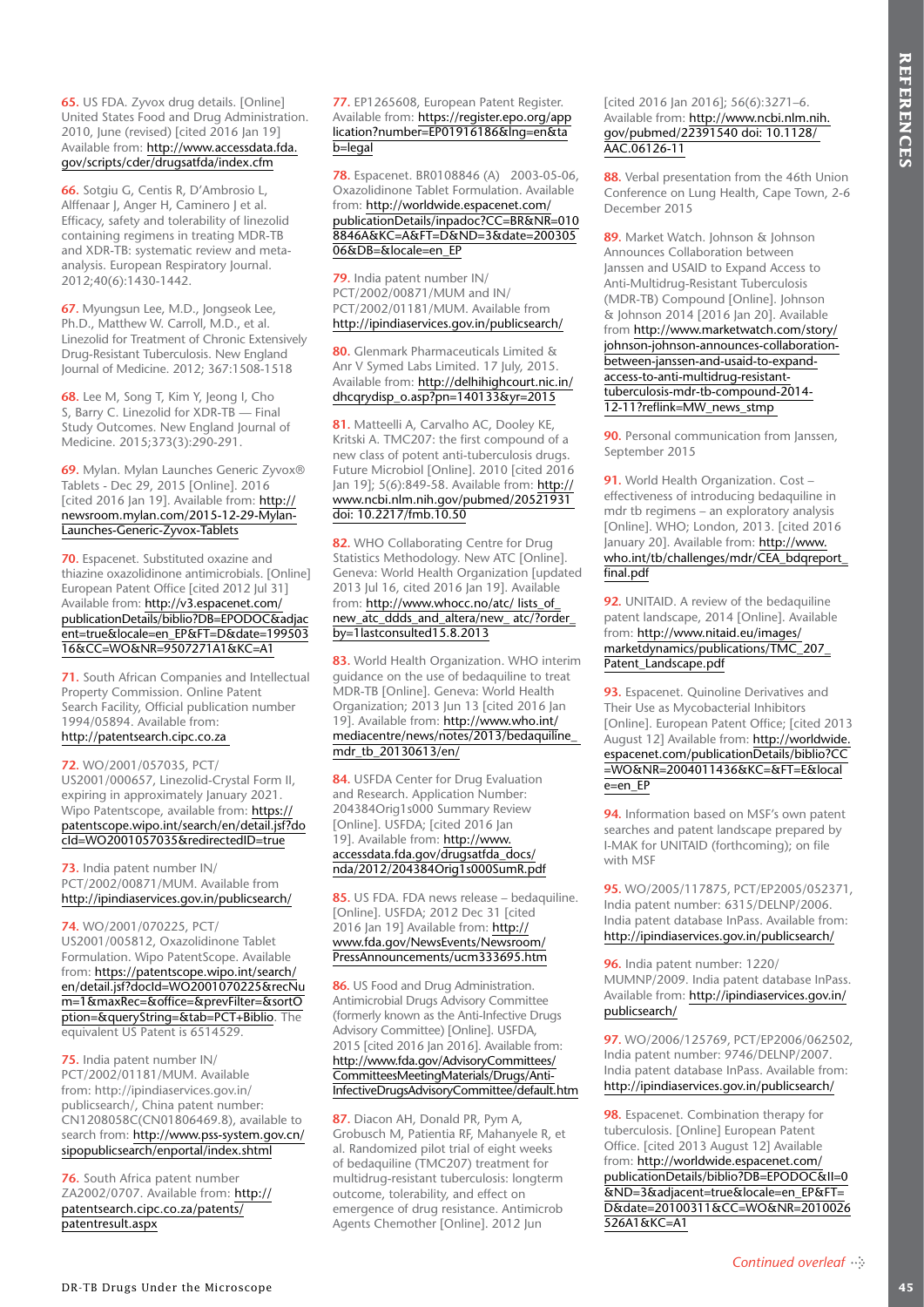**99.** Medicines Patent Pool. The medicines patent pool expands mandate to hepatitis c and tuberculosis treatment [Online]. Geneva; MPP: 2015 November 6 [cited 2016 Jan 19]. Available from: http://www. medicinespatentpool.org/the-medicinespatent-pool-expands-mandate-to-hepatitis-cand-tuberculosis-treatment/

**100.** Dooley K, Park J, Swindells S, Allen R, Haas D, Cramer Y et al. Safety, Tolerability, and Pharmacokinetic Interactions of the Antituberculous Agent TMC207 (Bedaquiline) With Efavirenz in Healthy Volunteers. JAIDS Journal of Acquired Immune Deficiency Syndromes. 2012;59(5):455-462.

**101.** Dooley K, Kim P, Williams S, Hafner R. TB and HIV Therapeutics: Pharmacology Research Priorities. AIDS Research and Treatment. 2012;2012:1-9.

**102.** World Health Organization. WHO interim guidance on the use of delamanid in the treatment of MDR-TB. [Online] WHO; Geneva, 2014. [cited 2016 January 22]. Available from: http://www.who.int/tb/ features\_archive/delamanid/en/

**103.** Personal communication at the 46th Union Conference on Lung Health, Cape Town, 2-6 December 2015

**104.** WO/2007/013477, PCT/JP2006/314708, pharmaceutical composition comprising 2,3-dihydro-6-nitroimidazo [2,1-b] oxazole derivatives. Wipo PatentScope. Available from: https://patentscope.wipo.int/search/en/detail. jsf?docId=WO2007013477&recNum=1&max Rec=&office=&prevFilter=&sortOption=&quer yString=&tab=PCT+Biblio

**105.** WO/2007/043542, PCT/JP2006/320239, antituberculous composition comprising oxazole compounds. Wipo PatentScope: https://patentscope.wipo.int/search/en/detail. jsf?docId=WO2007043542&recNum=2&offic e=&queryString=ALL%3A%28PCT%2FJP2006 %2F320239%29&prevFilter=&sortOption=Pu b+Date+Desc&maxRec=2

**106.** WO/2004/035547, PCT/JP2003/013134, 1-substituted 4-nitroimidazole compound and process for producing the same. Wipo PatentScope: https://patentscope.wipo.int/ search/en/detail.jsf?docId=WO2004035547& recNum=2&office=&queryString=ALL%3A%2 8PCT%2FJP2003%2F013134%29&prevFilter= &sortOption=Pub+Date+Desc&maxRec=2

**107.** WO/2005/077913, PCT/ JP2005/002668, method for producing 4-nitroimidazole compound. Wipo PatentScope: Available from: https:// patentscope.wipo.int/search/en/detail.jsf?do cId=WO2005077913&redirectedID=true

**108.** WO/2005/092832, PCT/ JP2005/006408, method of producing aminophenol compounds. Wipo PatentScope. Available from: https:// patentscope.wipo.int/search/en/detail.jsf?do cId=WO2005092832&redirectedID=true

**109.** WO/2011/093529, PCT/ JP2011/052307, Chinese Patent Number: CN102725269, synthetic intermediate of oxazole compound and method for producing the same. Wipo PatentScope: https://patentscope.wipo.int/search/en/ detail.jsf?docId=WO2011093529&recNum= 2&office=&queryString=ALL%3A%28PCT%2 FJP2011%2F052307%29&prevFilter=&sortO ption=Pub+Date+Desc&maxRec=2

**110.** Lynch J, Szumowski J. Profile of delamanid for the treatment of multidrugresistant tuberculosis. DDDT. 2015;:677.

**111.** European Medicines Agency. Deltyba - delamanid. [Online] EMA, 2015, August 12. [cited 2016 March 15]. Available from: http:// www.ema.europa.eu/ema/index. jsp?curl=pages/medicines/human/ medicines/002552/human\_med\_001699. jsp&mid=WC0b01ac058001d124

# **ABBREVIATIONS**

**ANDA** – Abbreviated New Drug Application

**API** – Active pharmaceutical ingredient

**API PQ** – Active Pharmaceutical Ingredient-Prequalification

**CEWG** – Consultative Expert Working Group

**CIS** – Commonwealth of Independent States

**DR-TB** – Drug-resistant tuberculosis

**DS-TB** – Drug-sensitive tuberculosis

**EMA** – European Medicines Agency

**EML** – Essential Medicines List

**EoI** – WHO Prequalification Expression of Interest

**ERP** – Expert Review Panel

**EU** – European Union

**FDC** – Fixed-dose combination

**GLI** – Global Laboratory Initiative

**GDF** – Stop TB Partnership Global Drug Facility

**GFATM** – Global Fund to Fight AIDS, Tuberculosis and Malaria

**GLC** – Green Light Committee

**HIV** – Human immunodeficiency virus

**IDR** – Interactive Research & Development

**IP** – Intellectual property

**LIC** – Low-income countries

**MDR-TB** – Multidrug-resistant tuberculosis

**MCC** - Medicines Control Council (South Africa)

**MIC** – Middle-income countries

**MRC** – Medical Research Council (UK)

**MSF** – Médecins Sans Frontières

**NMRA** – National Medicine Regulatory Authority

**NGO** – Non-governmental organisation

**PAS** – Para-aminosalicylic acid

**PIH** – Partners In Health

**PQ** – Prequalification

**R&D** – Research and development

**SRA** – Stringent regulatory authority

**TB** – Tuberculosis

**TDR-TB** – Totally drug-resistant tuberculosis

**TRIPS** – (Agreement on) Trade-Related Aspects of Intellectual Property Rights

**USAID** – US Agency for International Development

**US FDA** – US Food and Drug Administration

*w/w* – weight for weight

**WHO** – World Health Organization

**WHO PQ** – World Health Organization Prequalification Programme

**XDR-TB** – Extensively drug-resistant tuberculosis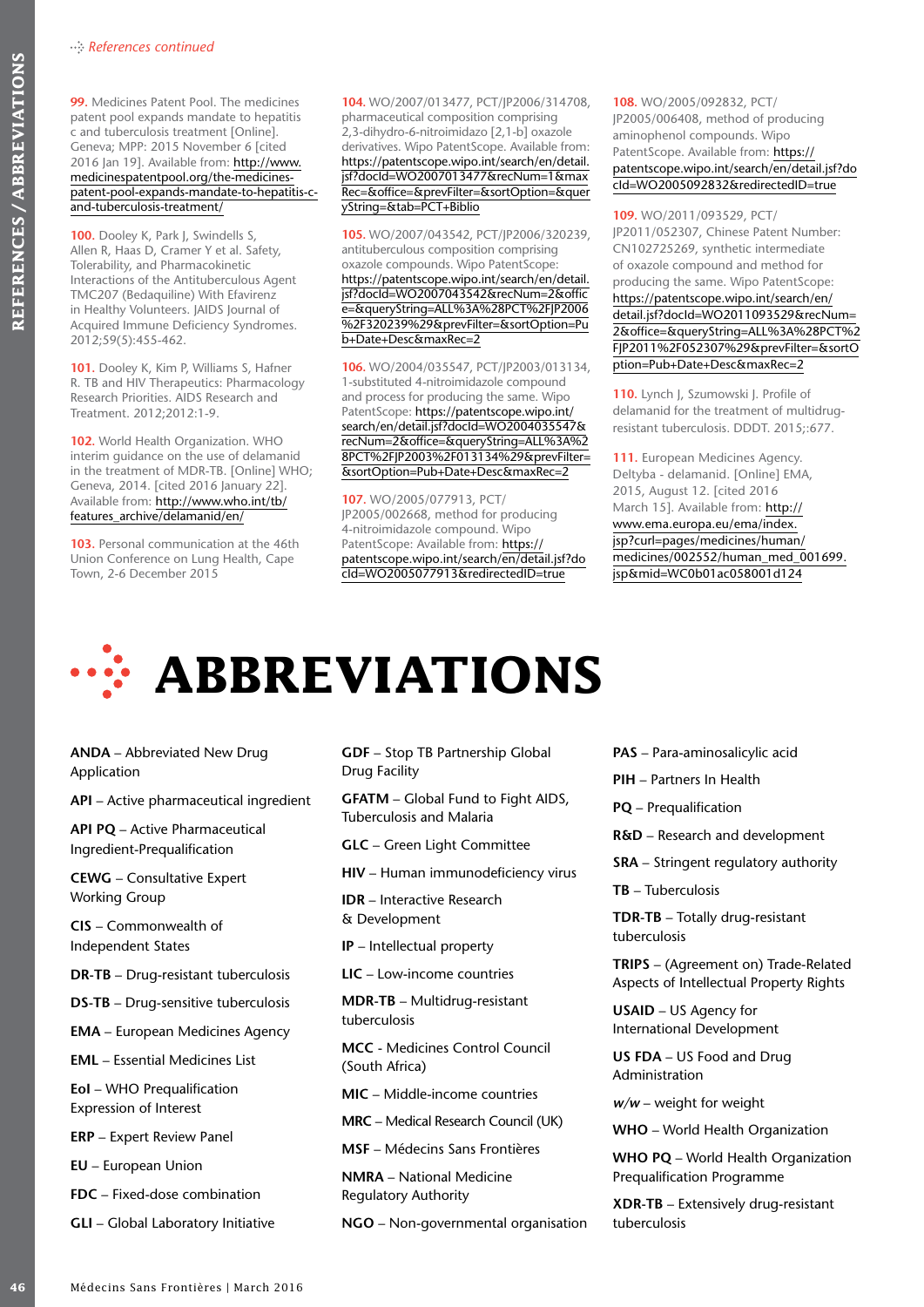



#### **Abbreviated New Drug Application (ANDA)**

An Abbreviated New Drug Application (ANDA) contains data that, when submitted to the US FDA, provides for the review and ultimate approval of a generic drug product. Generic drug applications are called "abbreviated" because they are generally not required to include preclinical (animal) and clinical (human) data to establish safety and efficacy. Instead, a generic applicant must scientifically demonstrate that its product is bioequivalent (i.e. performs in the same manner as the innovator drug). Once approved, an applicant may manufacture and market the generic drug product to provide a safe, effective, low-cost alternative in the US.

#### **Bangladesh trial/regimen**

A non-randomised observational study in Bangladesh which looked at a ninemonth combination of existing TB drugs for the treatment of MDR-TB. The study regimen included ethambutol, pyrazinamide, gatifloxacin and clofazimine throughout, supplemented by kanamycin, prothionamide and highdose isoniazid in the first four months.

## **Active pharmaceutical ingredient (API)**

Any substance or mixture of substances intended to be used in the manufacture of a pharmaceutical dosage form and that, when so used, becomes an active ingredient of that pharmaceutical dosage form.

#### **CIF: Cost, Insurance and Freight (named port of destination)**

A commercial term (incoterm 2010), meaning that the seller must pay the costs and freight to bring the goods to the port of destination. Risk is transferred to the buyer once the goods are loaded on the vessel. Insurance for the goods is included and paid by the seller; only maritime transports are covered.

#### **CIS: Commonwealth of Independent States**

The Commonwealth of Independent States is a regional organisation formed during the breakup of the Soviet Union, whose participating countries are some former Soviet Republics.

## **Clinical trials**

Sets of tests in medical research and drug development that generate safety and efficacy data (including information about adverse drug reactions and adverse effects of other treatments)

for health interventions (e.g., drugs, diagnostics, devices, therapy protocols).

#### **Compassionate Use**

**ELOSSARY**<br> **ELOSSARY**<br> **ELEONS ARREST CONSULTER ANTEST AND ARREST AND A CONSULTER AND A CONSULTER AND A CONSULTER AND A CONSULTER AND A CONSULTER AND A CONSULTER AND A CONSULTER AND A CONSULTER AND A CONSULTER AND A CONS** The terms "compassionate use," "expanded access" or "special access" programmes have essentially the same meaning. They refer to programmes that are intended to provide potentially lifesaving experimental treatments to patients suffering from a disease for which no satisfactory authorised therapy exists and/or who cannot enter a clinical trial. It refers to programmes that make medicinal products available either on a named-patient basis or to cohorts of patients. Compassionate use needs to be framed within national legislation that establishes under what conditions the drug is made available. Refer to Annex 5 (*Use of experimental drugs outside of clinical trials "compassionate use"*) of the WHO Guidelines for the programmatic management of drug-resistant tuberculosis: Emergency update 2008.

#### **Culture**

Bacterial culture is a laboratory method to multiply bacteria in order to assess their presence or not in a patient's sample. This is done by letting the bacteria grow in predetermined culture media under controlled laboratory conditions, outside the natural environment where they usually grow (e.g. for TB, the human body).

#### **Drug resistance**

When a drug used to treat tuberculosis is in fact ineffective against a strain of *M. tuberculosis*, the bacteria is said to be resistant to the drug (as opposed to drug-susceptible or drug-sensitive).

#### **Drug-susceptible/drug-sensitive TB**

Bacteria are said to be sensitive to a drug when the drugs are effective in killing or stopping the multiplication of bacteria in the body and can therefore clear the infection. The strains of TB which are sensitive to all first-line drugs are called drug-susceptible.

#### **endTB**

Expand new drug markets for TB (endTB) is a partnership between Partners in Health, Médecins Sans Frontières and Interactive Research & Development. The project is funded by UNITAID. Working in 15 countries, endTB is using the two first TB drugs developed in almost 50 years, bedaquiline and delamanid, to help improve treatment outcomes for people with multidrug-resistant TB (MDR-TB). Find out more at www.endTB.org.

#### **Ex-works**

A commercial term (incoterm 2010) meaning that the seller delivers when the goods are placed at the disposal of the buyer at the seller's premises or another named place (i.e. works, factory, warehouse etc.), not cleared for export and not loaded on any collecting vehicle.

#### **Expert Review Panel (ERP)**

An independent technical body composed of external technical experts, hosted by the WHO Department of Essential Medicines and Pharmaceutical Policies. Their purpose is to review the potential risks and benefits associated with the use of antiretroviral, anti-TB and antimalarial products which are not yet WHO-prequalified or authorised by a stringent regulatory authority. The ERP makes recommendations to the Global Fund and the Global Drug Facility on whether procurement of such products can be authorised. The recommendation is valid for a period of no more than 12 months or until the product is either WHO-prequalified or SRA-authorised. (http://www.theglobalfund.org/en/ procurement/quality/pharmaceutical/).

#### **Extensively drug-resistant TB** see XDR-TB

#### **Extra-pulmonary TB**

Form of TB where *M. tuberculosis* infects parts of the body other than the lungs. This occurs most commonly in the lymph nodes, bones, central nervous system, cardiovascular and gastrointestinal systems.

#### **First-line drugs**

The drugs used as the first resort to treat a disease. In the case of TB, the following four drugs are usually chosen: isoniazid (H), rifampicin (R), ethambutol (E), pyrazinamide (Z). These drugs are highly effective in drug-susceptible TB and patients usually tolerate them well. Streptomycin (S) injectable is used in first-line treatment of TB meningitis.

## **Global Drug Facility (GDF)**

A mechanism hosted by the Stop TB Partnership to expand access to, and availability of, quality-assured anti-TB drugs and diagnostics through pooled procurement. Products procured comply with the GDF's Quality Assurance policy, which deems eligible for GDF procurement all products that are included on the WHO List of Prequalified Medicinal Products, that are approved by a stringent regulatory authority, or that are temporarily approved by the Expert Review Panel.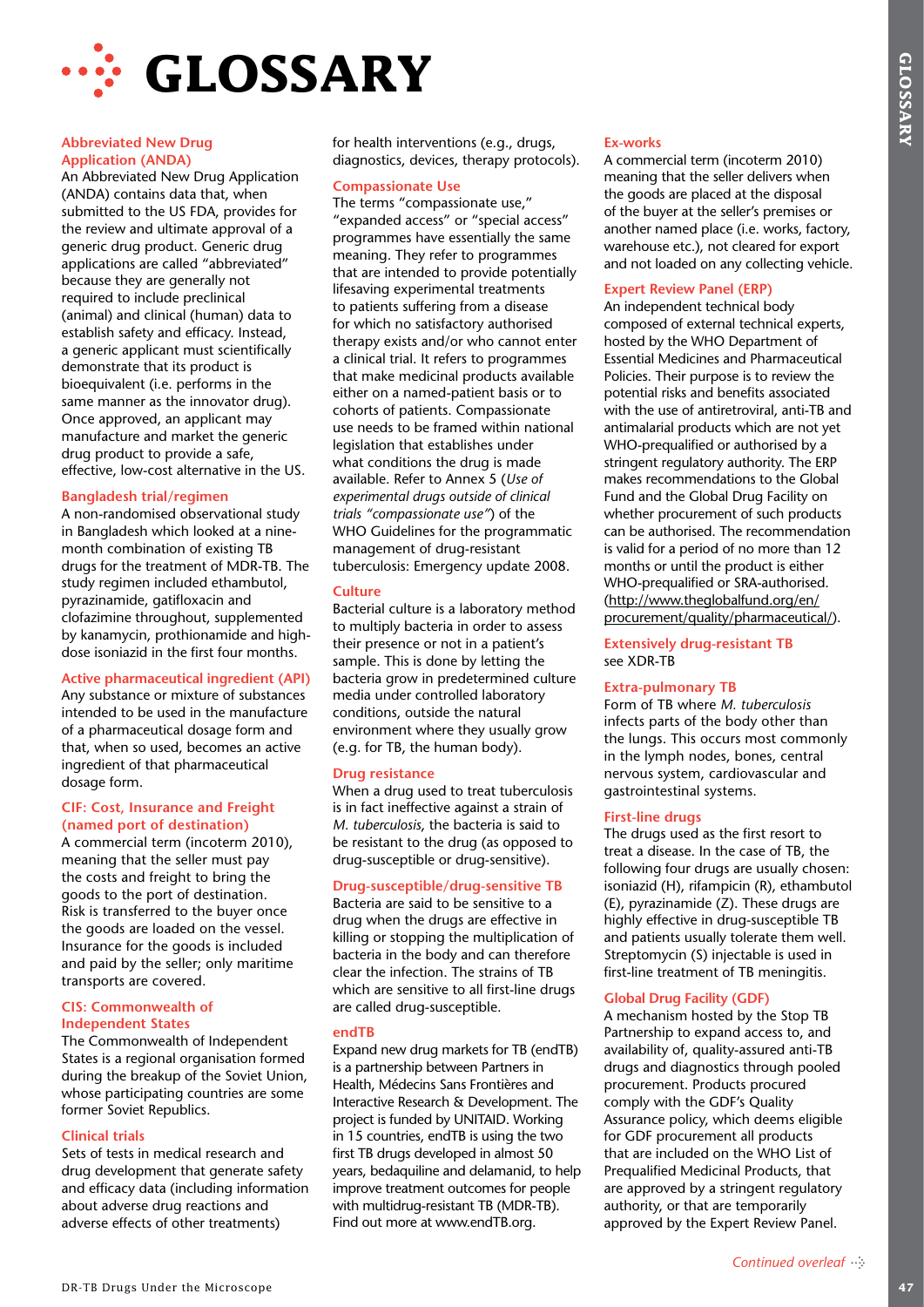#### **Global Fund**

The Global Fund to Fight AIDS, Tuberculosis and Malaria is an international financing institution that invests in 150 countries to support largescale prevention, treatment and care programs against the three diseases.

#### **Green Light Committee (GLC)**

**148** Global Fund to Fight AIDS, The Clobal Fund to Fight AIDS, The Clobal Fund to Fight AIDS, The Uncertains in interation of reacting the scale precention, treatment and care<br>in interations in 150 countries to support la The GLC Initiative was created in 2001 to help countries gain access to qualityassured second-line anti-TB drugs so they could provide treatment for people with multidrug-resistant tuberculosis in line with the WHO guidelines, the latest scientific evidence and country experiences. The Initiative originally consisted of a secretariat, the GLC (an expert review and WHO advisory body) and the Global Drug Facility (the drug procurement arm of the Initiative). As of 2011, GLC approval is no longer needed to procure quality-assured second-line TB drugs through GDF. GLC was restructured in June 2011 into a Global GLC (gGLC) and regional GLC (rGLC) to focus on monitoring and technical assistance to National TB programmes in countries and WHO.

#### **Microscopy**

Microscopy is currently the most commonly used technique to diagnose TB. Two to three sputum samples are taken from the patient and the sample is stained and later read under the microscope. If TB bacilli are present, they occur in the form of small red rods, while the rest of the sample is blue.

#### **Multidrug-resistant TB (MDR-TB)**

Patients infected with strains of TB that are resistant to (at least) the two most powerful first-line antibiotics used to treat TB, namely rifampicin and isoniazid, are said to have multidrugresistant TB, or MDR-TB.

#### **Mycobacteria**

Types of bacteria, of the genus Mycobacterium, that cause diseases such as TB and leprosy.

#### **M. Tuberculosis**

*Mycobacterium tuberculosis*  A pathogenic bacterial species of the genus Mycobacterium and the causative agent of most cases of TB. First discovered in 1882 by Robert Koch.

#### **New Drug Application (NDA)**

When the sponsor of a new drug believes that enough evidence on the drug's safety and efficacy has been obtained to meet US FDA requirements for marketing approval, the sponsor submits to US FDA a new drug application (NDA). The application must contain data from specific technical

viewpoints for review, including chemistry, pharmacology, medical, biopharmaceutics, and statistics. If the NDA is approved, the product may be marketed in the United States.

#### **Pharmacokinetic (PK)**

Branch of pharmacology that studies the mechanisms of absorption and distribution of an administered drug, the rate at which a drug action begins and the duration of the effect, the chemical changes of the substance in the body (e.g. by metabolic enzymes) and the effects and routes of excretion of the metabolites of the drug.

#### **Pharmacovigilance**

The science and activities relating to the detection, evaluation, understanding and prevention of adverse drug reactions or any other drug-related problems.

#### **Pharmacodynamic (PD)**

Branch of pharmacology that studies the biochemical and physiological effects of drugs on the body or on microorganisms or parasites within or on the body and the mechanisms of drug action and the relationship between drug concentration and effect.

#### **Point-of-Care testing (POC)**

Testing at the point-of-care means that diagnosis is carried out as close as possible to the site of patient care. The driving notion behind point-of-care testing is having a test as convenient to the patient as possible and giving immediate results that can lead to prompt initiation of treatment.

#### **Pulmonary TB**

Form of TB where *M. tuberculosis* bacteria are infecting the lungs.

#### **QT Interval**

In cardiology, the QT interval is a measure of the time between the start of the Q wave and the end of the T wave in the heart's electrical cycle. This represents the total duration of electrical activity of the ventricles. A prolonged QT interval is a biomarker of life-threatening ventricular tachyarrhythmias - including torsdes de pointes.

#### **Second-line drugs**

Second-line drugs are used when firstline drugs are no longer effective in curing a patient. Second-line TB drugs are less effective and have many more side effects than first-line TB drugs.

#### **Staircase pricing**

Global Drug Facility prices occasionally depend on volume, with lower prices per unit if larger quantities are ordered. The GDF refers to this pricing structure as 'staircase pricing'.

#### **Stringent regulatory authority (SRA)**

Is a regulatory authority which "is (a) a member of the International Conference of Harmonization (ICH); or (b) an ICH Observer, being the European Free Trade Association (EFTA) as represented by Swiss Medic, Health Canada and WHO; or (c) a regulatory authority associated with an ICH member through a legally binding mutual recognition agreement including Australia, Norway, Iceland and Liechtenstein." Please consult http://www.ich.org.

#### **TB Alliance**

The TB Alliance is a not-for-profit, product development partnership accelerating the discovery and development of new TB drugs that will shorten treatment, be effective against susceptible and resistant strains, be compatible with antiretroviral therapies for those HIV-TB patients currently on such therapies, and improve treatment of latent infection. The TB Alliance is committed to ensuring that approved new drug regimens are affordable, widely adopted and available to those who need them.

#### **Tentative FDA approval**

Awarded by the US FDA to a drug product that has met all required quality, safety and efficacy standards, but is not eligible for marketing in the US because of existing patent protection. Tentative approval does make the product eligible for purchase outside the US under the US President's Emergency Plan for AIDS Relief (PEPFAR) programme.

#### **Totally drug-resistant (see XDR-TB).**

The term "totally drug-resistant TB" was used in 2011 for a group of patients in India presenting resistance to all drugs that they were tested for. The term, while widely used by the media, is not recognised by WHO, which defines those cases as extensively drug-resistant tuberculosis (XDR-TB).

#### **WHO Prequalification (PQ) Programme**

The Prequalification Programme, set up in 2001, is a service provided by WHO to make priority medicines available for HIV/AIDS, malaria, tuberculosis and reproductive health that meet unified standards of quality, safety and efficacy. Please consult http://apps.who.int/prequal/

#### **XDR-TB (Extensively drug-resistant TB)**

Patients, who have MDR-TB and also show resistance to second-line drugs, including at least one from the class known as fluoroquinolones and one of the injectable drugs, are described as having extensively drug-resistant TB or XDR-TB.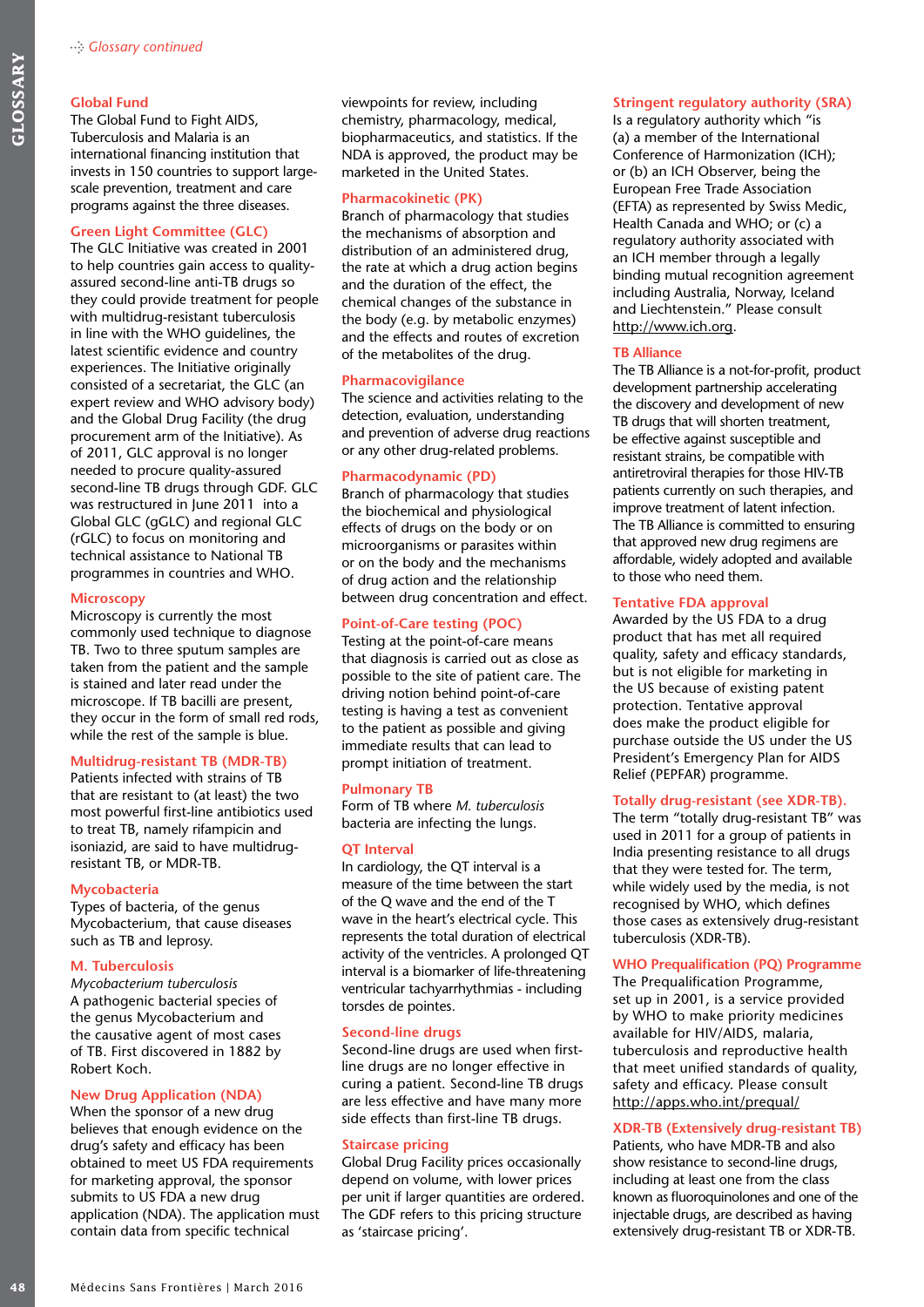## **ACKNOWLEDGEMENTS:**

**Médecins Sans Frontières wishes to thank manufacturers and the Stop TB Partnership Global Drug Facility for sharing price information for this publication.** 

**MSF gratefully acknowledges UNITAID's support as co-funders of this report through the endTB project. Expand new drug markets for TB (endTB) is a partnership between Partners in Health, Médecins Sans Frontières and Interactive Research & Development to help improve treatment outcomes for people with multidrug-resistant TB (MDR-TB). Find out more at www.endTB.org.** 

**Front cover photo:** © Helmut Wachter

**Back cover photo:** © Helmut Wachter

**Design/artwork/print:**  ACW Ltd +44 (0)20 8392 4330 www.acw.uk.com

## **DISCLAIMER:**

*DR-TB Drugs Under the Microscope - The Sources and Prices of Medicines for Drug-Resistant Tuberculosis* is a pricing guide and cannot be regarded as a company price list nor as a clinical guideline. It is crucial that any purchaser verify prices and availability as well as quality status directly with the supplier before procurement. Médecins Sans Frontières (MSF) has made every effort to ensure the accuracy of prices and other information presented in this report, but MSF makes no representations or warranties, either expressed or implied, as to their accuracy, completeness or fitness for a particular purpose. Inclusion of a product in this document does not indicate MSF purchases or uses the product. Information in this guide is indicative only and not exhaustive, and should be verified with relevant offices when used for purposes other than providing general information. Clinical decisions should not be made based on this document.